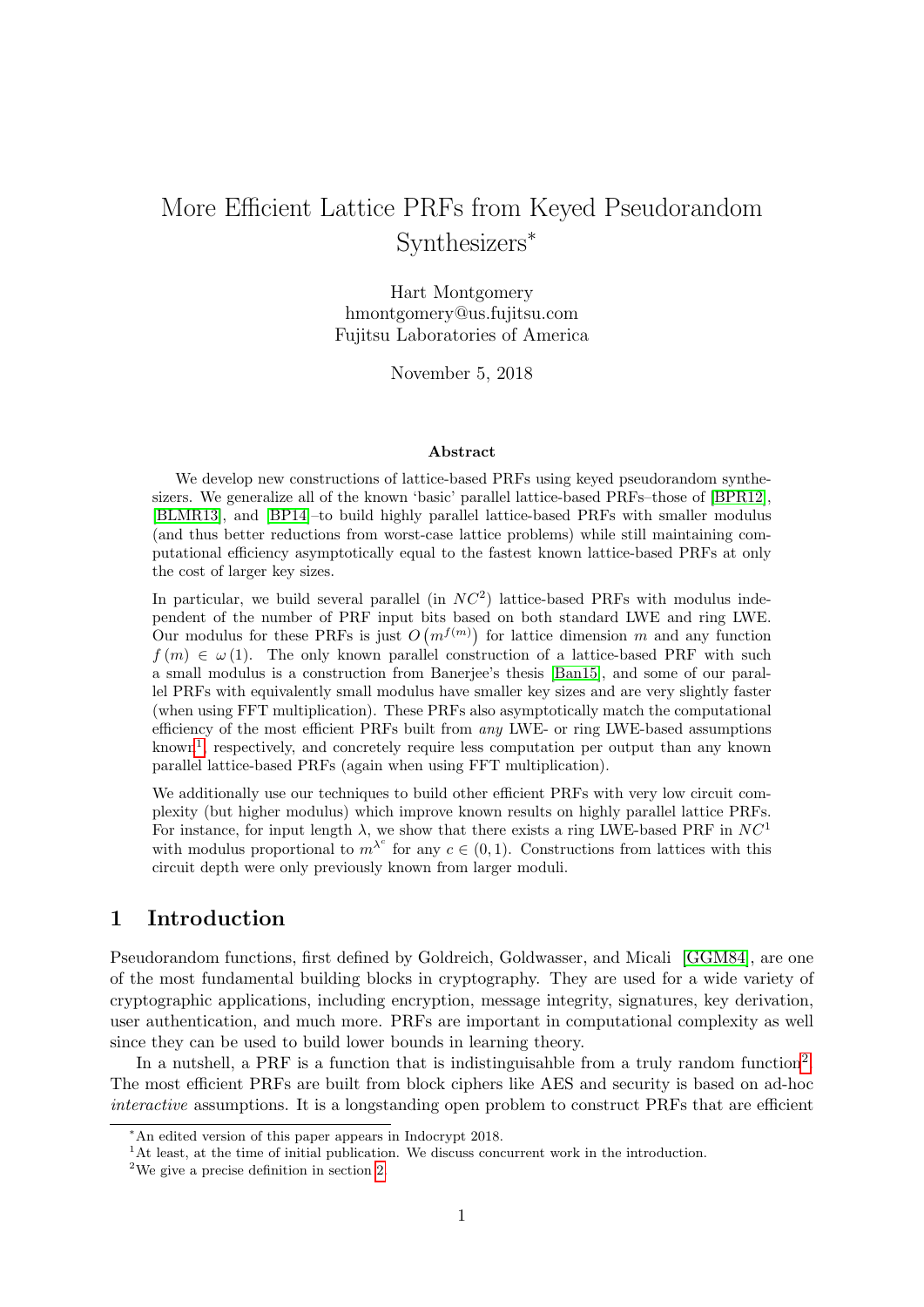as these block ciphers from offline assumptions like factoring or the decisional Diffie-Hellman problem. The history of PRFs based on standard, offline assumptions is long and filled with many interesting constructions [\[NR97\]](#page-47-0). For a full treatment of PRFs and their applications, we highly recommend reading [\[BR17\]](#page-45-2). In this work, however, we specifically focus on lattice-based PRFs.

While there are many desirable properties of good PRFs, three that immediately come to mind are speed, parallelization, and cryptographic hardness. Speed speaks for itself: all other things equal, faster PRFs are better. Parallelization is also another desired quality: it means that PRFs can practically be computed more quickly and has interesting implications for complexity theory [\[BFKL94\]](#page-44-2). Of course, PRFs that are harder to break are also more desirable. Throughout this paper we will examine all of these PRF qualities.

Learning with Errors. In this work, we base our PRFs on the hardness of the *learning with* errors (LWE) problem [\[Reg05\]](#page-47-1), which is the most commonly used lattice problem in cryptog-raphy<sup>[3](#page-1-0)</sup>. Informally, the LWE problem is, for a uniformly random fixed key  $s \in \mathbb{Z}_q^n$ , random samples  $a_i \leftarrow \mathbb{Z}_q^n$ , and discrete Gaussian noise terms  $\delta_i$ , to distinguish from random the distribution consisting of samples of the form  $(\mathbf{a}_i, \mathbf{a}_i \cdot \mathbf{s} + \delta_i \mod q)$ .

Regev [\[Reg05\]](#page-47-1) showed that solving the LWE problem is as hard as finding approximate solutions to certain worst-case lattice problems. The quality of the approximate solution (and thus the hardness of the problem solved) was proportional to the ratio of the modulus  $q$  to the width of the Gaussian noise terms. Most LWE-based cryptosystems today rely on the hardness of an LWE instance with a small, polynomial Gaussian noise distribution, so the hardness of the scheme is typically directly tied to the modulus  $q$ . Thus, decreasing the modulus of LWE-based cryptosystems is an important goal across many areas of lattice cryptography[4](#page-1-1) .

### 1.1 Lattice-Based PRFs

It has been known how to build completely sequential (and thus high depth) PRFs from LWE by using generic constructions like [\[GGM84\]](#page-46-0) since the original LWE result [\[Reg05\]](#page-47-1) was published. For instance, it is possible to build a very simple lattice-based PRF using the [\[GGM84\]](#page-46-0) construction by treating LWE as a PRG. This simple construction also has the added benefit of a polynomially sized modulus q. However, these PRFs from generic constructions are maximally sequential and very inefficient, since LWE noise (i.e. Gaussians) has to be sampled at every step in the generic construction.

The study of PRFs based on lattice problems truly began in 2011, when Banerjee, Peikert, and Rosen [\[BPR12\]](#page-45-0) invented the learning with rounding (LWR) problem, reduced to it from LWE, and showed that it could be used to build efficient and highly parallel PRFs. The authors built three new PRFs using the new rounding technique: one using the GGM construction, one using pseudorandom synthesizers, and one direct construction. The ring-based direct construction had the nice property that it could be implemented in  $NC<sup>1</sup>$ , even if it was slightly less efficient than the generic constructions.

In a follow-up work, Boneh, Lewi, Montgomery, and Raghunathan [\[BLMR13\]](#page-44-0) invented the first key homomorphic PRF in the standard model (from any assumption) using lattices. While their PRF was not extremely efficient, key homomorphic PRFs have a wide variety of applications, and their techniques (in particular, the use of LWE samples with low noise) turned out to be useful in other applications.

<span id="page-1-0"></span><sup>&</sup>lt;sup>3</sup>Please see section [2](#page-10-0) for a comprehensive definition of and discussion on the LWE problem.

<span id="page-1-1"></span><sup>&</sup>lt;sup>4</sup>For a full treatment of lattice and LWE complexity, we strongly recommend [\[MG12\]](#page-46-1)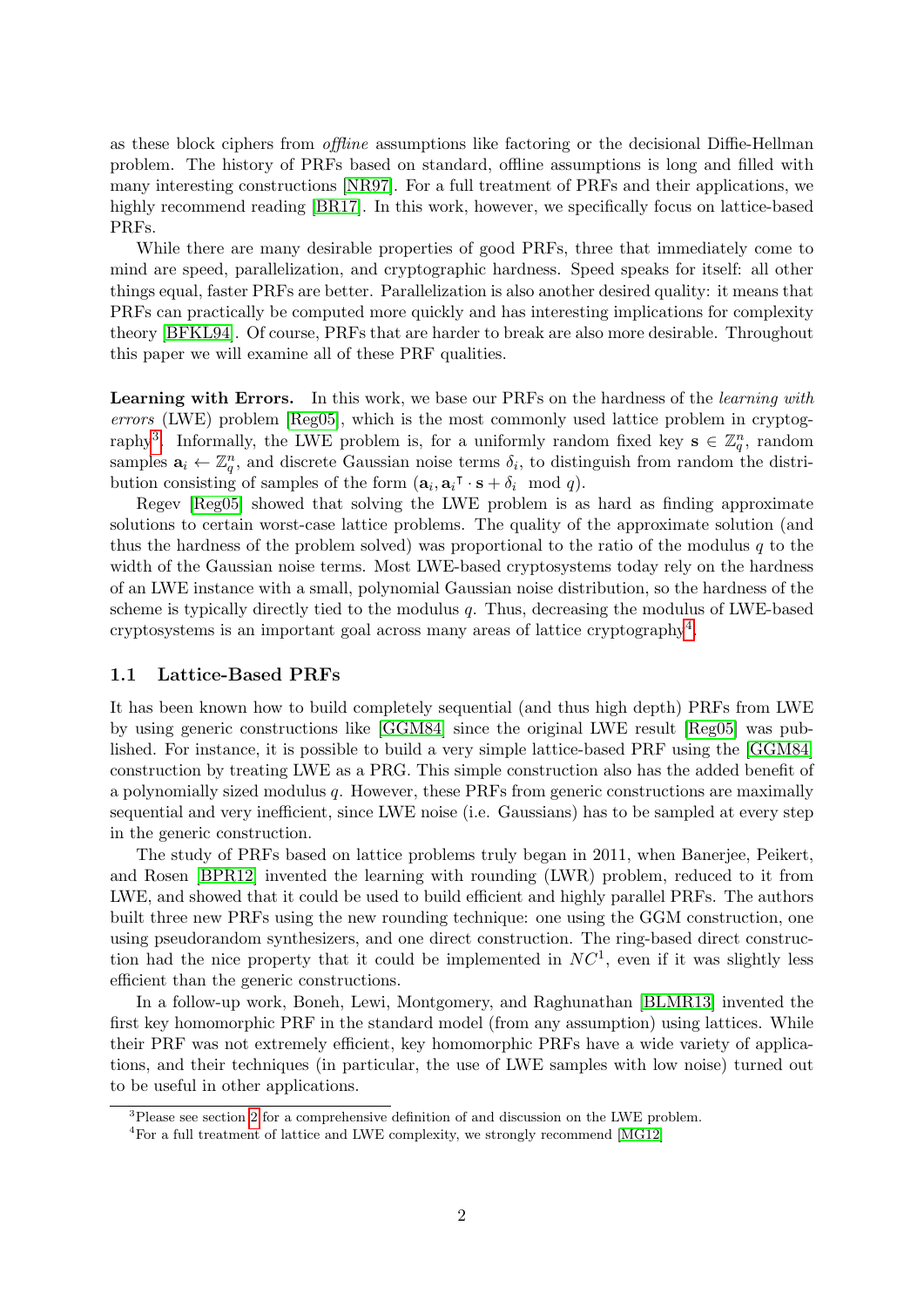In a follow-up work, Banerjee and Peikert [\[BP14\]](#page-45-1) developed a general family of key homomorphic PRFs that dramatically improved upon the PRFs in [\[BLMR13\]](#page-44-0) and even were (for certain choices of parameters) competitive with the non-key homomorphic PRFs of [\[BPR12\]](#page-45-0) in terms of performance. The authors used a clever tree structure and rigorous analysis to carefully schedule 'bit decomposition' that allowed for good performance while still managing to retain key homomorphism.

In his Ph.D. thesis, Banerjee [\[Ban15\]](#page-44-1) further improved the pseudorandom synthesizer construction technique from [\[BPR12\]](#page-45-0), which allowed for tighter asymptotic constructions than pre-viously known<sup>[5](#page-2-0)</sup>. Around the same time, Döttling and Schröder [\[DS15\]](#page-45-3) showed how to use their general technique of on-the-fly adaptation to also build LWE-based PRFs with relatively small moduli from low-depth circuits.

Concurrent Work. Very recently, and in a work concurrent with (and independent from) ours, Jager, Kurek, and Pan [\[JKP18\]](#page-46-2) introduce all-prefix universal hash functions and show how to use these in conjunction with the augmented cascade construction [\[BMR10\]](#page-44-3) to build efficient lattice-based PRFs with slighty superpolynomial modulus. Their LWE-based PRF can be thought of as a much more efficient version of [\[DS15\]](#page-45-3). We do not fully analyze this construction here, but it is likely more efficient than ours (although it does not have quite as small of a modulus as some of our constructions).

Application-Focused Lattice PRFs. Lattice PRFs have also been used for a number application specific PRFs, including puncturable PRFs [\[GGM84\]](#page-46-0), constrained PRFs [\[BW13\]](#page-45-4) [\[DKW16\]](#page-45-5) (including key homomorphic constrained PRFs [\[BFP](#page-44-4)+15] [\[BV15\]](#page-45-6)), PRFs secure against related key attacks [\[LMR14\]](#page-46-3), and PRFs that hide constraints or functions [\[CC17\]](#page-45-7) [\[BKM17\]](#page-44-5) [\[BTVW17\]](#page-45-8) [\[KW17\]](#page-46-4) [\[PS17\]](#page-47-2). It is not known how to achieve many of these results from standard, non-lattice assumptions. Moreover, many of these works utilize very strong versions of the LWE assumption. It is our hope that the techniques introduced in this paper can be used to improve the efficiency and assumptions of some of these works.

### 1.2 Pseudorandom Synthesizers and Lattices

Pseudorandom synthesizers were first invented by Naor and Reingold in their famous work [\[NR95\]](#page-47-3) as a way to construct PRFs with low circuit depth. The first synthesizer PRF constructions from lattices were introduced in [\[BPR12\]](#page-45-0).

It can be cumbersome to define synthesizer PRFs in a way that is immediately understandable, so we present an 8-bit version of the synthesizer PRF from [\[BPR12\]](#page-45-0). Let the matrices  $\mathbf{S}_{i,b} \in \mathbb{Z}_q^{m \times m}$  for  $i \in [1,...,8]$  and  $b \in \{0,1\}$  be sampled uniformly at random. The original lattice-based synthesizer construction of [\[BPR12\]](#page-45-0) had the following form on an 8-bit input  $x = x_1...x_8:$ 

$$
\left\lfloor \left\lfloor \left[\textbf{S}_{1,x_1}\cdot \textbf{S}_{2,x_2}\right]_{p_2}\cdot \left[\textbf{S}_{3,x_3}\cdot \textbf{S}_{4,x_4}\right]_{p_2}\right\rfloor_{p_1} \cdot \left\lfloor \left[\textbf{S}_{5,x_5}\cdot \textbf{S}_{6,x_6}\right]_{p_2}\cdot \left[\textbf{S}_{7,x_7}\cdot \textbf{S}_{8,x_8}\right]_{p_2}\right\rfloor_{p_1}\right\rfloor_{p_0}
$$

Note that this construction has the unfortunate requirement that  $q >> p_2 >> p_1 >> p_0$ . In his thesis [\[Ban15\]](#page-44-1), Banerjee showed how to eliminate this 'tower of moduli' requirement from this synthesizer construction by using rectangular matrices. To illustrate this, suppose we set our modulus q and our rounding parameter p such that  $q = p^2$ . Let the matrices  $S_{i,b}$  for  $i \in [1, ..., 4]$ 

<span id="page-2-0"></span><sup>&</sup>lt;sup>5</sup>To our knowledge this result has not been formally published in conference proceedings.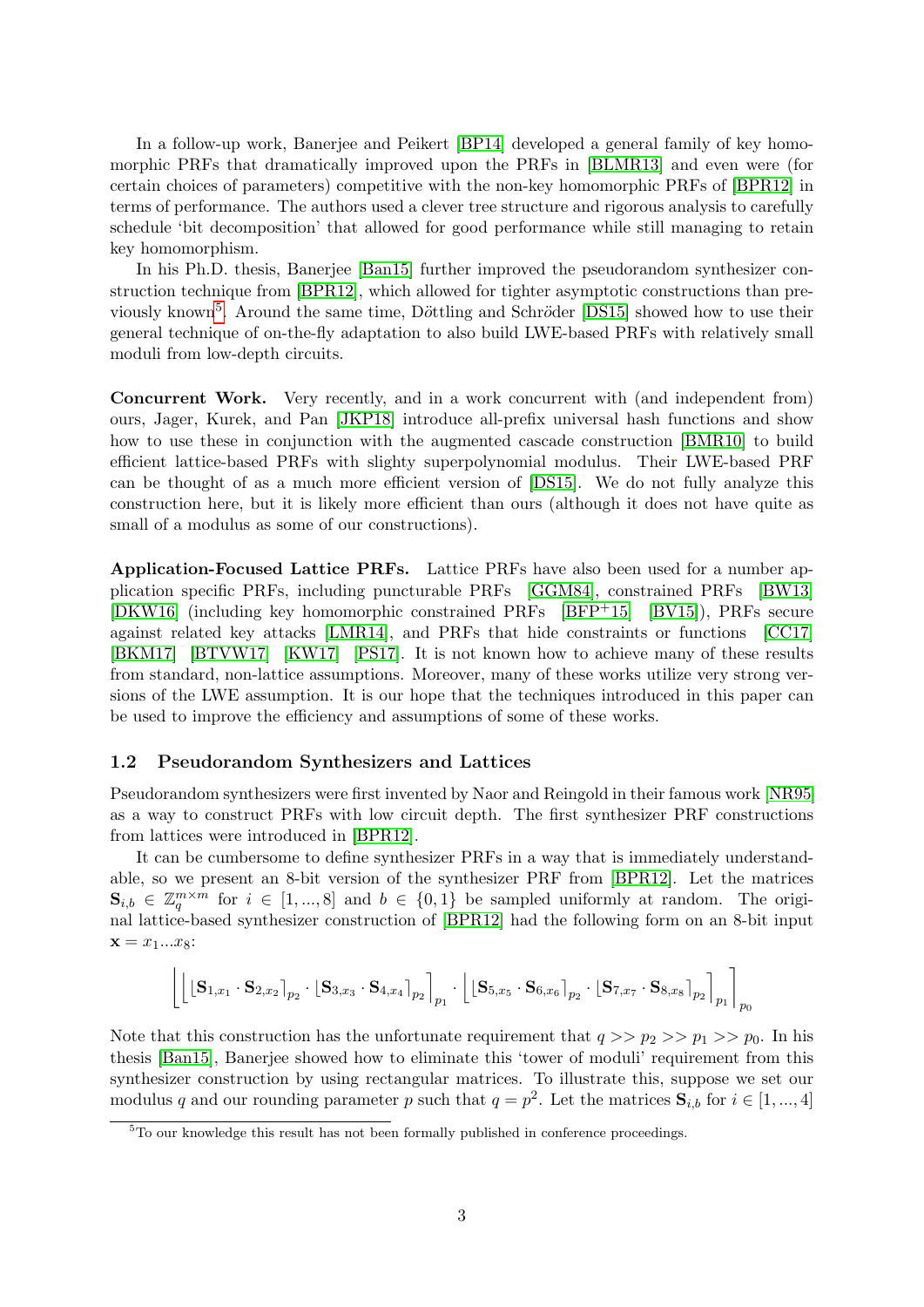and  $b \in \{0,1\}$  now be defined such that  $\mathbf{S}_{i,b} \in \mathbb{Z}_q^{m \times 2m}$ . We can take the product of the transpose of one of these matrices with another and round in the following way:

$$
\left\| \begin{bmatrix} \mathbf{S}_{i,b_i}^{\mathsf{T}} \end{bmatrix} \cdot \begin{bmatrix} \mathbf{S}_{i+1,b_{i+1}} & \end{bmatrix} \right\|_p = \mathbf{T} \in \mathbb{Z}_p^{2m \times 2m}
$$

for some matrix T that will be indistinguishable from random by the hardness of LWR. In addition, note that **T** has enough entropy to produce a new, uniformly random matrix  $S' \in$  $\mathbb{Z}_q^{m \times 2m}$ . In fact, we can just set

$$
\mathbf{S}' = \mathbf{T} \cdot \left[ \begin{array}{c} \mathbf{I}_m \\ q \mathbf{I}_m \end{array} \right]
$$

to trivially extract this randomness. Suppose we now consider a 4-bit input  $x = x_1...x_4$ : if we put this all together, we can present a four-bit version of the PRF based on the improved synthesizer from [\[Ban15\]](#page-44-1) in the following way:

$$
\left[ \left( \left[ \begin{bmatrix} \mathbf{S}_{1,x_1}^{\mathsf{T}} \end{bmatrix} \cdot \begin{bmatrix} \mathbf{S}_{2,x_2} \end{bmatrix} \right]_{p} \cdot \begin{bmatrix} \mathbf{I}_m \\ q\mathbf{I}_m \end{bmatrix} \right) \right] \cdot \left[ \begin{bmatrix} \mathbf{I}_m \\ \mathbf{S}_{3,x_3}^{\mathsf{T}} \end{bmatrix} \cdot \begin{bmatrix} \mathbf{S}_{4,x_4} & \mathbf{I} \end{bmatrix} \right]_{p} \cdot \begin{bmatrix} \mathbf{I}_m \\ q\mathbf{I}_m \end{bmatrix} \right] \right] \cdot \begin{bmatrix} \mathbf{I}_m \\ \mathbf{I}_m \end{bmatrix}
$$

This new synthesizer construction from [\[Ban15\]](#page-44-1) was the first lattice-based PRF construction where the modulus q was independent of the input length  $\lambda$  of the PRF.

### 1.3 Our Contributions

In this paper, we introduce a new, general technique that we use to build new lattice-based PRFs by applying a pseudorandom synthesizer structure [\[NR95\]](#page-47-3) to the three main generic PRF constructions of [\[BPR12\]](#page-45-0), [\[BLMR13\]](#page-44-0), and [\[BP14\]](#page-45-1). While our constructions are not key homomorphic, they are either as efficient or more efficient and have as small or smaller modulus (and thus better reductions to worst-case lattice problems) than existing lattice-based PRFs. For lattice-based PRFs with any degree of parallelism, only the synthesizer-based PRF from Banerjee's thesis [\[Ban15\]](#page-44-1) matches the most efficient of our constructions asymptotically, and our constructions are (slightly) more efficient in practice assuming we use fast Fourier transform multiplication<sup>[6](#page-3-0)</sup>.

In order to illustrate our construction technique, we will start by considering the [\[BLMR13\]](#page-44-0) PRF  $F_{BLMR}$ . Recall that  $F_{BLMR}$  uses two public matrices  $\mathbf{A}_0, \mathbf{A}_1 \in \mathbb{Z}_2^{m \times m}$  where the entries of these matrices are sampled uniformly at random from  $\{0,1\}$  such that  $A_0$  and  $A_1$  are fullrank. The dimension  $m$  is derived from the security parameter, and the key for the PRF is a single vector  $\mathbf{k} \in \mathbb{Z}_q^m$  and its input domain is  $\{0,1\}^{\lambda}$ . We also need an integer modulus q and a rounding parameter p. The PRF at the point  $\mathbf{x} = x_1 \cdots x_\lambda \in \{0,1\}^\lambda$  is defined as

$$
F_{BLMR}(\mathbf{k},x) = \left[\prod_{i=1}^{\lambda} \mathbf{A}_{x_i} \cdot \mathbf{k}\right]_p
$$
\n(1.1)

<span id="page-3-0"></span><sup>&</sup>lt;sup>6</sup>See [\[Fat06\]](#page-45-9) and especially  $[KSN<sup>+</sup>04]$  $[KSN<sup>+</sup>04]$  for a discussion of integer multiplication algorithms.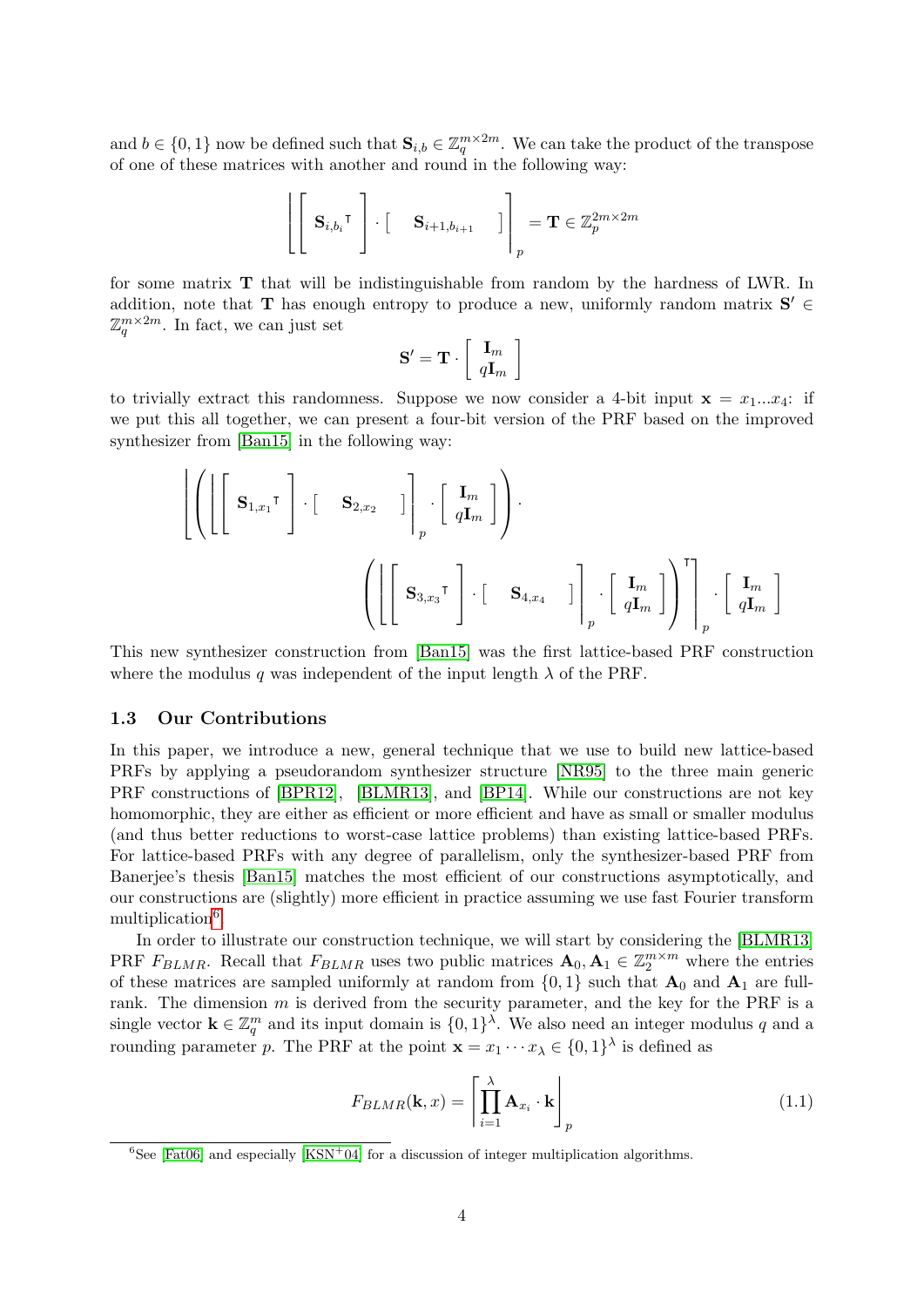where  $\lceil \cdot \rceil_p$  denotes the standard rounding operation<sup>[7](#page-4-0)</sup>.  $F_{BLMR}$  is both key homomorphic and massively parallelizable (in  $NC<sup>2</sup>$ ) which is quite desirable. However the construction is quite inefficient, and the modulus q required for the PRF to be secure is enormous (log q scales linearly with the input length  $\lambda$ ), meaning that the worst-case lattice problems that we can reduce to the PRF require quite strong assumptions. The work of [\[BP14\]](#page-45-1) aims to alleviate some of these problems by cleverly inserting some 'bit decomposition' operations into the evaluation of the PRF, getting an overall tree structure that results in more efficient PRFs with better modulus.

Many years ago, the cascade construction [\[BCK96\]](#page-44-6) and the augmented cascade construction [\[BMR10\]](#page-44-3) were used to build more efficient PRFs by adding 'key material' at every layer of the PRF. This generally increased the key size of the resulting PRFs, but increased efficiency and (sometimes) allowed for weaker assumptions. To this point, no such ideas have been applied to PRFs based on lattice assumptions. While we cannot directly utilize these constructions for lattices, we can apply their core idea–add 'key material' at every layer of the construction–to build more efficient PRFs.

To this end, suppose we view  $F_{BLMR}$  in tree form and add an additional secret key at every layer of the tree (up to  $\log \lambda$  total). In order to do this efficiently, we use a pseudorandom synthesizer construction [\[NR95\]](#page-47-3). Pseudorandom synthesizers, which we define in section [3,](#page-15-0) are efficient ways to construct parallelizable PRFs.

In our work, we construct a keyed synthesizer  $S_\ell$  which has a square matrix  $S \in \mathbb{Z}_q^{m \times m}$ with entries sampled uniformly at random over  $\mathbb{Z}_q$  as a key. Our synthesizer is parameterized by a parallelization factor  $\ell$  and uses  $\ell$  'lists' of binary random matrices  $\mathbf{A}_{i,x_i} \in \mathbb{Z}_2^{m \times m}$ , where  $i \in [1, \ell]$  is the list indicator and  $x_i \in [1, k_i]$  is the index of a particular matrix  $\mathbf{A}_{i,x_i}$  in the list *i*. Each output block of our synthesizer  $S_{\ell}$  looks like the following:

$$
S_{\ell}(x_1,...x_{\ell}) \stackrel{\text{def}}{=} \left\lceil \left[ \prod_{i=1}^{\ell} \mathbf{A}_{i,x_i} \right] \mathbf{S} \right\rceil_p
$$

 $S_{\ell}$  looks very much like  $F_{BLMR}$  with input length  $\ell$ , although there are some key differences that we need in order for the synthesizer construction to efficiently work. We rigorously define and prove the security of this synthesiser  $S_{\ell}$  later in the paper, and show how the pseudorandom synthesizer construction of [\[NR95\]](#page-47-3) can be used to turn various versions of this synthesizer into PRFs. The proof of security borrows elements from the proofs of [\[BLMR13\]](#page-44-0) and especially [\[BP14\]](#page-45-1).

Now suppose that we set our rounding parameter  $p = 2$ . This will turn out to be a practical parameter choice. We next select binary matrices  $\mathbf{A}_{i,b} \in \mathbb{Z}_2^{m \times m}$  uniformly at random for  $i \in$  $[1, ..., 8]$  and  $b \in \{0, 1\}$  and keys  $\mathbf{S}_1, \mathbf{S}_2, \mathbf{S}_3 \in \mathbb{Z}_q^{m \times m}$  uniformly at random. Our synthesizer  $S_2$ can be used to build what we call the PRF  $F^2$  which, on 8-bit input  $\mathbf{x} = x_1...x_8$ , gives us the following construction:

<span id="page-4-1"></span>
$$
\left[\left[\left[\mathbf{A}_{1,x_1}\mathbf{A}_{2,x_2}\mathbf{S}_1\right]_2 \cdot \left[\mathbf{A}_{3,x_3}\mathbf{A}_{4,x_4}\mathbf{S}_1\right]_2 \mathbf{S}_2\right]_2 \cdot \left[\left[\mathbf{A}_{5,x_5}\mathbf{A}_{6,x_6}\mathbf{S}_1\right]_2 \cdot \left[\mathbf{A}_{7,x_7}\mathbf{A}_{8,x_8}\mathbf{S}_1\right]_2 \mathbf{S}_2\right]_2 \mathbf{S}_3\right]_2
$$
\n(1.2)

Note that each rounded subset product (i.e.  $\lfloor{\bf A}_{1,x_1}{\bf A}_{2,x_2}{\bf S}_1\rceil_2$ ) evaluates to a new random-looking roce that each founded subset product (i.e.  $[A_{1,x_1}A_{2,x_2}S_{1|2}]$ ) evaluates to a new random-looking<br>matrix over  $\mathbb{Z}_2^{m \times m}$  (assuming the nonuniform LWE assumption from [\[BLMR13\]](#page-44-0)), so after one stage of (parallel) evaluation, the above 8-bit PRF looks like the following:

$$
\left\lbrack\left\lbrack\tilde{\mathbf{A}}_{x_1,x_2}\tilde{\mathbf{A}}_{x_3,x_4}\mathbf{S}_2\right\rbrack_2\cdot\left\lbrack\tilde{\mathbf{A}}_{x_5,x_6}\tilde{\mathbf{A}}_{x_7,x_8}\mathbf{S}_2\right\rbrack_2\mathbf{S}_3\right\rbrack_2
$$

<span id="page-4-0"></span><sup>&</sup>lt;sup>7</sup>[ $\cdot$ ]<sub>p</sub> :  $\mathbb{Z}_q \to \mathbb{Z}_p$  as  $\lceil x \rfloor_p = i$ , where  $i \cdot \lfloor q/p \rfloor$  is the largest multiple of  $\lfloor q/p \rfloor$  that does not exceed x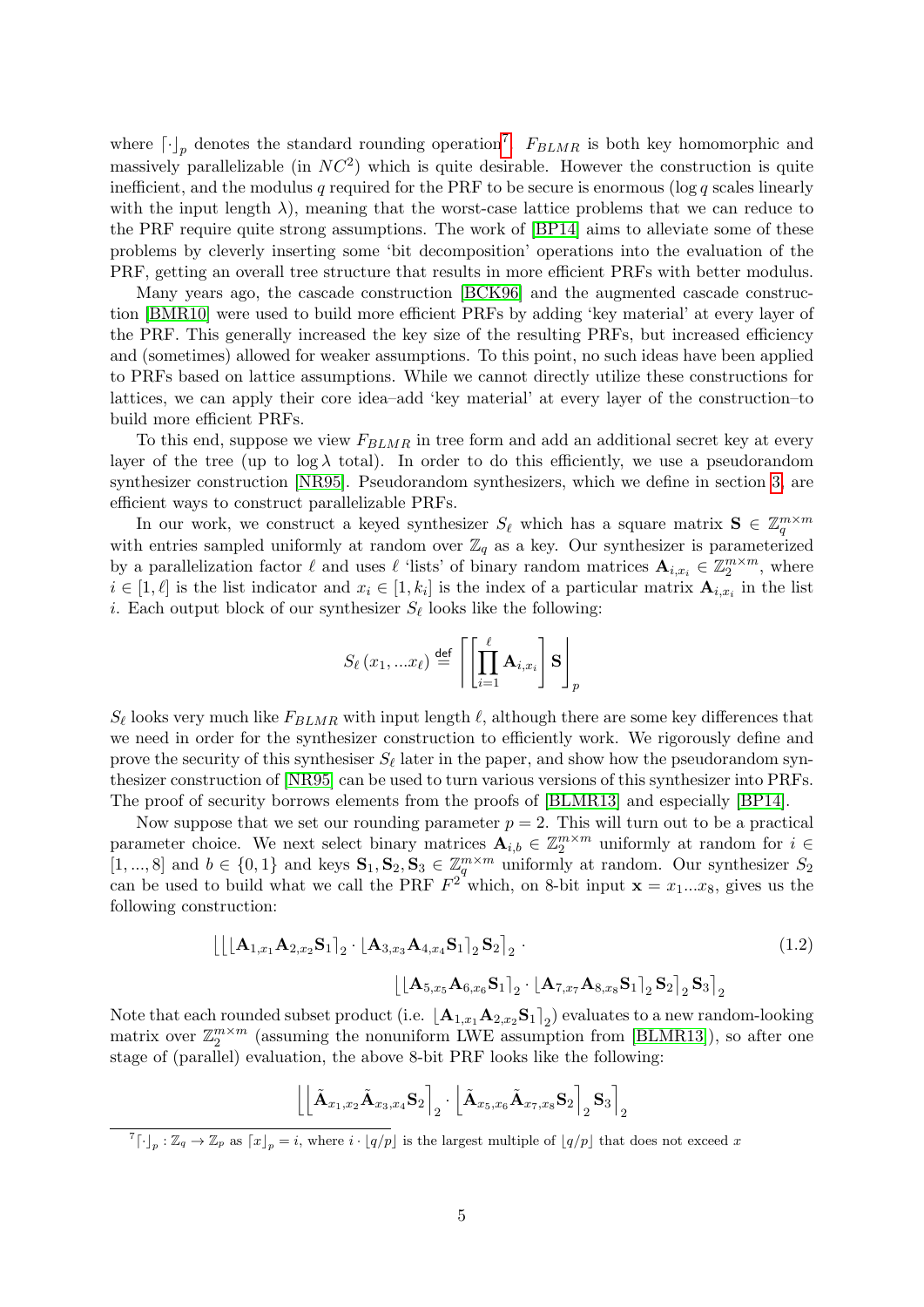for random-looking matrices  $\tilde{\mathbf{A}}_{x_i,x_{i+1}} \in \mathbb{Z}_2^{m \times m}$  that depend on the bits  $x_i$  and  $x_{i+1}$ . We can also generalize and pick higher values of  $\ell$ , some of which will have interesting ramifications. Below we show a (abbreviated) 16-bit construction of a PRF  $F^4$  using  $S_4$ :

$$
\left[\left[\mathbf{A}_{1,x_1}\mathbf{A}_{2,x_2}\mathbf{A}_{3,x_3}\mathbf{A}_{4,x_4}\mathbf{S}_1\right]_2 \cdot \left[\mathbf{A}_{5,x_5}\mathbf{A}_{6,x_6}\mathbf{A}_{7,x_7}\mathbf{A}_{8,x_8}\mathbf{S}_1\right]_2 \cdot \left[\cdot\right]_2 \cdot \left[\cdot\right]_2 \cdot \mathbf{S}_2\right]_2
$$

The inputs to each layer of our PRFs are new, random-looking binary matrices, which allows our synthesizer to compose nicely. Right away, it should be obvious that our synthesizer offers some advantages over the basic synthesizer construction of [\[BPR12\]](#page-45-0). Most obviously, our rounding parameter and modulus can be independent of the PRF length. However, some of the comparisons are a bit more nuanced. While we can build PRFs from (almost) any choice of  $\ell$ –including PRFs that include synthesizers with different choices of  $\ell$ –we examine one particular choice in section [5](#page-19-0) which we briefly discuss here.

**PRF**  $F^2$  from Synthesizer  $S_2$ . Our PRF  $F^2$ , which we showed for 8 bits in equation [1.2,](#page-4-1) is one of the simplest PRFs we can build, but also one of the most efficient.  $F<sup>2</sup>$  has modulus  $O(m^{\omega(1)})^8$  $O(m^{\omega(1)})^8$  which is currently the (asymptotically) smallest known modulus for any lattice PRF that uses rounding. We note that this modulus is independent of the input length  $\lambda$  of the PRF.  $F<sup>2</sup>$  is as asymptotically efficient in terms of output per work as the naive pseudorandom synthesizer of [\[BPR12\]](#page-45-0), which is currently the most efficient known PRF in this regard from standard lattices. Additionally,  $F^2$  can be computed (practically, even) in circuit class  $NC^2$ , meaning that it is highly parallelizable. The only drawback of  $F^2$  is the relatively large key size.

 $F^2$  is the second (after that in [\[Ban15\]](#page-44-1)) known lattice PRF with modulus  $m^{\omega(1)}$  independent of the number of input bits of the PRF with any sublinear circuit depth and also happens to also be one of the most efficient known lattice PRF (from standard lattices) in terms of output per work.

Synthesizing [\[BPR12\]](#page-45-0). We can also apply pseudorandom synthesizers to other lattice PRF constructions. The logical place to continue is, of course, the original lattice PRF construction: [\[BPR12\]](#page-45-0). There are substantial differences between [\[BLMR13\]](#page-44-0) and [\[BPR12\]](#page-45-0), the largest of which is that  $F_{BLMR}$  uses a LWE sample subset-product structure while the direct PRF  $F_{BPR}$ from [\[BPR12\]](#page-45-0) uses a key subset-product structure. However, it turns out we can still build interesting PRFs by synthesizing  $F_{BPR}$  with a few minor tricks.

In this vein, we next construct a keyed synthesizer  $K_{\ell}$  inspired by (and almost identical to)  $F_{BPR}$  which has a square matrix  $\mathbf{A} \in \mathbb{Z}_q^{m \times m}$  with entries sampled uniformly at random over  $\mathbb{Z}_q$  as a key.  $K_\ell$  is parameterized by a parallelization factor  $\ell$  and uses  $\ell$  'lists' of random matrices  $\mathbf{S}_{i,x_i} \in \mathbb{Z}_p^{m \times m}$  for some superpolynomially large p, where  $i \in [1,\ell]$  is the list indicator and  $x_i \in [1, k_i]$  is the index of a particular matrix  $\mathbf{S}_{i,x_i}$  in the list i. Each output block of  $K_\ell$ looks like the following:

$$
K_{\ell}(x_1,...x_{\ell}) \stackrel{\text{def}}{=} \left[ \mathbf{A} \left[ \prod_{i=1}^{\ell} \mathbf{S}_{i,x_i} \right] \right]_p \tag{1.3}
$$

We chose to make the keys uniformly random in order to make the synthesizer compose prop-erly when used to construct PRFs<sup>[9](#page-5-1)</sup>. Of course, proving synthesizer security requires that LWE problem is hard with superpolynomially large uniform key and noise, but this is a very straightforward (and probably known in folklore) result. We prove this as a part of our analysis. In

<span id="page-5-0"></span><sup>&</sup>lt;sup>8</sup>We use this as shorthand for  $O(m^{f(m)})$  for any function  $f(m) \in \omega(1)$ . This is technically incorrect, but a nice convenience and is common in LWR literature.

<span id="page-5-1"></span><sup>9</sup>There are other choices available for the key distribution here–perhaps even more efficient ones.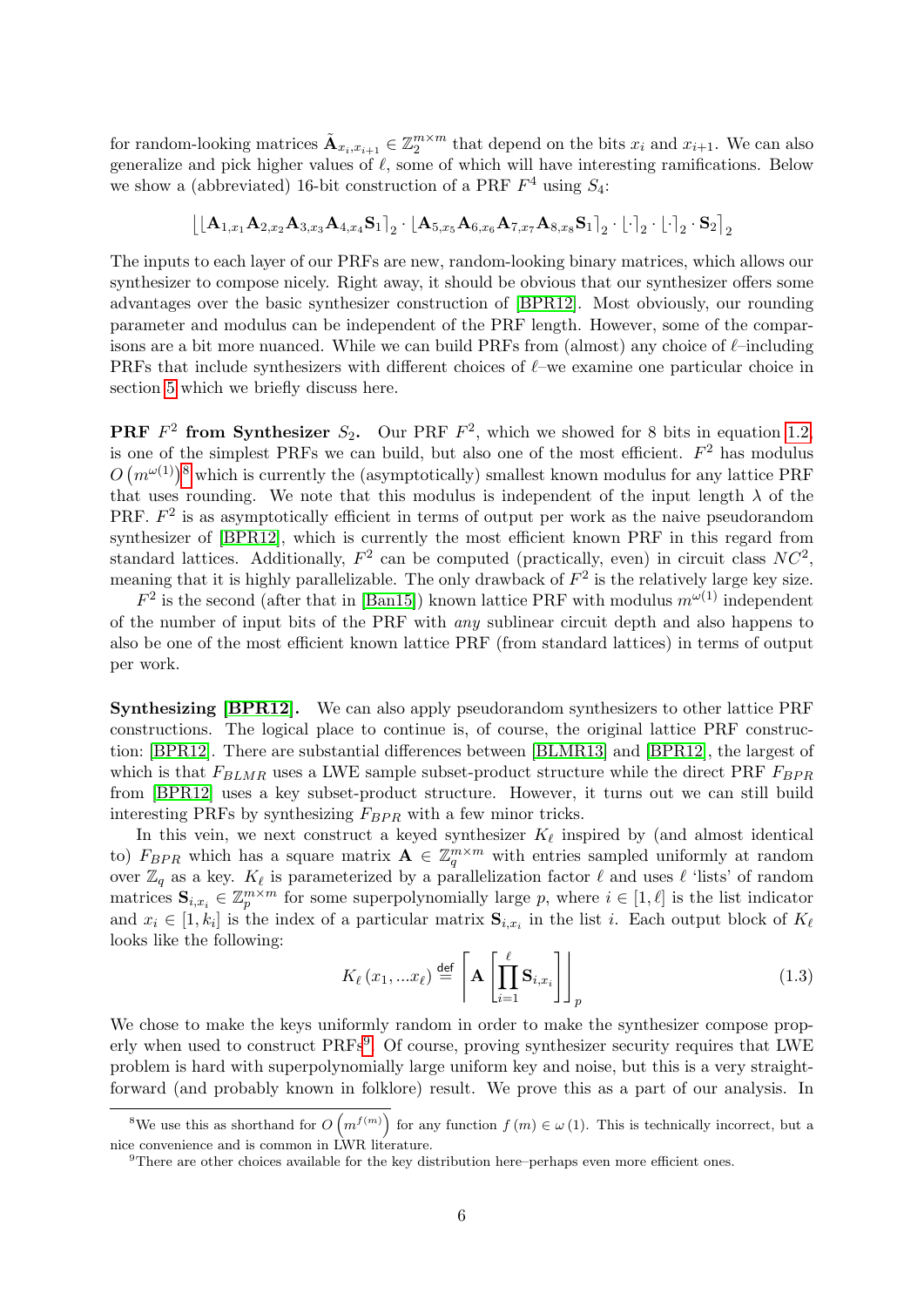the meantime, we again demonstrate how such a synthesizer would look by spelling out an 8-bit version of  $K_{\ell}$ .

Suppose we select 'public samples'  $A_1, A_2, A_3 \in \mathbb{Z}_q^{m \times m}$  uniformly at random and 'secret' matrices  $\mathbf{S}_{i,b} \in \mathbb{Z}_p^{m \times m}$  uniformly at random for  $i \in [1, ..., 8]$  and  $b \in \{0, 1\}$ .  $K_2$  can be used to build a PRF that we refer to as  $P^2$ , which, on 8-bit input  $\mathbf{x} = x_1...x_8$ , gives us the following construction (where all computations are performed mod  $q$ ):

<span id="page-6-0"></span>
$$
\left[\mathbf{A}_{1}\left[\mathbf{A}_{2}\left[\mathbf{A}_{3}\mathbf{S}_{1,x_{1}}\mathbf{S}_{2,x_{2}}\right]_{p}\cdot\left[\mathbf{A}_{3}\mathbf{S}_{3,x_{3}}\mathbf{S}_{4,x_{4}}\right]_{p}\right]_{p} \cdot \left[\mathbf{A}_{2}\left[\mathbf{A}_{3}\mathbf{S}_{5,x_{5}}\mathbf{S}_{6,x_{6}}\right]_{p}\cdot\left[\mathbf{A}_{3}\mathbf{S}_{7,x_{7}}\mathbf{S}_{8,x_{8}}\right]_{p}\right]_{p}\right]_{p}
$$
\n(1.4)

As is evident from the equations, one can view  $K_{\ell}$  as a sort of key-sample flip-flop with  $S_{\ell}$ . However, this relationship is not exact, since the hardness results of LWE with different distributions of keys and samples are not equivalent.

Moving to Rings. While PRFs derived from  $K_{\ell}$  (which we will call  $P^{\ell}$ ) are a little bit more complicated and slightly less efficient than those built from  $S_{\ell}$  (although this doesn't show up asymptotically under  $\tilde{O}(\cdot)$  notation), they have one huge advantage over constructions from  $S_{\ell}$ : they admit ring instantiations. As in [\[BPR12\]](#page-45-0), we can almost immediately derive a ring form of  $K_{\ell}$ , which we call  $K_{R,\ell}$ , and a corresponding PRF  $P^{R,\ell}$ . These ring PRFs allow us to match the efficiency of all previously known ring LWE-based PRFs while mainaining a slightly superpolynomial modulus at the cost of only more key size.

**PRFs**  $P^2$  and  $P^{R,2}$  from Synthesizers  $K_2$  and  $K_{R,2}$ . Our PRF  $P^2$ , which we showed for 8 bits in equation [1.4,](#page-6-0) turns out to have parameters almost exactly asymptotically equivalent to  $F^2$ , including modulus  $O(m^{\omega(1)})$ . The only difference is that  $P^2$  has large secret keys, while  $F<sup>2</sup>$  has large public parameters.

We see substantial improvements when we move to rings. The PRF  $P^{R,2}$  is the second (after that in [\[Ban15\]](#page-44-1)) known PRF based on the hardness of ring LWE with modulus  $m^{\omega(1)}$  (where m is now the degree of the polynomial of the ring  $R$ ) with any sublinear circuit depth. In addition,  $P^{R,2}$  matches the most efficient known ring LWE-based PRFs (like those of [\[BP14\]](#page-45-1)) in terms of asymptotic computational efficiency. Again, the only drawback is larger key sizes.

Synthesizing [\[BP14\]](#page-45-1). We can also build what we call tree-based synthesizers, which are based on and look almost identical to the PRFs from [\[BP14\]](#page-45-1). We call these synthesizers  $T_{\ell}$ and  $T_{R,\ell}$  for the standard and ring-based versions, respectively. While the tree constructions are a bit too complicated to explain here, we note that we can get parameters asymptotically equivalent to what we have achieved earlier for simple PRFs based on  $T_2$  and  $T_{R,2}$  (which we call  $B^2$  and  $B^{R,2}$ , respectively).

The main advantage of these tree-based synthesizers is that we can potentially build many more interesting PRFs than we otherwise could with the simpler synthesizers. We have yet to fully explore the potential of these synthesizers, but we think that there might be many interesting applications.

Moving to Higher  $\ell$ . In our PRF constructions,  $\ell$  essentially acts as a parallelization parameter– it can be thought of as a 'locality' parameter for the synthesizer. While we do not seem to gain anything in the integer lattice setting from setting  $\ell$  to be anything higher than a constant (other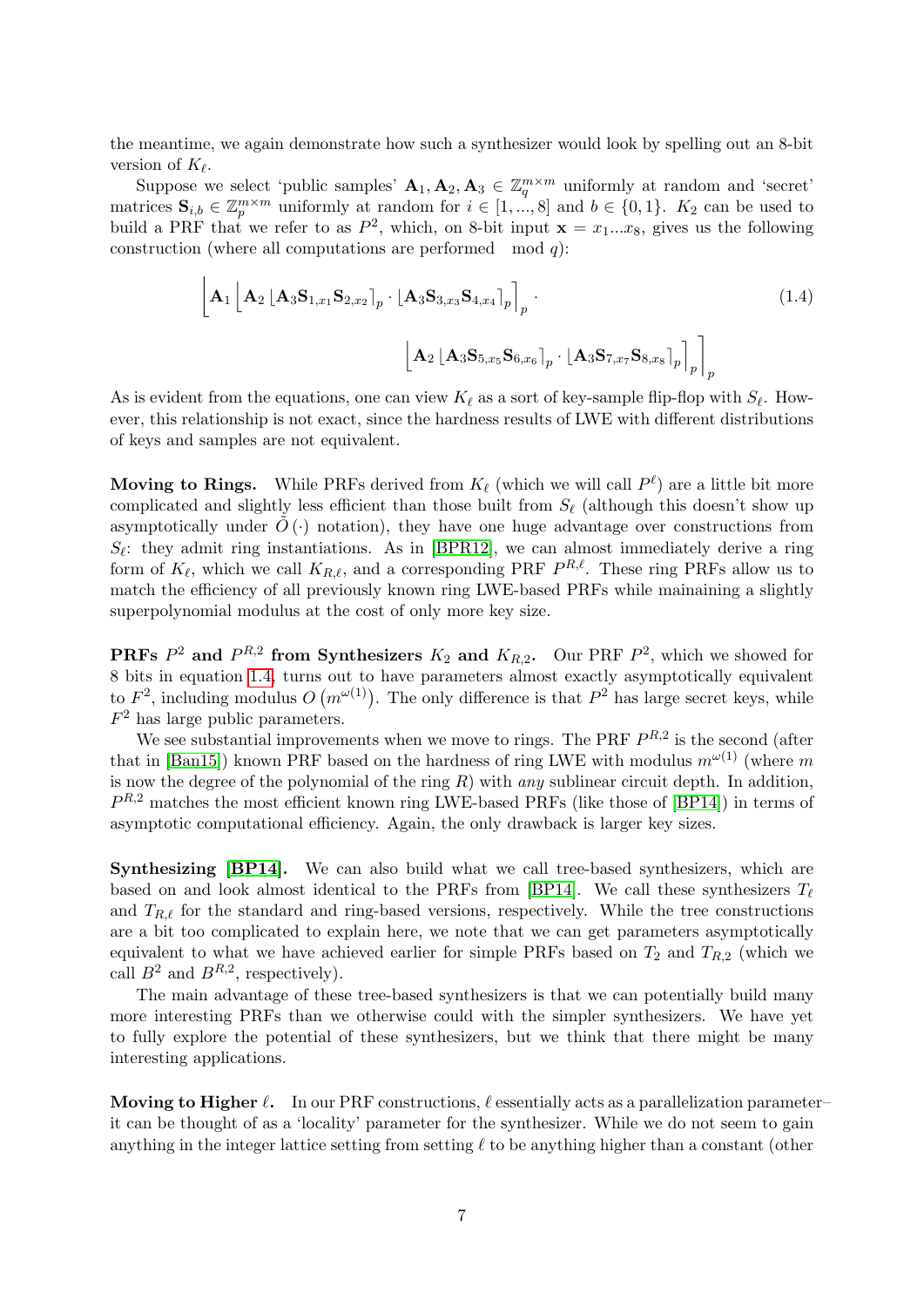than the case where  $\ell = \lambda$  and we gain key homomorphic properties for certain PRFs), we can achieve some theoretically interesting results from a higher  $\ell$  in the ring setting.

In [\[BPR12\]](#page-45-0), the authors showed how to construct a PRF in  $NC<sup>1</sup>$  using ring LWE. We generalize this PRF with our synthesizer  $K_{R,\ell}$  and show two interesting choices of PRF to examine with higher  $\ell$ . We first consider the PRF  $P^{R,\lambda}$   $\overline{\sqrt{\log \lambda}}$  which is built using the synthesizer  $K_{R,\lambda\sqrt{\log\lambda}}$ . This PRF has modulus m  $\omega(1)$   $\left(\lambda \frac{1}{\sqrt{\log \lambda}}\right)$ , which is clearly large but is still smaller than  $m^{\lambda^c}$  for any constant c. The synthesizer construction tree of this PRF also has depth √  $\overline{\log n}$ , so we can build this PRF in overall circuit depth of  $O((\log n)^{\frac{3}{2}})$ , giving us a PRF in the unorthodox class  $NC^{1.5}$ .

We finally consider the PRF  $P^{R,\lambda^{\lambda^c}}$  for some constant  $c \in (0,1)$  which is based upon the synthesizer  $K_{R,\lambda^{\lambda^c}}$ . This PRF has modulus  $m^{\omega(1)\lambda^c}$  and synthesizer construction with constant depth, meaning that it can be built in  $NC<sup>1</sup>$ . This PRF is interesting because it is the PRF with the smallest modulus that we can build in  $NC<sup>1</sup>$  using our techniques. This lets us build lattice PRFs in  $NC<sup>1</sup>$  with any subexponential modulus (assuming  $\lambda$  is polynomial in m), but we still do not know how to break this subexponential barrier (or if it is even possible). The existence of PRFs in  $NC<sup>1</sup>$  has many interesting implications in complexity theory [\[BFKL94\]](#page-44-2), so building them from maximally hard assumptions is an important problem.

Comparison with Previous Work. In table [1](#page-8-0) on the adjacent page, we compare our new PRFs with those of the relevant previous works. We borrow the table format from [\[BP14\]](#page-45-1).

The General View. While our synthesizers look very similar to existing PRF constructions, the PRF constructions themselves can be viewed as generalizations of those in [\[BPR12\]](#page-45-0), [\[BLMR13\]](#page-44-0), and [\[BP14\]](#page-45-1). In fact, setting  $\ell = \lambda$  for the synthesizers  $S_{\ell}$ ,  $K_{\ell}$ , and  $T_{\ell}$  result in PRFs that are almost identical to those in in [\[BLMR13\]](#page-44-0), [\[BPR12\]](#page-45-0), and [\[BP14\]](#page-45-1), respectively. However, we do lose the key homomorphic properties of [\[BLMR13\]](#page-44-0) and [\[BP14\]](#page-45-1) when we set  $\ell < \lambda$ .

Concrete Instantiations and Parameters. If we want to instantiate an actual PRF, we need to look beyond the asymptotics. It is relatively straightforward to see that, except for the highly sequential GGM-based and [\[BP14\]](#page-45-1) sequential constructions, the constructions of PRFs from synthesizers with small values of  $\ell$  and the construction from Banerjee's thesis [\[Ban15\]](#page-44-1) are the most efficient overall PRF constructions (although the key sizes are larger) for large input lengths: these have at most a small constant (either 2 or 4) times the number of multiplications as the more direct constructions with a substantially smaller modulus. So, we choose to analyze concretely the synthesizer constructions here.

If we fix a particular 'lattice security dimension'  $m$  and a particular subexponential parameter (derived from how we set the modulus in any learning with rounding reduction)  $r_p$ , we can examine how some of the schemes work practically. We show these concrete metrics in table [2.](#page-9-0) While we have not implemented these PRFs or closely examined the speed for various multiplication algorithms, it seems like the PRF  $P_{R,2}$  is a strong candidate to be the fastest parallel PRF from lattices known today.

Theoretical Implications. A lofty goal in lattice-based cryptography is to build a PRF based on the hardness of LWE with polynomial modulus  $q$ . While we obviously do not achieve that in this work, we seemingly make progress towards this goal. In particular, previous latticebased PRFs typically relied on long subset-products of matrices multiplied by a secret key. In this work, we show that only a 2-subset product of matrices multiplied by a key is generally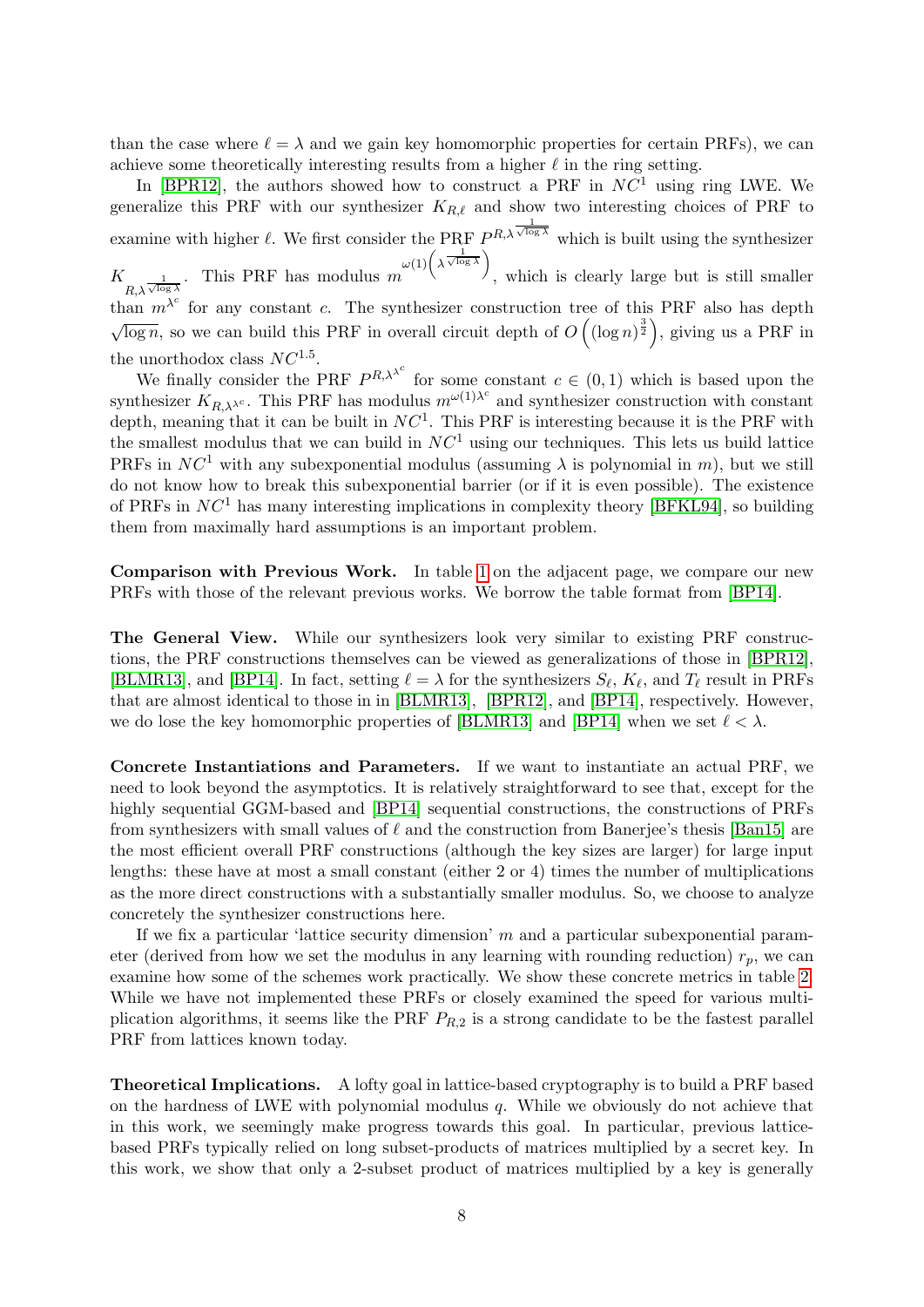<span id="page-8-0"></span>Table 1: Comparison with Previous Work: The parameters are with respect to PRFs with input length  $\lambda$  and reductions to worst-case lattice problems in dimension m. We let  $\tau$  denote the exponent of matrix multiplication. Brackets [·] denote parameters of a ring-LWE construction that are better than those of integer lattices (when ring LWE schemes are possible). We ignore constants, lower-order terms, and logarithmic factors. Parallel Circuit Complexity refers to the parallel circuit complexity class of the PRF, when applicable. Parallel Matrix Comp. refers to the parallel matrix complexity of a PRF in terms of matrix multiplication operations, which is a much better measure of practical parallelizability than circuit depth. PP refers to public parameters, again when applicable.  $\star$  refers to polynomially-sized parameters that are too big to fit nicely in the table (and are relatively unimportant anyway).  $\mathbf{\ddot{P}}$  refers to parameters that are dependent on a (unspecified) universal hash function.

| Reference                                              | <b>Modulus</b>                                                              |                                                                                   | <b>Parallel Circuit</b>  | <b>Parallel Matrix</b> |  |
|--------------------------------------------------------|-----------------------------------------------------------------------------|-----------------------------------------------------------------------------------|--------------------------|------------------------|--|
|                                                        |                                                                             | Complexity                                                                        |                          | or Ring Comp.          |  |
| [BPR12] GGM                                            | $m^{\omega(1)}$                                                             |                                                                                   |                          | $\lambda$              |  |
| [BPR12] synth                                          | $m^{\log \lambda}$                                                          | NC <sup>2</sup>                                                                   |                          | $\log \lambda$         |  |
| [BPR12] direct                                         | $m^{\lambda}$                                                               | $NC^2$ $[NC^1]$                                                                   |                          | $\log \lambda$         |  |
| [BLMR13]                                               | $m^{\lambda}$                                                               | NC <sup>2</sup>                                                                   |                          | $\log \lambda$         |  |
| [BP14] sequen                                          | $\overline{m^{\omega(1)}}$                                                  |                                                                                   |                          | $\lambda$              |  |
| [BP14] balanced                                        | $m^{\log \lambda}$                                                          | NC <sup>2</sup>                                                                   |                          | $\log \lambda$         |  |
| [Ban15] synth                                          | $m^{\omega(1)}$                                                             | NC <sup>2</sup>                                                                   |                          | $\log \lambda$         |  |
| [DS15]                                                 | $m^{\log \lambda}$                                                          | $\overline{NC^{1+o(1)}}$                                                          |                          | $\log \log \lambda$    |  |
| This Work: $F^2$                                       | $m^{\omega(1)}$                                                             | $\overline{NC^2}$                                                                 |                          | $\log \lambda$         |  |
| This Work: $P^2$                                       | $m^{\omega(1)}$                                                             | $NC^2$                                                                            |                          | $\log \lambda$         |  |
| This Work: $B^2$                                       | $m^{\omega(1)}$                                                             | NC <sup>2</sup>                                                                   |                          | $\log \lambda$         |  |
|                                                        |                                                                             |                                                                                   |                          |                        |  |
| This Work: $P^{\lambda \frac{1}{\sqrt{\log \lambda}}}$ | $m^{\omega(1)\lambda}$ $\left(\lambda \frac{1}{\sqrt{\log \lambda}}\right)$ |                                                                                   |                          | $\log \lambda$         |  |
| This Work: $P^{\lambda^c}$                             | $m^{\omega(1)\lambda^c}$                                                    | $\begin{array}{c} NC^2\left[NC^{1.5}\right] \\ NC^2\left[NC^1\right] \end{array}$ |                          | $\log \lambda$         |  |
| Reference                                              | Key Size                                                                    | PP Size                                                                           | Time/Out                 | Out                    |  |
| [BPR12] GGM                                            | m                                                                           | $m^2$ [m]                                                                         | $\lambda m \; [\lambda]$ | m                      |  |

| neierence                                              | ney pize                                   | LL DISG                       | $1 \text{ line} / \text{Out}$          | vut                         |
|--------------------------------------------------------|--------------------------------------------|-------------------------------|----------------------------------------|-----------------------------|
| [BPR12] GGM                                            | m                                          | $m^2$ [m]                     | $\lambda m \left[ \lambda \right]$     | m                           |
| [BPR12] synth                                          | $\lambda m^2 \; [\lambda m]$               | $0\ [0]$                      | $\lambda m^{\tau-2}$ [ $\lambda$ ]     | $m^2$ [m]                   |
| [BPR12] direct                                         | $\lambda^3 m^2 \left[ \lambda^2 m \right]$ | $0\ [0]$                      | $\lambda^3 m \left[ \lambda^2 \right]$ | $\lambda m$ [ $\lambda m$ ] |
| [BLMR13]                                               | $\lambda^2 m$                              | $\lambda^3 m^2$               | $\lambda^3 m$                          | $\lambda m$                 |
| [BP14] sequen                                          | m                                          | $\overline{m^2}\,[m]$         | $\lambda m^{\tau-1}$ [ $\lambda$ ]     | m                           |
| [BP14] balanced                                        | $m_{\parallel}$                            | $m^2$ [m]                     | $\lambda m^{\tau-1}$ [ $\lambda$ ]     | m                           |
| [Ban15] synth                                          | $\overline{\lambda}m^2$ [ $\lambda m$ ]    | 0[0]                          | $\lambda m^{\tau-2}$ $[\lambda]$       | $\overline{m^2}$ [m]        |
| $\left $ DS15 $\right $                                | $\overline{m^2\ [m]}$                      | ₩                             | ₩.                                     | m                           |
| This Work: $F^2$                                       | $m^2$                                      | $\lambda m^2$                 | $\lambda m^{\tau-2}$                   | m <sup>2</sup>              |
| This Work: $P^2$                                       | $\lambda m^2$ [ $\lambda m$ ]              | $m^2$ [m]                     | $\lambda m^{\tau-2}$ [ $\lambda$ ]     | $m^2$ [m]                   |
| This Work: $B^2$                                       | $m^2$ [m]                                  | $\lambda m^2$ [ $\lambda m$ ] | $\lambda m^{\tau-2}$ [ $\lambda$ ]     | $m^2$ [m]                   |
| This Work: $P^{\lambda \frac{1}{\sqrt{\log \lambda}}}$ | ★                                          | ★                             | ★                                      | ★                           |
| This Work: $P^{\lambda^c}$                             |                                            | ★                             |                                        |                             |
|                                                        |                                            |                               | ★                                      |                             |

Some Comments: We note that the large keys of some of the PRFs (including ours) can be computed using a lattice-based PRG in practical cases, making this less of an issue in practice. In addition, we note that it is trivial to modify the (standard LWE-based) PRFs from [\[BP14\]](#page-45-1) to have exactly the same time per output and output sizes as our PRFs  $F^2$ ,  $P^2$ , and  $B^2$  by expanding the secret to be a full-rank matrix rather than a vector. The authors of [\[BP14\]](#page-45-1) mention this as an optimization in their work.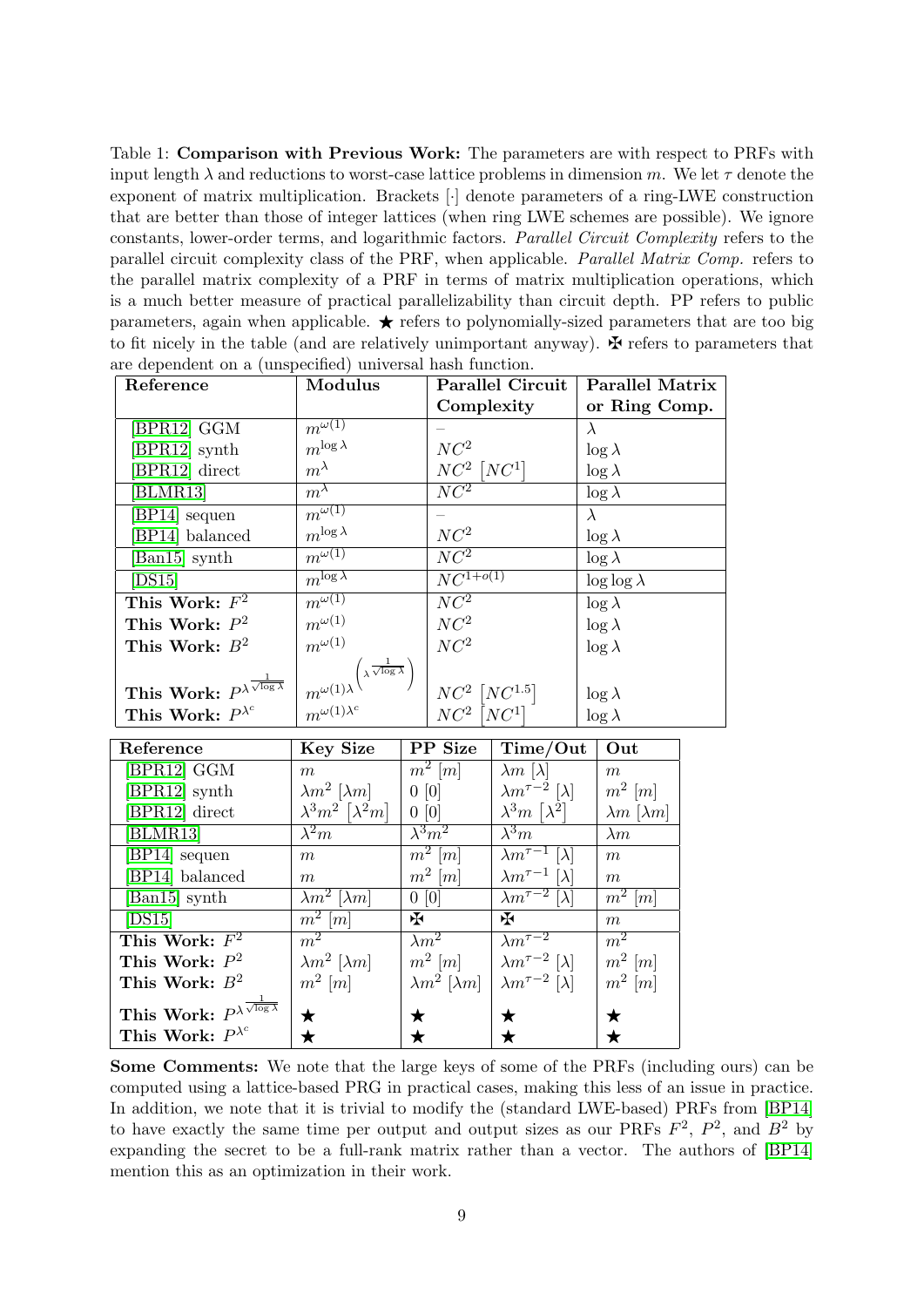<span id="page-9-0"></span>Table 2: Practical Comparison with Previous Work: In this table we consider the practical implementation of the most efficient parallel lattice-based PRFs. We compare our PRFs to that from [\[Ban15\]](#page-44-1) in terms of concrete efficiency. The parameters are with respect to PRFs with input length  $\lambda$  and reductions from worst-case lattice problems in dimension m. Brackets [·] denote parameters of a ring-LWE construction that are better than those of integer lattices (when ring LWE schemes are possible). For simplicity, we only state higher-order terms (i.e., we ignore polynomial terms when superpolynomial terms exist, and we ignore constants when polynomial terms exist). The term  $r_p$ –short for 'rounding parameter'–refers to the (superpolynomially large) value induced by the LWE  $\rightarrow$  LWR reduction that we have denoted in table [1](#page-8-0) as  $m^{\omega(1)}$ .

| Reference                         | Modulus | Matrix/Ring   Key Size |                                                                                                                                                 |
|-----------------------------------|---------|------------------------|-------------------------------------------------------------------------------------------------------------------------------------------------|
|                                   |         | Dimension              | (Matrices/Ring Elements)                                                                                                                        |
| $\left[\text{Ban}15\right]$ synth |         | $m\,$                  | $8\lambda \times \mathbb{Z}_a^{m \times m}$ [ $R_a$ ]                                                                                           |
| This Work: $F^2 \mid r_p$         |         | $m \log q$             | $\sqrt{4\lambda \times Z_2^m \log q \times m \log q}$ , $\log \lambda \times \mathbb{Z}_q^m \log q \times m \log q$                             |
| This Work: $P^2 \mid r_n^3$       |         | m                      | $\mathbb{E}\left[A\lambda \times \mathbb{Z}_p^{m\times m}\left[R_p\right], \log \lambda \times \mathbb{Z}_q^{m\times m}\left[R_q\right]\right]$ |

| Reference                            |                   | Matrix/Ring   Matrix/Ring Product                                                                                                                                                         |  |  |
|--------------------------------------|-------------------|-------------------------------------------------------------------------------------------------------------------------------------------------------------------------------------------|--|--|
|                                      | <b>Multiplies</b> | Computation                                                                                                                                                                               |  |  |
| [Ban15] synth                        | $4(\lambda-1)$    | $\overline{\mathcal{U}\left(Z_{a}^{m\times m}\right)\times\mathcal{U}\left(Z_{a}^{m\times m}\right)\left[\mathcal{U}\left(R_{q}\right)\times\mathcal{U}\left(R_{q}\right)\right]}$        |  |  |
| This Work: $F^2 \mid 2(\lambda - 1)$ |                   | $\mathcal{U}\left(\overline{\mathbb{Z}_2^m^{\log q \times m \log q}}\right) \times \mathcal{U}\left(\mathbb{Z}_q^{m \log q \times m \log q}\right)$                                       |  |  |
| This Work: $P^2 \mid 2(\lambda - 1)$ |                   | $\mathcal{U}\left(\mathbb{Z}_{r_p}^{m\times m}\right)\times\mathcal{U}\left(\mathbb{Z}_q^{m\times m}\right)\left[\mathcal{U}\left(R_{rp}\right)\times\mathcal{U}\left(R_q\right)\right].$ |  |  |

Some Comments: The 'matrix/ring product computation' shows the distributions of what matrices or ringswe are multiplying in the PRFs above. All of the operations are computed modulo q, but, for our PRFs listed here, some of the matrices or rings are nonuniform (and thus can be multiplied more quickly). The fastest PRF is most likely either  $P^2$  for regular LWE or the ring version of  $P^2$  for ring LWE (this is definitely the case if we use fast Fourier transform (FFT) multiplication over field elements, but less clear for other multiplication algorithms–the construction from [\[Ban15\]](#page-44-1) or  $F^2$  may be faster for asymptotically slow modular multiplication algorithms).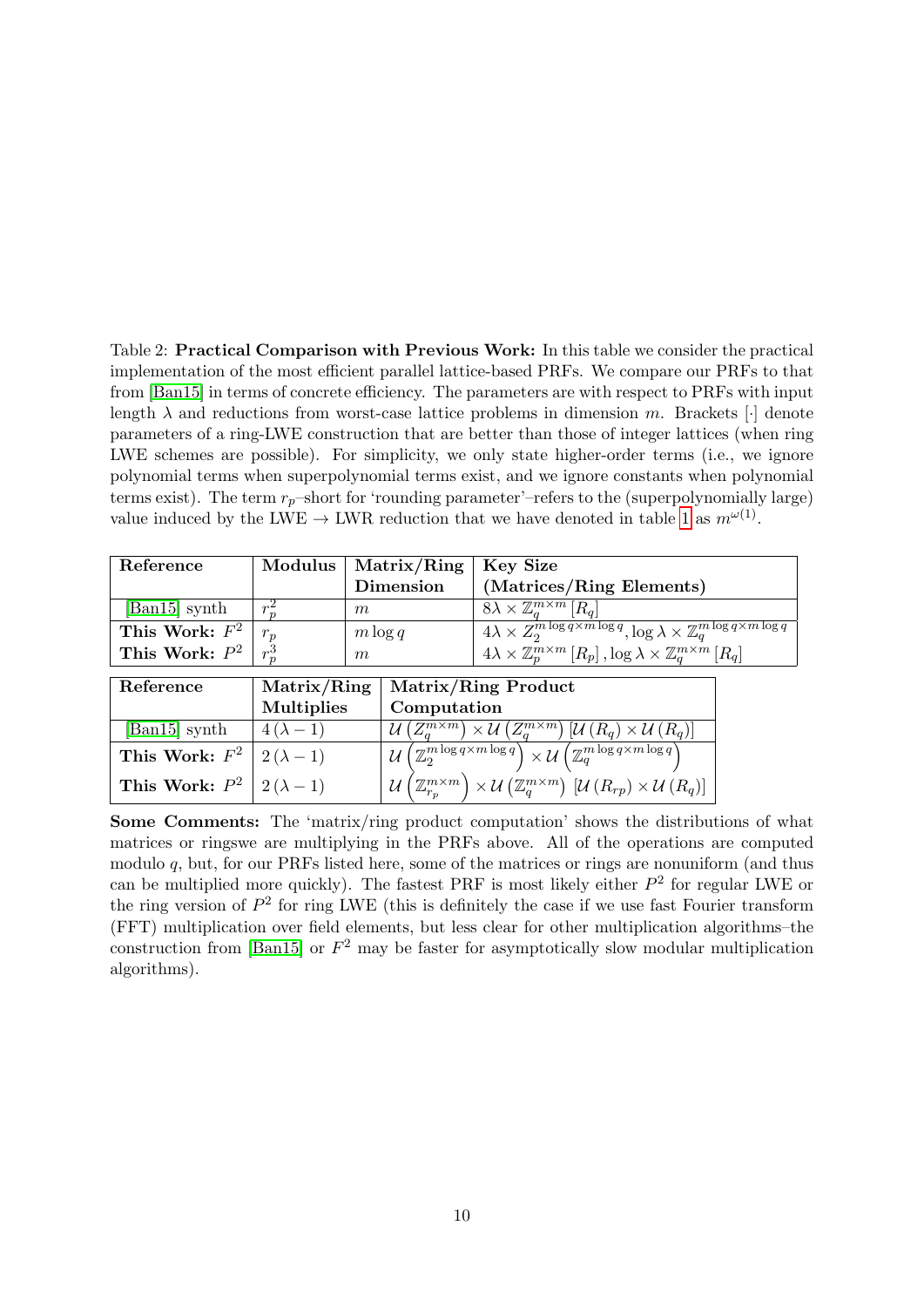sufficient to build a PRF. This substantially generalizes the requirements seemingly needed to build a lattice-based PRF with polynomial modulus. We hope that this result can be used as a stepping stone towards such PRFs.

### 1.4 Paper Outline

The rest of the paper proceeds as follows: we begin by defining some basic cryptographic notation and facts about PRFs and lattice problems in section [2.](#page-10-0) A reader knowledgeable in lattices and PRFs can safely skip this section. In section [3,](#page-15-0) we define pseudorandom synthesizers and state results from [\[NR95\]](#page-47-3) on constructions of PRFs from pseudorandom synthesizers. Our definitions are phrased a little differently than those in [\[NR95\]](#page-47-3), but the meaning is identical.

In section [4](#page-18-0) we formally define our first pseudorandom synthesizer  $S_\ell$  which is based on  $F_{BLMR}$  and give an overview of the proof of security. We then give formal analysis of the PRF  $F<sup>2</sup>$  which we build from  $S<sub>2</sub>$  in section [5.](#page-19-0) In section [6,](#page-20-0) we offer a formal proof of security for our synthesizer  $S_{\ell}$ , also including an explanation of the intuition behind the proof.

We define our synthesizers  $K_{\ell}$  and  $K_{R,\ell}$  which are based on the PRFs from [\[BPR12\]](#page-45-0), in section [7.](#page-29-0) We build PRFs from these synthesizers in [8](#page-30-0) and follow this up with the security discussion in section [9.](#page-33-0) We analyze PRFs built from higher values of  $\ell$  with these synthesizers in section [10,](#page-34-0) which enable us to achieve more parallelism at the expense of a higher modulus.

We finally discuss our synthesizer constructions based on [\[BP14\]](#page-45-1), which we call  $T_\ell$  and  $T_{R,\ell}$ , in section [11.](#page-37-0) We build PRFs from these synthesizers in section [13](#page-41-0) and then discuss the security of these synthesizers in section [12.](#page-39-0)

Finally, in section [14](#page-42-0) we conclude and state what we consider are interesting and important open problems in the area.

# <span id="page-10-0"></span>2 Preliminaries

We start by discussing some basic background material for the paper. A reader who is familiar with the basic cryptographic concepts in each subsection can safely skip the respective subsections.

### 2.1 Notation

For a random variable X we denote by  $x \leftarrow X$  the process of sampling a value x according to the distribution of X. Similarly, for a finite set S we denote by  $x \leftarrow S$  the process of sampling a value x according to the uniform distribution over S. We sometimes also use  $\mathcal{U}(S)$  to denote the uniform distribution over a set  $S$ . We typically use bold lowercase letters (i.e.  $\bf{a}$ ) to denote vectors and bold uppercase letters (i.e. A) to denote matrices.

For two bit-strings x and y (or vectors x and y) we denote by  $x||y$  their concatenation. A non-negative function  $f : \mathbb{N} \to \mathbb{R}$  is negligible if it vanishes faster than any inverse polynomial. We denote by  $\text{Rk}_i(\mathbb{Z}_p^{a\times b})$  the set of all  $a \times b$  matrices over  $\mathbb{Z}_p$  of rank *i*.

**Binary Trees.** We use  $\mathcal T$  to denote a binary tree. For any given binary tree  $\mathcal T$ , we let  $\mathcal T_l$ denote the left subtree of the root note and  $\mathcal{T}_r$  denote the right subtree of the root node. Note that these may be empty. We let  $|\mathcal{T}|$  denote the number of leaves of  $\mathcal{T}$ .

In addition, as in [\[BP14\]](#page-45-1), we define the *expansion* of a tree  $e(T)$  recursively in the following way:

$$
e(\mathcal{T}) = \left\{ \begin{array}{ll} 0 & \text{if } |\mathcal{T}| = 1 \\ \max \left\{ e\left(\mathcal{T}_l\right) + 1, e\left(\mathcal{T}_r\right) \right\} & \text{otherwise} \end{array} \right\} \tag{2.1}
$$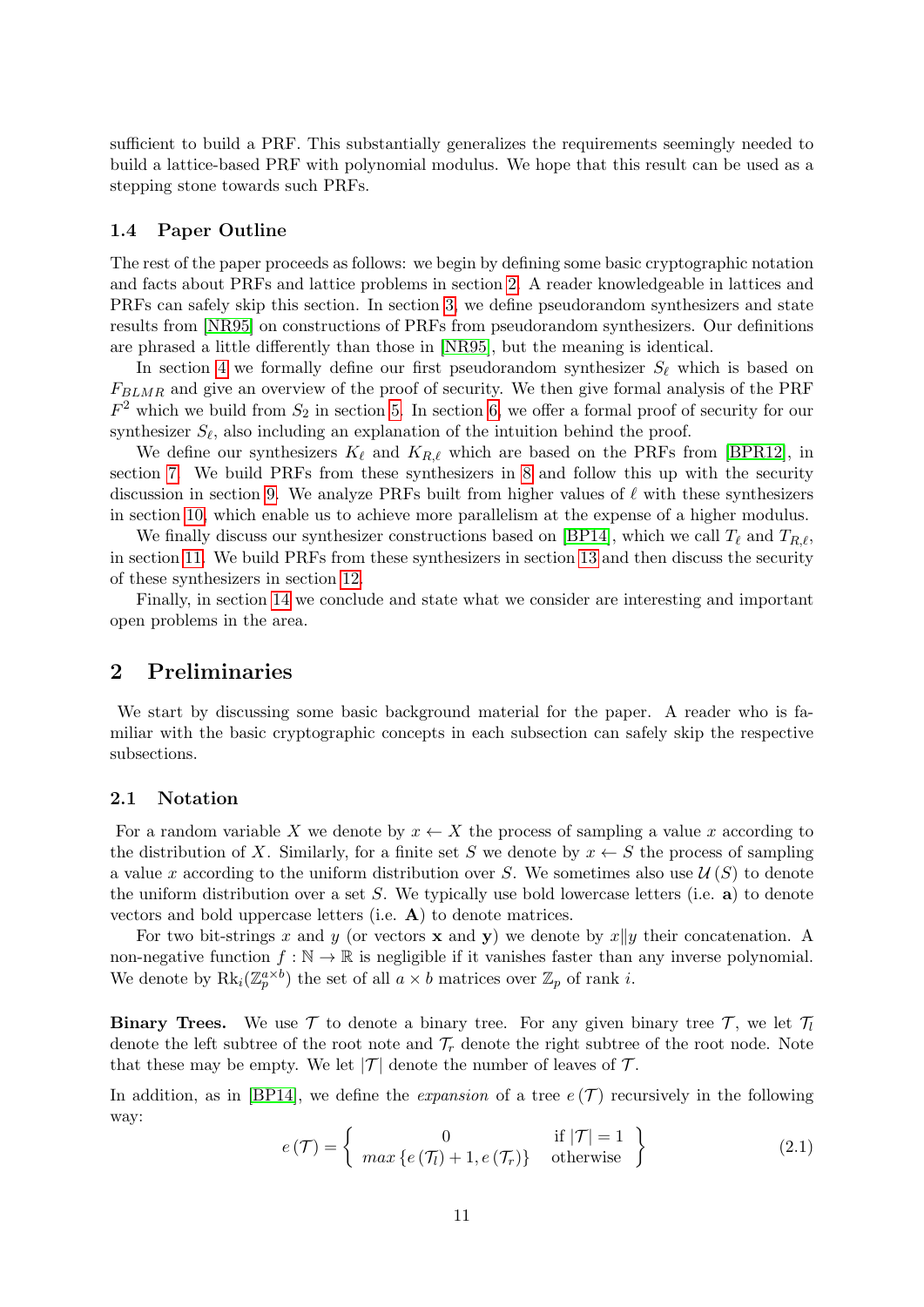Note that this is just the 'left depth' of the tree  $\mathcal{T}$ .

**Rounding.** We use  $\lvert \cdot \rvert$  to denote rounding a real number to the largest integer which does not exceed it. For integers q and p where  $q \ge p \ge 2$ , we define the function  $\lceil \cdot \rceil_p : \mathbb{Z}_q \to \mathbb{Z}_p$ as  $[x]_p = i$ , where  $i \cdot [q/p]$  is the largest multiple of  $[q/p]$  that does not exceed x. For a vector  $\mathbf{v} \in \mathbb{Z}_q^m$ , we define  $\lceil \mathbf{v} \rceil_p$  as the vector in  $\mathbb{Z}_p^m$  obtained by rounding each coordinate of the vector individually. A probability distribution  $\chi$  over  $\mathbb R$  is said to be *B*-bounded if it holds that  $\Pr_{x \leftarrow \chi} |x| > B$  is negligible in the security parameter.

**Rings.** Throughout this paper, we let R denote the cyclotomic polynomial ring  $R \stackrel{\text{def}}{=} \mathbb{Z}[x]/(x^n + 1)$ where  $n$  is a power of 2. Many properties of our cryptographic constructions will depend on the structure of these cyclotomic rings, so it is important that we only use this kind of ring. For any integer q, we define the quotient ring  $R_q \stackrel{\text{def}}{=} R/qR$ . We note that an element of R can be represented as a polynomial in x of degree  $n-1$  with integer coefficients.

While there are many more interesting rings, we work with these special cyclotomics due to performance reasons. Our results will generally hold for many other choices of rings, but the efficiency of our scehemes will suffer.

### 2.2 Pseudorandomness

We next review the definition of pseudorandom generators and pseudorandom functions [\[GGM84\]](#page-46-0). We start by discussing pseudorandom generators.

Pseudorandom Function Informally, a pseudorandom function is an efficiently computable function such that no efficient adversary can distinguish the function from a truly random function given only black-box access.

More precisely, a PRF is an efficiently computable function  $F : \mathcal{K} \times \mathcal{X} \to \mathcal{Y}$  where K is called the key space,  $\mathcal X$  is called the domain, and  $\mathcal Y$  is called the range. In this paper, we sometimes allow the PRF to take additional public parameters pp and use  $F_{pp} : K \times X \to Y$  to denote such a PRF. Security for a PRF is defined using two experiments between a challenger and an adversary A. For  $b \in \{0,1\}$  the challenger in Exp<sub>b</sub> works as follows.

- 1. When  $b = 0$  the challenger chooses a random key  $k \in K$  and sets  $f(\cdot) \stackrel{\text{def}}{=} F(k, \cdot)$ .
- 2. When  $b = 1$  the challenger chooses a random function  $f: \mathcal{X} \to \mathcal{Y}$ .
- 3. The adversary (adaptively) sends input queries  $x_1, \ldots, x_q$  in X to the challenger and the challenger responds with  $f(x_1), \ldots, f(x_q)$ . Eventually the adversary outputs a bit  $b' \in \{0, 1\}.$

For  $b \in \{0,1\}$  let  $W_b$  be the probability that A outputs 1 in Exp<sub>b</sub>.

<span id="page-11-0"></span>**Definition 2.1.** A PRF  $F : K \times X \rightarrow Y$  is secure if for all efficient adversaries A the quantity

$$
\mathit{PRF}_{adv}[\mathcal{A}, F] \stackrel{\mathsf{def}}{=} |W_0 - W_1|
$$

is negligible.

As usual, we can make the terms "efficient" and "negligible" precise using asymptotic notation by equating efficient with probabilistic polynomial time and equating negligible with functions smaller than all inverse polynomials. Here, we use non-asymptotic language to simplify the notation.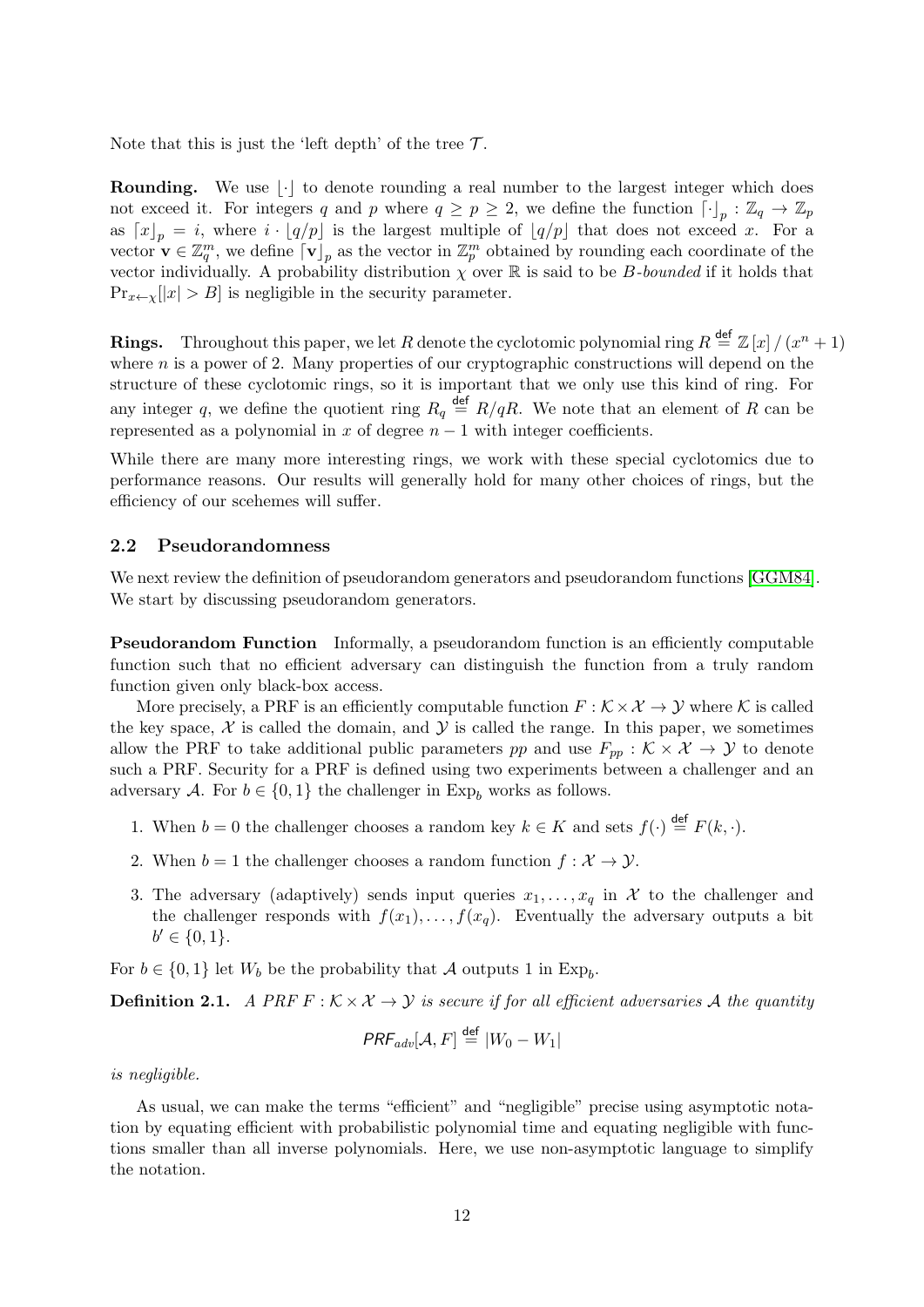#### <span id="page-12-0"></span>2.3 Lattices

We now review background material on lattices. Let  $q$ ,  $n$ , and  $m$  be positive integers, and let  $\mathbf{A} \in \mathbb{Z}_q^{n \times m}$  be a matrix. We let  $\Lambda_q^{\perp}(\mathbf{A})$  denote the lattice spanned by all  $\mathbf{x} \in \mathbb{Z}_q^m$  such that  $\mathbf{A} \cdot \mathbf{x} = \mathbf{0} \mod q$ . For a vector  $\mathbf{u} \in \mathbb{Z}_q^n$ , we generalize this and let  $\Lambda_q^{\mathbf{u}}(\mathbf{A})$  denote the set of all vectors such that  $\mathbf{A} \cdot \mathbf{x} = \mathbf{u}$ . Note that this is a coset of  $\Lambda_q^{\perp}(\mathbf{A})$ .

**Discrete Gaussians.** We borrow the elegant presentation style of [\[GPV08\]](#page-46-6). For any  $s > 0$ define the Gaussian function on  $\mathbb{R}^n$  centered at **c** with parameter **s**:

$$
\forall x \in \mathbb{R}^n, \quad \rho_{s,c}(\mathbf{x}) = e^{-\pi ||\mathbf{x} - \mathbf{c}||^2/s^2}
$$

We sometimes omit the subscripts s and  $\bf{c}$  in the case that they are 1 and 0, respectively.

For any  $\mathbf{c} \in \mathbb{R}^n$ , real  $s > 0$ , and *n*-dimensional lattice  $\Lambda$ , we define the discrete Gaussian distribution over  $\Lambda$  as:

$$
\forall \mathbf{x} \in \Lambda, \quad \mathcal{D}_{\Lambda, \mathbf{s}, \mathbf{c}}(\mathbf{x}) = \frac{\rho_{\mathbf{s}, \mathbf{c}}(\mathbf{x})}{\rho_{\mathbf{s}, \mathbf{c}}(\Lambda)}
$$

Smoothing Parameter. In [\[MR04\]](#page-47-4), Micciancio and Regev defined the smoothing parameter: for any *n*-dimensional lattice  $\Lambda$  and positive real  $\varepsilon$ , the *smoothing paramter*  $\eta_{\varepsilon}(\Lambda)$  is the smallest real  $s > 0$  such that  $\rho_{1/s}(\Lambda^* \setminus \{0\}) \leq \varepsilon$ .

The Gadget Matrix. In [\[MP12\]](#page-46-7), Micciancio and Peikert invented the gadget vector g and the gadget matrix **G**. Let  $q = 2^c$  be some integer, and let  $c \in \mathbb{Z} = \lceil \log_2 q \rceil$ . Recall from [\[MP12\]](#page-46-7) that the vector  $\mathbf{g} \in \mathbb{Z}_q^c$  is defined to be a primitive vector such that  $\mathbf{g}_i = 2^{i-1}$ , or  $\mathbf{g}^\intercal = [1|2|4|...|2^{c-1}]$ . Additionally recall the matrix  $S \in \mathbb{Z}_q^{c \times c}$  was defined such that entries of the form  $S_{i,i} = 2$ ,  $S_{i+1,i} = -1$ , and all other entries are zero. In picture form, we have

$$
\begin{bmatrix} 1 & 2 & 4 & \dots & 2^{c-1} \end{bmatrix} \cdot \begin{bmatrix} 2 & 0 & 0 & \dots & 0 \\ -1 & 2 & 0 & \dots & 0 \\ 0 & -1 & 2 & \dots & 0 \\ \dots & \dots & \dots & \dots & \dots \\ 0 & 0 & 0 & \dots & 2 \end{bmatrix} = \begin{bmatrix} 0 & 0 & 0 & \dots & 0 \end{bmatrix} \mod q
$$

If  $q$  is not a power of 2, we can modify the last column to be the binary bit decomposition of  $q$ . We also will need the standard tensor forms of **g** and **S** as well. We define the matrix  $\mathbf{G} \in \mathbb{Z}_q^{n \times nc}$ to be  $\mathbf{G} = g^{\mathsf{T}} \otimes \mathbf{I}_n$  and the matrix  $\mathbf{T} \in \mathbb{Z}_q^{nc \times nc}$  to be  $\mathbf{T} = \mathbf{S} \otimes \mathbf{I}_n$ . Pictorially, we have something like the following (dimensions not to scale):

$$
\left[\begin{array}{ccccc} -\mathbf{g}^{\mathsf{T}} & 0 & 0 & \dots & 0 \\ 0 & -\mathbf{g}^{\mathsf{T}} & 0 & \dots & 0 \\ 0 & 0 & -\mathbf{g}^{\mathsf{T}} & \dots & 0 \\ \dots & \dots & \dots & \dots & \dots \\ 0 & 0 & 0 & \dots & -\mathbf{g}^{\mathsf{T}} \end{array}\right] \cdot \left[\begin{array}{cccc} \mathbf{S} & 0 & 0 & \dots & 0 \\ 0 & \mathbf{S} & 0 & \dots & 0 \\ 0 & 0 & \mathbf{S} & \dots & 0 \\ \dots & \dots & \dots & \dots & \dots \\ 0 & 0 & 0 & \dots & \mathbf{S} \end{array}\right] = \mathbf{0}^{nc \times c} \mod q
$$

We define the deterministic 'binary decomposition' function  $\mathbf{g}^{-1} : \mathbb{Z}_q \to \mathbb{Z}_2^{\lceil \log q \rceil}$  $i_2^{\log q}$  in the following way: let the *i*th entry of the output of  $g^{-1}(a)$  for some a be the *i*th bit of a. In other words, if we let the vector  $\mathbf{x} \in \mathbb{Z}_2^{\lceil \log q \rceil} = \mathbf{g}^{-1}(a)$ , then  $a = \sum_{i=0}^{\lceil \log q \rceil - 1} \mathbf{x}_i 2^i$ .

In addition, for all vectors and matrices over  $\mathbb{Z}_q$ , we define the function  $\mathbf{G}^{-1}$ :  $\mathbb{Z}_q^{n \times m}$   $\rightarrow$  $\mathbb{Z}_2^{n \lceil \log q \rceil \times m}$  $\frac{n|\log q| \times m}{2}$  to be the function  $\mathbf{g}^{-1}$  applied entry by entry.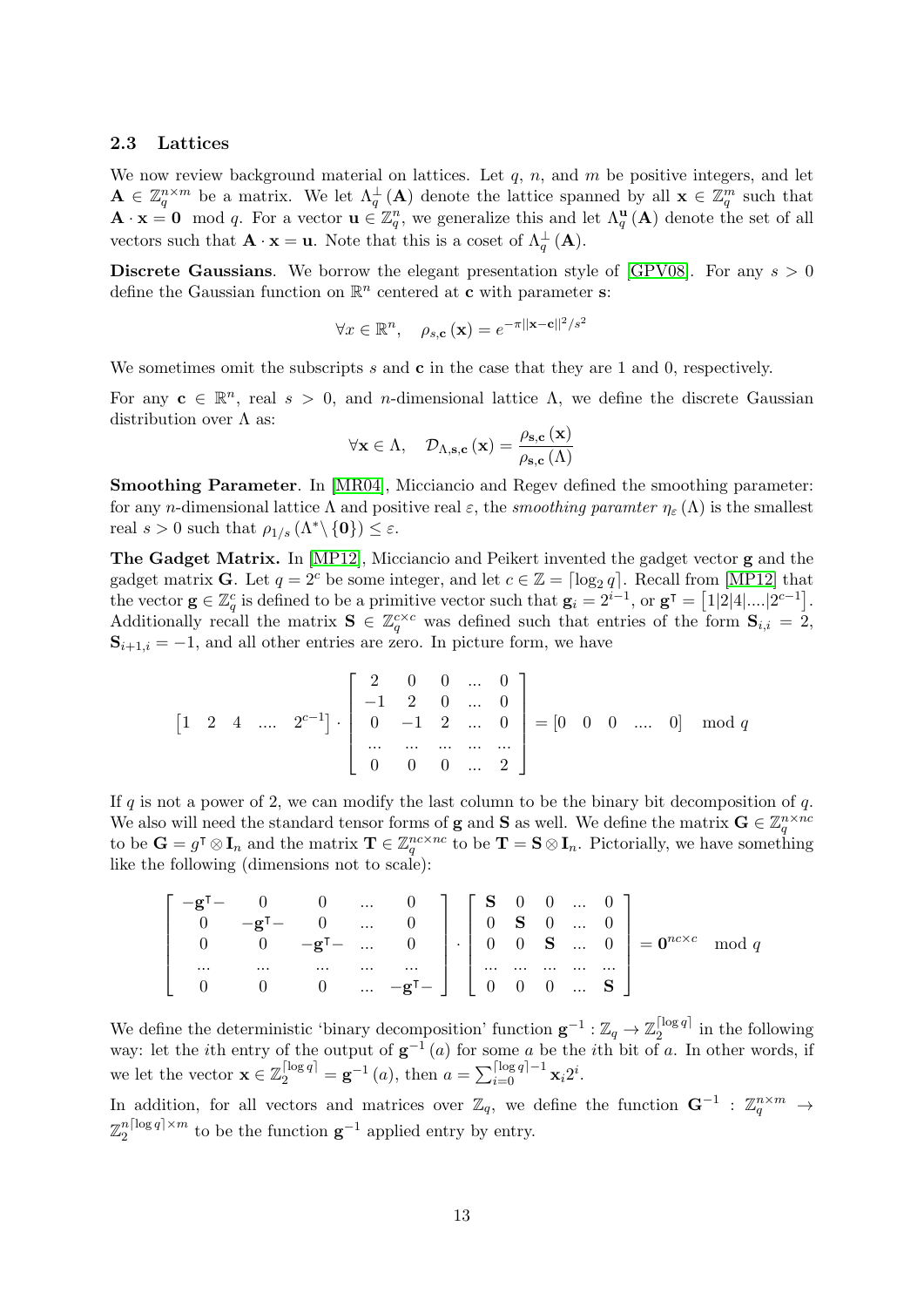### 2.4 Learning With Errors

Learning with errors (LWE) assumption. The LWE problem was introduced by Regev [\[Reg05\]](#page-47-1) who showed that solving the LWE problem *on average* is as hard as (quantumly) solving several standard lattice problems in the worst case.

Definition 2.2. Learning with Errors Problem (LWE): Consider integers n and q, some distribution  $\psi$  over  $\mathbb{Z}_q$ , and distributions K and T, both over  $\mathbb{Z}_q^n$ .

A  $(q, n, \psi, \mathcal{K}, \mathcal{T})$ -LWE problem instance consists of access to an unspecified challenge oracle  $\mathcal{O}^{LWE},$  being, either, a noisy pseudorandom sampler  $\mathcal{O}_\mathbf{s}^{LWE}$  carrying some constant random secret key  $\mathbf{s} \in \mathbb{Z}_q^n$  sampled from the distribution K, or, a truly random sampler  $\mathcal{O}_s^{\text{LWE}}$ , whose behaviors are respectively as follows:

- $\mathcal{O}_\mathbf{s}^{LWE}$ : Outputs samples of the form  $(\mathbf{a}_i, \mathbf{a}_i^\intercal \cdot \mathbf{s} + \delta_i) \in \mathbb{Z}_q^n \times \mathbb{Z}_q$ , where  $\mathbf{s} \in \mathbb{Z}_q^n$  is a persistent value invariant across invocations sampled by querying the distribution  $\mathcal{K}, \delta_i \in \mathbb{Z}_q$  consists of a fresh sample from  $\psi$ , and  $\mathbf{a}_i \in \mathbb{Z}_q^n$  is sampled at random from  $\mathcal{T}$ .
- $\mathcal{O}_\S^{LWE}$ : Outputs samples of the form  $(\mathbf{a}_i, \mathbf{r}_i) \in \mathbb{Z}_q^n \times \mathbb{Z}_q$ , where  $\mathbf{a}_i \in \mathbb{Z}_q^n$  is sampled at random from  $\mathcal T$  and  $\mathbf r_i$  is a uniform random sample from  $\mathbb Z_q$ .

The  $(q, n, \psi, \mathcal{K}, \mathcal{T})$ -LWE problem allows repeated queries to the challenge oracle  $\mathcal{O}^{LWE}$ . We say that an algorithm A decides the  $(q, n, \psi, \mathcal{K}, \mathcal{T})$ -LWE problem if

$$
\mathbf{Adv}^{LWE}\left[\mathcal{A}\right] \stackrel{\mathbf{def}}{=} \left| \Pr[\mathcal{A}^{\mathcal{O}_{\mathbf{s}}^{LWE}} = 1] - \Pr[\mathcal{A}^{\mathcal{O}_{\mathbf{s}}^{LWE}} = 1] \right|
$$

is non-negligible for a s selected appropriately at random from  $K$ .

Let  $\mathcal{U}_q^n$  be the uniform distribution over vectors in  $\mathbb{Z}_q^n$ . As we alluded to before, Regev [\[Reg05\]](#page-47-1) shows that for a certain B-bounded noise distribution  $\chi$  (for some  $B = poly(n)$ , for n polynomial in some security parameter, and a sufficiently large q, the  $(q, n, \chi, \mathcal{U}_q^n, \mathcal{U}_q^n)$ -LWE problem is as hard as the worst-case SIVP and GapSVP under a quantum reduction (see also [\[Pei09,](#page-47-5) [BLP](#page-44-7)+13]). Similarly, the noise distribution  $\chi$  can be a simple low-norm distribution [\[MP13\]](#page-46-8) if the number of samples received by an adversary is small (which is unfortunately not the case in known PRF reductions).

Ring LWE. In [\[LPR10\]](#page-46-9), the authors developed a ring analogue of the learning with errors problem. They showed that solving the Ring LWE problem on average for certain choices of rings is as hard as (quantumly) solving several standard lattice problems in the worst case over ideal lattices. This paper has been generalized by [\[PRSD17\]](#page-47-6) to include a wider variety of rings, but in this work we stick with a very specific class of rings as we mentioned earlier in this section. Below we define the ring LWE problem formally.

Definition 2.3. Ring Learning with Errors Problem (RLWE): Consider integers n and q, a polynomial ring R of maximum degree n, some distribution  $\psi$  over R, and distributions K and  $\mathcal T$ , both over  $R_q$ .

 $A(R, q, n, \psi, \mathcal{K}, \mathcal{T})$ -RLWE problem instance consists of access to an unspecified challenge oracle  $\mathcal{O}^{RLWE}$ , being, either, a noisy pseudorandom sampler  $\mathcal{O}^{RLWE}_{\mathbf{s}}$  carrying some constant random secret key  $s \in R_q$  sampled from the distribution K, or, a truly random sampler  $\mathcal{O}_s^{RLWE}$ , whose behaviors are respectively as follows:

 $\mathcal{O}_\mathbf{s}^{RLWE}$ : Outputs samples of the form  $(\mathbf{a}_i, \mathbf{a}_i^\intercal \cdot \mathbf{s} + \boldsymbol{\delta}_i) \in R_q \times R_q$ , where  $\mathbf{s} \in R_q$  is a persistent value invariant across invocations sampled by querying the distribution  $\mathcal{K}, \delta_i \in \mathbb{R}$  consists of a fresh sample from  $\psi$ , and  $\mathbf{a}_i \in R_q$  is sampled at random from  $\mathcal{T}$ .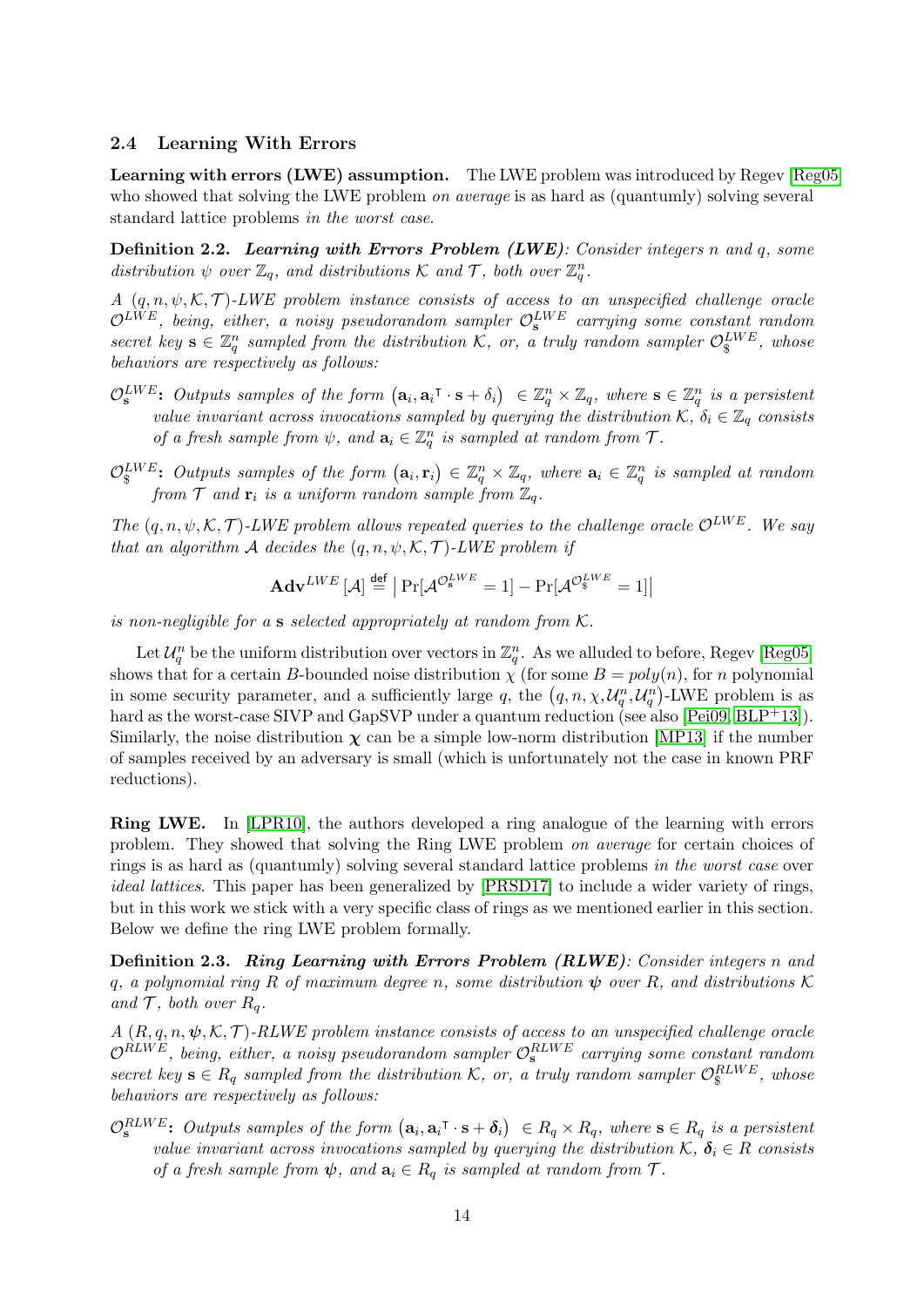$\mathcal{O}_\S^{RLWE}$ : Outputs samples of the form  $(\mathbf{a}_i, \mathbf{r}_i) \in R_q \times R_q$ , where  $\mathbf{a}_i \in R_q$  is sampled at random from  $\mathcal T$  and  $\mathbf r_i$  is a uniform random sample from  $R_q$ .

The  $(R, q, n, \psi, \mathcal{K}, \mathcal{T})$ -RLWE problem allows repeated queries to the challenge oracle  $\mathcal{O}^{RLWE}$ . We say that an algorithm A decides the  $(R, q, n, \psi, \mathcal{K}, \mathcal{T})$ -RLWE problem if

$$
\mathbf{Adv}^{RLWE}\left[\mathcal{A}\right] \overset{\mathsf{def}}{=} \left| \Pr[\mathcal{A}^{\mathcal{O}_{\mathbf{s}}^{RLWE}} = 1] - \Pr[\mathcal{A}^{\mathcal{O}_{\$}^{RLWE}} = 1] \right|
$$

is non-negligible for a s selected appropriately at random from  $K$ .

LWE with Key Sampled from the Noise Distribution. In [\[ACPS09\]](#page-43-0), these hardness results were extended to show that the LWE secret s can be sampled from a low norm distribution (in particular, from the noise distribution  $\chi$ ) and the resulting problem is as hard as the basic LWE problem. We will need this fact for our reductions, so we state this as a theorem here.

<span id="page-14-1"></span>**Theorem 2.4.** Let n and q be integers, and let  $\psi$  be some noise distribution over  $\mathbb{Z}$ . Let the distribution  $\psi \in \mathbb{Z}^n$  consist of the concatenation of n samples from  $\psi$ .

Any adversary that can solve the  $(q, n, \psi, \mathcal{U}_q^n, \psi)$ -LWE problem can be used to solve the  $(q, n, \psi, \mathcal{U}_q^n, \mathcal{U}_q^n)$ -LWE problem.

We note that the  $(q, n, \psi, \mathcal{U}_q^n, \mathcal{U}_q^n)$ -LWE problem is the standard version of the LWE problem. This theorem immediately extends to rings as well. We state this corollary next.

<span id="page-14-2"></span>**Theorem 2.5.** Let n and q be integers, let R be a polynomial ring R of maximum degree n, and let  $\psi$  be some noise distribution over R.

Any adversary that can solve the  $(R, q, n, \psi, \mathcal{U}(R), \psi)$ -RLWE problem can be used to solve the  $(R, q, n, \psi, \mathcal{U}(R), \mathcal{U}(R))$ -RLWE problem.

We again note that the  $(R, q, n, \psi, \mathcal{U}(R_q), \mathcal{U}(R_q))$ -RLWE problem is the standard version of the RLWE problem.

Non-uniform LWE. In [\[BLMR13\]](#page-44-0), the authors introduced a variant of the learning with errors (LWE) problem in which the the rows of A (i.e., the LWE samples) are sampled from a non-uniform distribution  $\eta$  over  $\mathbb{Z}_q^n$ . They called this variant of LWE Non-uniform Learning with Errors, or NLWE for short, and showed that for suitable parameters it is as hard as the basic LWE problem. While the authors of [\[BLMR13\]](#page-44-0) show that LWE instances with samples drawn from a wide range of nonuniform distributions are hard, we will use the fact that LWE is hard with uniform binary samples for appropriate parameter choices. We state this in a theorem below.

<span id="page-14-0"></span>**Theorem 2.6.** Let  $q = q(n)$  be an integer such that  $\frac{2^{\lceil \log q \rceil} - q}{q}$  $\frac{q}{q}$  is negligible (i.e., q is close to a power of 2). Let  $m = n \lceil \log_2 q \rceil$  be an integer. Let  $\eta_{\text{Bin}(m)}$  denote the uniform distribution of binary vectors in dimension m, let  $\mathcal{U}_q^m$  denote the uniform distribution of all vectors over  $\mathbb{Z}_q^m$ , and let  $\psi$  be a B-bounded noise distribution over  $\mathbb{Z}$ .

Any adversary that can solve the  $(q, m, \psi, \eta_{\text{Bin}(m)}, \mathcal{U}_q^m)$ -LWE problem with advantage  $\varepsilon$  can be used to solve the  $(q, n, \psi, \mathcal{U}_q^n, \mathcal{U}_q^n)$ -LWE problem with advantage  $\varepsilon$ .

Unfortunately this result does not apply to rings as well–ring LWE with low-norm samples is trivially insecure.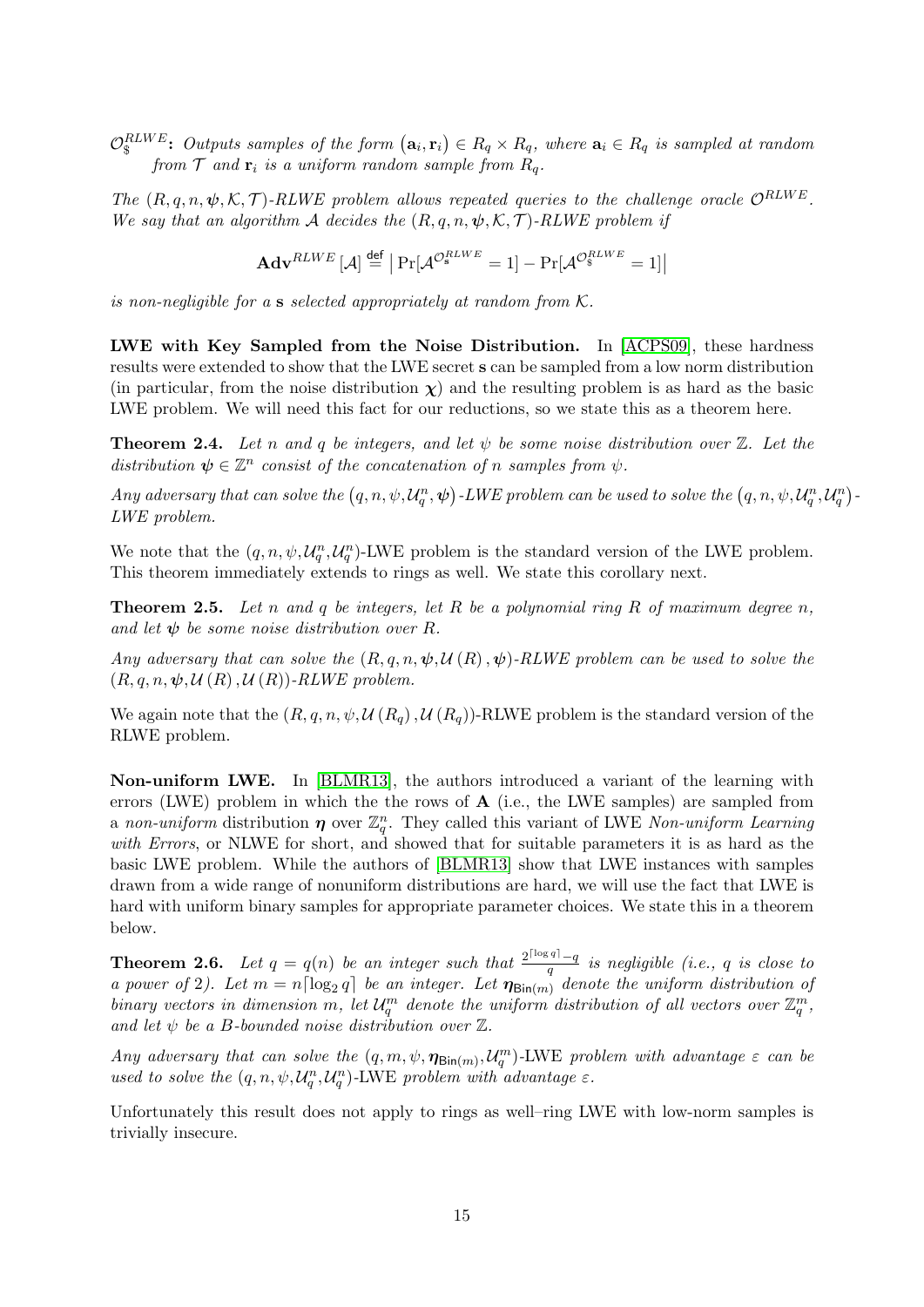LWE with Parallel Instances. We note that, by a simple hybrid argument, we can show that LWE is hard if the key is a matrix of size  $n \times m$  for some polynomially sized integer m (provided the columns of the key matrix are sampled independently at random from the keyspace K). We note that we lose a factor of m in the distinguishing advantage (which is typically not an issue since  $m$  is a polynomial).

In addition, for any polynomially-bounded integer Q, it is the case that Q instances of LWE (with keys as vectors or matrices) are also indistinguishable from Q random instances, and this also can be shown using an easy hybrid argument. As expected, we lose a factor of Q in an adversary's distinguishing advantage. These facts have appeared in a number of latticebased papers, typically in a folklore-styled presentation, including [\[BLMR13\]](#page-44-0). We sometimes use LWE<sup>x,y</sup> to denote the problem of distinguishing y parallel LWE instances containing keys with  $x$  vectors and note that an adversary that can distinguish such an instance from random with advantage  $\varepsilon$  can distinguish a regular LWE instance from random with advantage  $\frac{\varepsilon}{mQ}$ .

Learning with Rounding. Banerjee, Peikert, and Rosen[\[BPR12\]](#page-45-0) consider a related problem, denoted the "learning with *rounding*" (LWR) problem (recall the notation  $\lceil \cdot \rceil_p$  from earlier). LWR can be viewed as a deterministic version of LWE. Our results do not explicitly use the hardness of this problem (we reduce from LWE and RLWE instead) but use many of the core ideas of the problem in their proofs.

Definition 2.7. Learning with Rounding Problem (LWR): Consider integers n, p, and q such that  $q \geq p$ , and distributions K and T, both over  $\mathbb{Z}_q^n$ .

A  $(q, p, n, \mathcal{K}, \mathcal{T})$ -LWR problem instance consists of access to an unspecified challenge oracle  $\mathcal{O}^{LWR}$ , being, either, a noisy pseudorandom sampler  $\mathcal{O}^{LWR}_{\mathbf{s}}$  carrying some constant random secret key  $\mathbf{s} \in \mathbb{Z}_q^n$  sampled from the distribution K, or, a truly random sampler  $\mathcal{O}_\S^{LWR}$ , whose behaviors are respectively as follows:

- $\mathcal{O}_\mathbf{s}^{LWR}$ : Outputs samples of the form  $(\mathbf{a}_i, [\mathbf{a}_i^\intercal \cdot \mathbf{s}]_p) \in \mathbb{Z}_q^n \times \mathbb{Z}_p$ , where  $\mathbf{s} \in \mathbb{Z}_q^n$  is a persistent value invariant across invocations sampled by querying the distribution  $\mathcal{K}$  and  $\mathbf{a}_i \in \mathbb{Z}_q^n$  is sampled at random from  $T$ .
- $\mathcal{O}_\S^{LWR}\colon$  Outputs samples of the form  $(\mathbf{a}_i, \mathbf{r}_i) \in \mathbb{Z}_q^n \times \mathbb{Z}_p$ , where  $\mathbf{a}_i \in \mathbb{Z}_q^n$  is sampled at random from  $\mathcal T$  and  $\mathbf r_i$  is a uniform random sample from  $\mathbb Z_p$ .

The  $(q, p, n, \mathcal{K}, \mathcal{T})$ -LWR problem allows repeated queries to the challenge oracle  $\mathcal{O}^{LWR}$ . We say that an algorithm A decides the  $(q, p, n, \mathcal{K}, \mathcal{T})$ -LWR problem if

$$
\mathbf{Adv}^{LWR}\left[\mathcal{A}\right] \stackrel{\text{def}}{=} \left| \Pr[\mathcal{A}^{\mathcal{O}_\mathbf{s}^{LWR}} = 1] - \Pr[\mathcal{A}^{\mathcal{O}_\mathbf{s}^{LWR}} = 1] \right|
$$

is non-negligible for a s selected appropriately at random from K.

We note that it is also possible to define a ring analogue of LWR, but we omit this in this work.

# <span id="page-15-0"></span>3 Pseudorandom Synthesizers

In this section we introduce pseudorandom synthesizers. Pseudorandom synthesizers were invented by Naor and Reingold in their seminal work [\[NR95\]](#page-47-3). Since previous general-purpose PRF constructions were entirely sequential [\[GGM84\]](#page-46-0) (i.e. had circuit depth at least linear in the number of input bits), which was both theoretically and practically inefficient, Naor and Reingold developed a new technique for building highly parallel PRF constructions which they called pseudorandom synthesizers.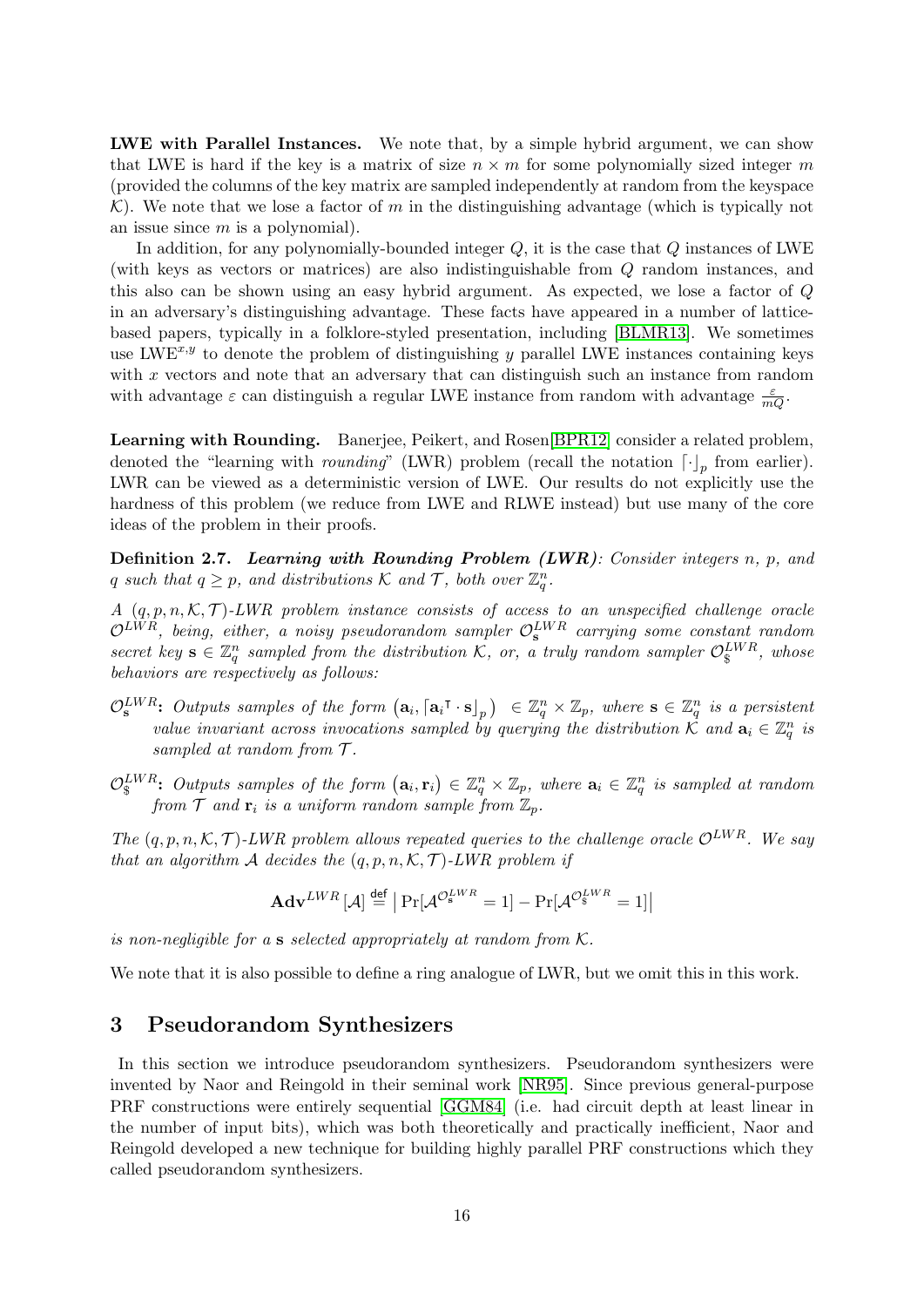We spend a little bit more time on this than usual because we present the material in a different way than [\[NR95\]](#page-47-3) or Omer Reingold's thesis [\[Rei\]](#page-47-7). Rather than using synthesizer ensembles, we opt for the more modern game-based definitions where keys are chosen randomly (rather than functions are selected randomly from an ensemble). This means that, in addition to a traditional synthesizier, we need to define a keyed synthesizer as well. The definitional changes require us to change the way the definitions of synthesizers are presented, but we note that the content remains exactly the same.

We additionally generalize some of the definitions to cover alternative constructions that are mentioned in [\[NR95\]](#page-47-3) (and shown to be secure), but not covered by the main definition. We start by defining a basic pseudorandom synthesizer.

Pseudorandom Synthesizer Basics. A pseudorandom synthesizer is, in rough terms, a two-input function  $S(\cdot, \cdot)$  parameterized by two integers m and n such that on random inputs  $(x_1, ..., x_m) \in \mathcal{X}$  and  $(w_1, ..., w_n) \in \mathcal{W}$ , the matrix **M** of all mn values of  $S(x_i, w_j) = \mathbf{M}_{ij}$  is indistinguishable from random.

Let  $m$  and  $n$  be integers. In precise terms, a pseudorandom synthesizer is an efficiently computable function  $S: \mathcal{X} \times \mathcal{W} \to \mathcal{Y}$  parameterized by m and n, where X and W are the two input domains and  $\mathcal Y$  is the range. In this paper, we sometimes allow the synthesizer to take additional public parameters pp and use  $S_{pp}$ :  $\mathcal{X} \times \mathcal{W} \to \mathcal{Y}$  to denote such a synthesizer.

Security for a synthesizer is defined using two experiments between a challenger and an adversary A. For  $b \in \{0,1\}$  the challenger in Exp<sub>b</sub> works as follows.

- 1. When  $b = 0$  the challenger sets  $f(\cdot, \cdot) \stackrel{\mathsf{def}}{=} S(\cdot, \cdot)$ .
- 2. When  $b = 1$  the challenger chooses a random function  $f : \mathcal{X} \times \mathcal{W} \rightarrow \mathcal{Y}$ .
- 3. The challenger samples input values  $(x_1, ..., x_m) \leftarrow \mathcal{X}$  and  $(w_1, ..., w_n) \leftarrow \mathcal{W}$  and sends the values  $f(x_i, w_j)$  for all  $i \in [1, m]$  and  $j \in [1, n]$  to the adversary. Eventually the adversary outputs a bit  $b' \in \{0, 1\}.$

For  $b \in \{0,1\}$  let  $W_b$  be the probability that A outputs 1 in Exp<sub>b</sub>.

**Definition 3.1.** A synthesizer  $S : \mathcal{X} \times \mathcal{W} \rightarrow \mathcal{Y}$  is secure if for all efficient adversaries A the quantity

$$
\mathsf{SYNTH}_{adv}[\mathcal{A}, F] \stackrel{\mathsf{def}}{=} |W_0 - W_1|
$$

is negligible.

The above definition is what most papers that present pseudorandom synthesizers use. However, as we earlier alluded, the work of [\[NR95\]](#page-47-3) allows for substantially more generality. First, we note that we can also use *keyed* synthesizers. A keyed pseudorandom synthesizer (KPS) is, in rough terms, a keyed two-input function  $S(k, \cdot, \cdot)$  parameterized by two integers m and n such that on sets of random inputs  $(x_1, ..., x_m) \in \mathcal{X}$  and  $(w_1, ..., w_n) \in \mathcal{W}$ , the matrix **M** of all mn values of  $S(k, x_i, w_j) = \mathbf{M}_{ij}$  is indistinguishable from random. We note that on successive queries to the KPS, the same key is used but new input values  $x_i$  and  $y_i$  are chosen.

Additionally, we note that it is not necessary that our synthesizer  $S$  be a function with two inputs and one output. S could have three (or more) inputs, as long as we can still prove security. Once again, Naor and Reingold show a proof of security for this case as well in [\[NR95\]](#page-47-3). Thus, we overload  $S$  so that it can take more than two inputs. We next present a modified definition of a pseudorandom synthesizer that takes all of these extra considerations into account.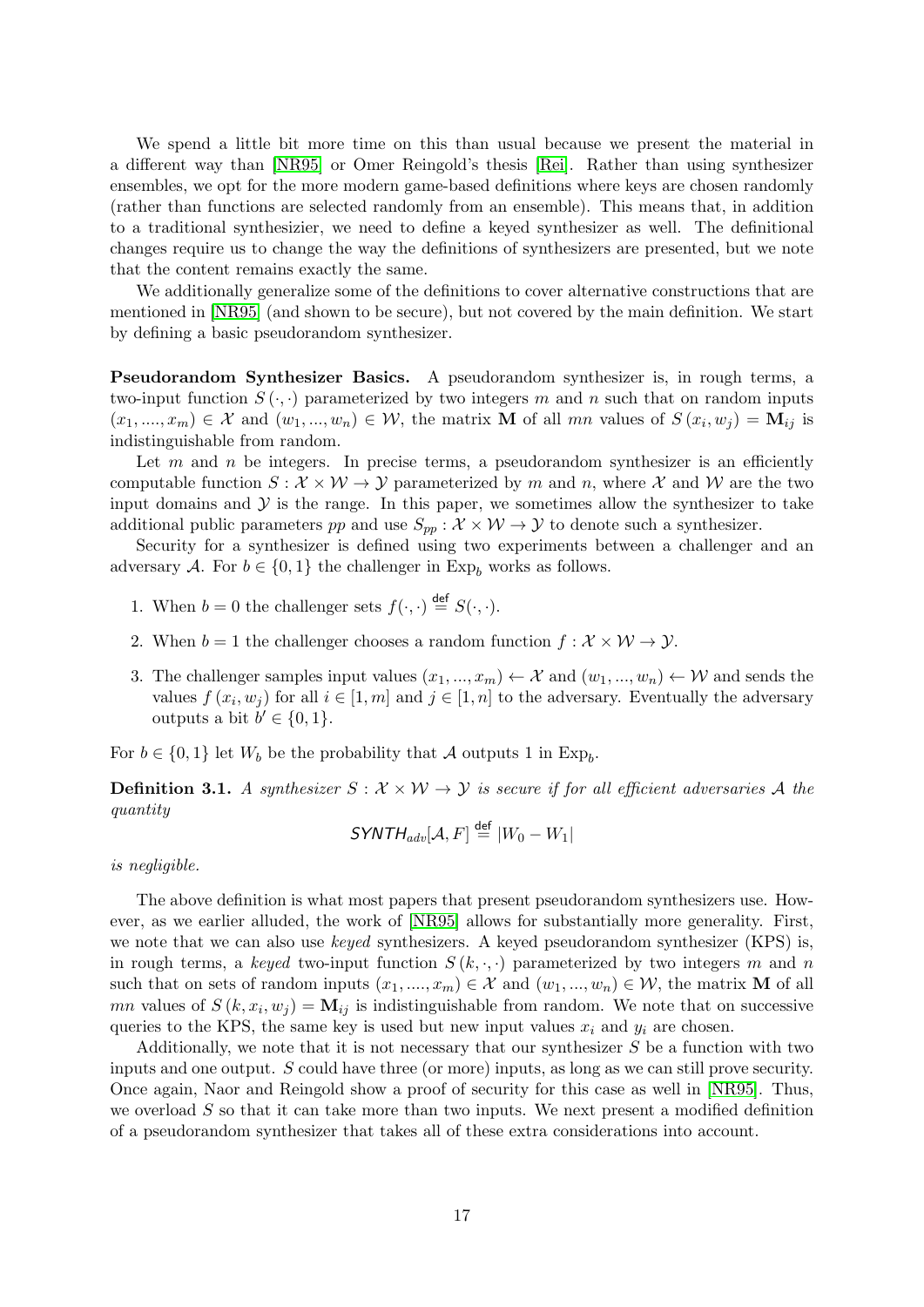Keyed Pseudorandom Synthesizer Definition. Let  $\ell$  be an integer, and let  $n_1, ..., n_\ell$  be integers as well. In precise terms, a pseudorandom synthesizer is an efficiently computable function  $S: \mathcal{K} \times \mathcal{X}_1 \times ... \times \mathcal{X}_\ell \to \mathcal{Y}$  parameterized by  $\ell, n_1, ... , n_\ell$  where K is the keyspace,  $\mathcal{X}_1, \ldots, \mathcal{X}_\ell$  are the  $\ell$  input domains and  $\mathcal Y$  is the range. In this paper, we sometimes allow the synthesizer to take additional public parameters pp and use  $S_{pp}$ :  $K \times \mathcal{X}_1 \times ... \times \mathcal{X}_\ell \to \mathcal{Y}$  to denote such a keyed synthesizer.

Security for a synthesizer is defined using two experiments between a challenger and an adversary A. For  $b \in \{0,1\}$  the challenger in Exp<sub>b</sub> works as follows.

- 1. When  $b = 0$  the challenger selects a random key  $k \leftarrow \mathcal{K}$  and sets  $f(\cdot, \cdot) \stackrel{\text{def}}{=} S(k, \cdot, ..., \cdot)$ .
- 2. When  $b = 1$  the challenger chooses a random function  $f : \mathcal{X}_1 \times ... \times \mathcal{X}_\ell \to \mathcal{Y}$ .
- 3. The challenger samples input values  $(x_{1,1},...,x_{1,n}) \leftarrow \mathcal{X}_1, (x_{2,1},...,x_{2,n}) \leftarrow \mathcal{X}_2, ...$  $(x_{\ell,1},...,x_{\ell,n}) \leftarrow \mathcal{X}_{\ell}$  and sends the values  $f(x_{1,i_1}, x_{2,i_2},...,x_{\ell,i_{\ell}})$  for all  $i_1 \in [1, n_1]$ , ...,  $i_{\ell} \in [1, n_{\ell}]$  to the adversary. If the number of possible values of f is superpolynomial, the adversary is allowed to adaptively query f on inputs of the form  $(i_1, ..., i_\ell)$  of its choice. The challenger repeats this process an arbitrary polynomial number of times. Eventually the adversary outputs a bit  $b' \in \{0, 1\}.$

For  $b \in \{0,1\}$  let  $W_b$  be the probability that A outputs 1 in Exp<sub>b</sub>.

<span id="page-17-0"></span>**Definition 3.2.** A synthesizer  $S : \mathcal{K} \times \mathcal{X}_1 \times ... \times \mathcal{X}_\ell \rightarrow \mathcal{Y}$  is secure if for all efficient adversaries A the quantity

$$
\mathsf{SYNTH}_{adv}[\mathcal{A}, F] \stackrel{\mathsf{def}}{=} |W_0 - W_1|
$$

is negligible.

### 3.1 Building PRFs from Synthesizers

In this section we explain how to build pseudorandom functions from synthesizers using the main theorem from [\[NR95\]](#page-47-3). We use different terminology but the content of the theorem statement remains the same.

 $\ell$ -Admissible Synthesizers. In order to build synthesizers that combine  $\ell$  inputs into one, we need to make sure that the overall bit length of our input is appropriate for our synthesizer length  $\ell$ . To see how this might go wrong, suppose we are trying to construct a 4-bit PRF from a 3-way synthesizer. If we combine inputs  $1, 2$ , and 3, we will get another input  $1'$ . But we will only have input 4 to combine with it. If our synthesizer only works on three inputs (and not two–some synthesizers might work on both two or three inputs), we will be stuck and unable to finish our PRF! The authors of [\[NR95\]](#page-47-3) do not explicitly mention such an idea, but it is implicit in their work.

**Definition 3.3.** We say that a number  $\lambda$  is  $\ell$ -admissible if the following procedure outputs one:

- 1. While  $\lambda > \ell$ :
	- (a) Write  $\lambda = \ell k + r$  where  $r \in [0, \ell]$
	- (b) Set  $\lambda = \frac{\lambda r}{\ell} + r$ .
- 2. Output λ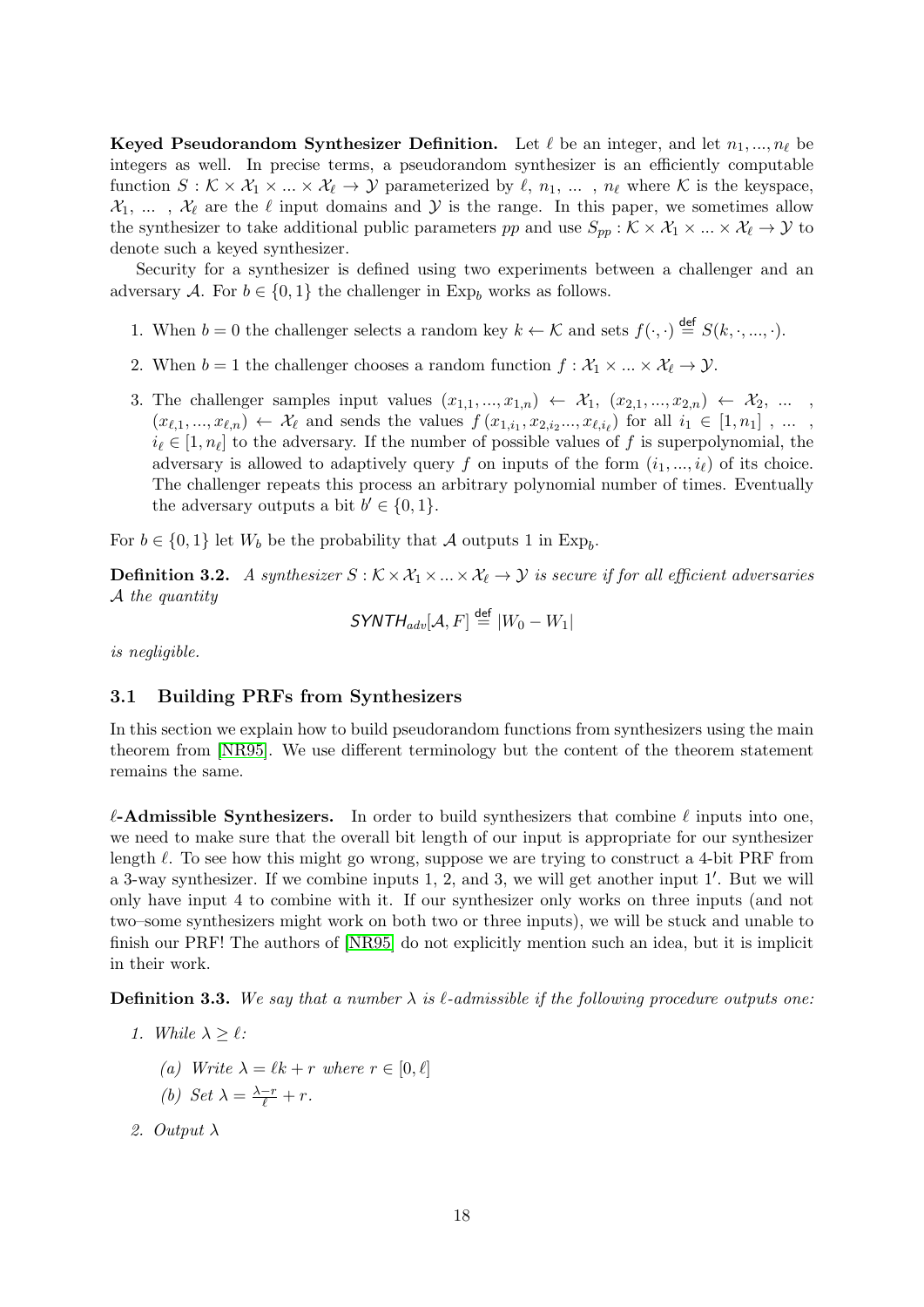We note that any  $\lambda$  is 2-admissible. For larger values of  $\ell$ , the situation is slightly more complicated. In practice, this admissibility fact won't be too much of an issue–we can just pick  $\lambda$  to be a multiple of  $\ell$ , for instance–but we need it for our synthesizer definition to be complete.

**Definition 3.4.** Squeeze Function  $SQ_{sk}^{\ell}$ : Let X be some set and sk some secret key. Let k and  $\ell$  be an integers, and let k mod  $\ell = r$ . For every function  $S_{sk}^{\ell} : \mathcal{X}^{\ell} \to \mathcal{X}$ , and every sequence of inputs  $L = \{x_1, ..., x_k\}$  where  $x_i \in X$  we define the squeeze  $SQ_{sk}(L)$  to be the sequence  $L'=\bigg\{x_1',....,x_{\left\lfloor\frac{k}{\ell}\right\rfloor}',x_{\left\lfloor\frac{k}{\ell}\right\rfloor+1}',...,x_{\left\lfloor\frac{k}{\ell}\right\rfloor+r}'$ where  $x'_i = S_{sk} (x_{\ell i - (\ell-1)}, ... x_{\ell i-1}, x_{\ell i})$  for  $i \leq \lfloor \frac{k}{\ell} \rfloor$  $\frac{k}{\ell}$ ], and if  $k \neq 0 \mod l$ , then for each  $i \geq \lfloor \frac{k}{l} \rfloor$  $\frac{k}{\ell}$ ] we set  $x'_i = x_{(\ell-1)\left\lfloor\frac{k}{\ell}\right\rfloor+i}$ .

<span id="page-18-1"></span>**Definition 3.5.** Let  $\ell$  be an integer, and let  $\lambda$  be an  $\ell$ -admissible integer. Let  $S_{sk}^{\ell} : \mathcal{X}^{\ell} \to \mathcal{X}$  be a family of keyed pseudrandom synthesizers with key generation algorithm KeyGen. We define a pseudorandom function F in the following way: Key Generation:

- 1. For  $j \in [1, ..., \lceil \log_{\ell} \lambda \rceil]$ , sample  $sk_i \leftarrow KeyGen$ .
- 2. For  $i \in [1, ..., \lambda]$  and  $b \in [0, 1]$ , sample  $x_{i,b} \leftarrow \mathcal{X}$ .

**Evaluation:** For some bit string  $\mathbf{i} \in \mathbb{Z}_2^{\Lambda} = \{i_1 i_2 ... i_{\lambda}\}\$  we have

$$
F_{pp}(\mathbf{i}) = SQ_{sk_1}^{\ell} \left( SQ_{sk_2}^{\ell} \left( ...SQ_{sk_{\lceil \log_{\ell} \lambda \rceil}}^{\ell} \{x_{1,i_1}, x_{2,i_2}, ..., x_{\lambda,i_{\lambda}}\} ... \right) \right)
$$

We next state the main theorem from [\[NR95\]](#page-47-3), which proves that any adversary that can distinguish the PRF construction in definition [3.5](#page-18-1) from random can be used to distinguish the output of the synthesizer  $S_{sk}^{\ell}$  from random. We paraphrase the theorem slightly to accomodate our definitions, which, as we have mentioned numerous times, are slightly different from those in [\[NR95\]](#page-47-3).

<span id="page-18-2"></span>**Theorem 3.6.** Let  $\ell$  and  $\lambda$  be integers. Let  $S_{sk}^{\ell}$  be a pseudorandom synthesizer as defined in definition [3.2,](#page-17-0) and let  $F_{pp}$  be the function defined in definition [3.5.](#page-18-1) Any adversary that can distinguish  $F_{pp}$  from a truly random function with advantage  $\varepsilon$  can be used to distinguish  $S_{sk}^{\ell}$ from random with advantage  $\frac{\varepsilon}{\log_{\ell} \lambda}$ .

Proof. This theorem is almost exactly Theorem 5.1 of [\[NR95\]](#page-47-3) and the proof can be found there.

# <span id="page-18-0"></span>4 Sample Subset-Product Pseudorandom Synthesizer

In this section we define a new pseudorandom synthesizer based on the LWE assumption and prove that it is secure. Our synthesizer  $S_\ell$  very closely resembles the PRF from [\[BLMR13\]](#page-44-0). We choose to present this synthesizer first because it is the simplest and most intuitive construction and has the easiest composition into PRFs.

### 4.1 Synthesizer Definition

<span id="page-18-3"></span>**Definition 4.1.** Let m, q, p, and  $\ell$  be integers such that  $p \leq q$  and  $\frac{2^{\lceil \log q \rceil} - q}{q}$  $\frac{q}{q}$  is negligible. Let  $k_1, ..., k_\ell \in \mathbb{Z}$  be positive integers. For  $i \in [1, \ell]$  and  $j \in [1, k_i]$  let  $\mathbf{A}_{i,j} \in \mathbb{Z}_2^{m \times m}$  be a uniformly distributed binary matrix. Let  $\mathbf{S} \in \mathbb{Z}_q^{m \times m}$  be a matrix sampled uniformly at random.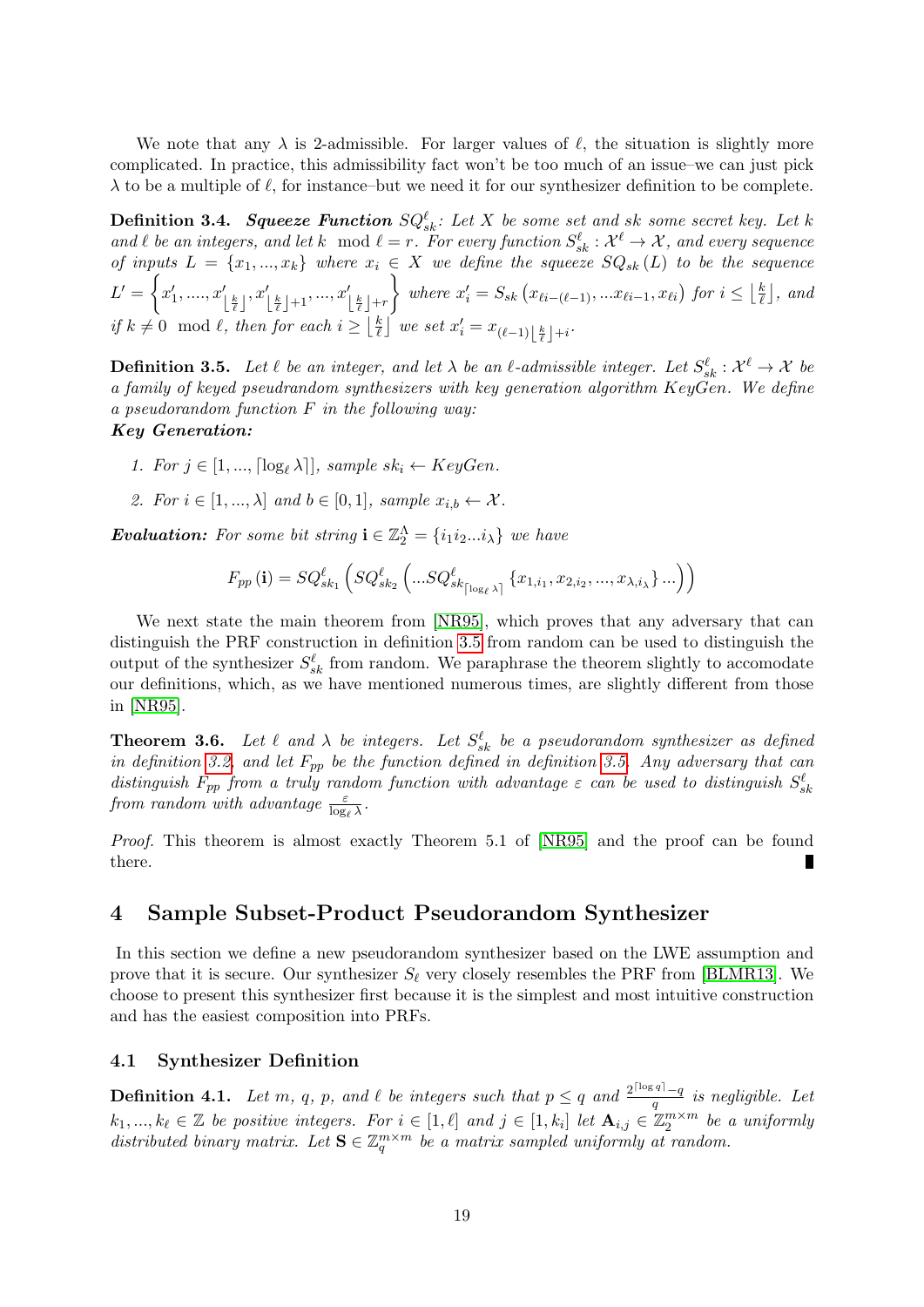We define the synthesizer  $S_{\ell}: \mathbb{Z}_q^{m \times m} \times \left[ \left( \mathbb{Z}_2^{m \times m} \right)^{k_1} \times ... \times \left( \mathbb{Z}_2^{m \times m} \right)^{k_{\ell}} \right] \to \mathbb{Z}_p^{k_1 m \times ... \times k_{\ell} m}$  in the following way: for each  $m \times m$  block of output of  $S_\ell$ , define

$$
S_{\ell}(x_1,...x_{\ell}) \stackrel{\text{def}}{=} \left\lceil \left[ \prod_{i=1}^{\ell} \mathbf{A}_{i,x_i} \right] \mathbf{S} \right\rceil_p \tag{4.1}
$$

where  $x_i \in [1, k_i]$ .

We now offer some comments on our synthezier  $S_{LWE}$ . First, note that as long as p is even, we can 'chain' this synthesizer. In other words, if this is the case, we can modify the output of each  $(i, j)$ -block of the synthesizer  $S_{\text{LWE}(i,j)}$  to be a random matrix over  $\mathbb{Z}_2^{m \times m}$  by just computing the output modulo two. Later in the paper (when we select parameters and analyze the overall PRF's performance) we will comment more on this.

We defer the security proof of this construction to section [6.](#page-20-0) In section [6,](#page-20-0) we explain the intuition behind the proof and then work through it formally. Unfortunately, it is different enough from known security proofs that we thought it needed to be explained fully. While the proof of [\[BP14\]](#page-45-1) could be applied obliquely to get the same result, the implied parameters are not quite as good as we can achieve with a direct proof. Thus, we elect to present a straightforward proof here.

# <span id="page-19-0"></span>5 Constructions of PRFs from  $S_{\ell}$

In this section we show how our synthesizer  $S_\ell$  can be used to build PRFs. We also show some optimizations that we can achieve by slightly modifying the overall synthesizer construction (in a way that doesn't affect security).

We start by stating an overall theorem about the security of PRFs constructed from our pseudorandom synthesizers using the synthesizer construction of [\[NR95\]](#page-47-3). This theorem follows almost immediately from applying the synthesizer construction security theorem of [\[NR95\]](#page-47-3) as we stated in theorem [3.6](#page-18-2) to our theorem 6.8 proving our synthesizers  $S_\ell$  secure.

<span id="page-19-1"></span>**Theorem 5.1.** Let m, n, q, p,  $\lambda$ , and  $\ell$  be integers. In words, m will be our lattice dimension, n will be the dimension of the LWE problem we reduce to, q is our modulus, p is our rounding parameter,  $\lambda$  is our PRF length, and  $\ell$  is our synthesizer parameter. Let  $\psi \in \mathbb{Z}$  be a B-bounded noise distribution. We additionally require that  $q \geq 2m^{\ell+\omega(1)}Bp$  and  $\frac{2^k-q}{q}$  $\frac{\alpha-q}{q}$  is negligible for some integer k. Let  $p = 2$ .

Let the PRF  $F^{\ell}$  defined by applying the synthesizer construction defined in definition [3.5](#page-18-1) to the synthesizer  $S_{\ell}$  defined in definition [4.1.](#page-18-3) Let Q be the number of queries an adversary makes to  $F^{\ell}$ .

Any adversary that can distinguish  $F^{\ell}$  from random as defined in definition 2.1 with advantage  $\varepsilon$  can be used to solve the  $(q, n, \psi, \mathcal{U}_q^n, U_q^n)$ -LWE problem (the standard version of LWE) with advantage  $\frac{\varepsilon}{2mQ\log\lambda}$ .

As long as we follow the parameter choices implied by theorem [5.1,](#page-19-1) we can build PRFs from  $S_{\ell}$  for any choice of  $\ell$ . In fact, we could mix and match different values of  $\ell$  in a single PRF, but we do not see any logical reason to do so (perhaps odd hardware constraints could make such a thing useful).

In the rest of the section, we examine the PRF  $F^2$ , which we build from  $S_2$ .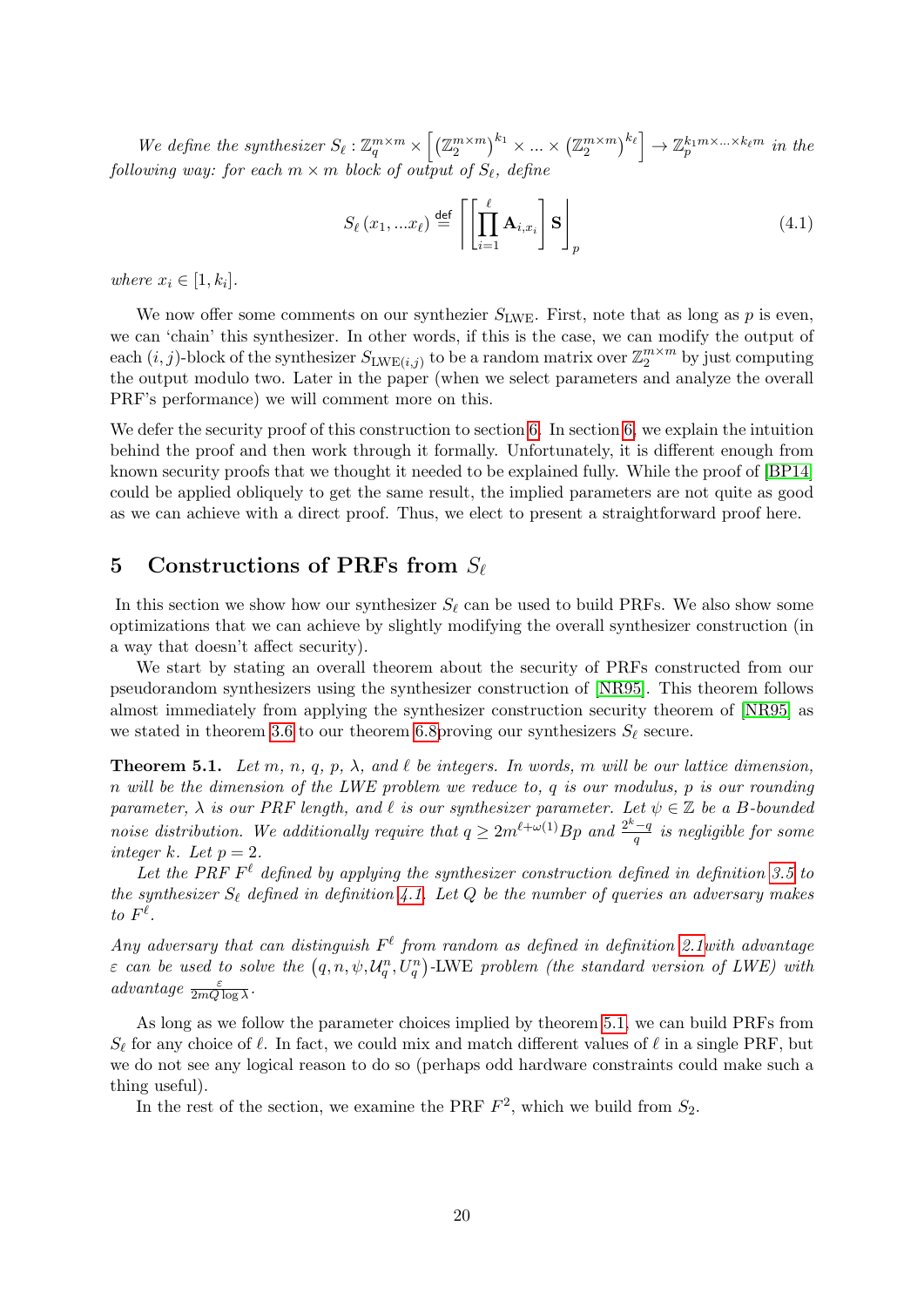### 5.1 The Synthesizer  $S_2$

We start by analyzing the simplest, and yet one of the most efficient, synthesizers:  $S_2$ . From theorem [5.1,](#page-19-1) we know that  $F^2$ -the PRF built using  $S_2$ -is secure as long as  $q \ge 2m^{2+\omega(1)}Bp =$  $2m^{\omega(1)}Bp$  and  $\frac{2^k-q}{a}$  $\frac{q}{q}$  is negligible for some integer k. We let  $p=2$ .

Let's evaluate our PRF construction  $F^2$ . We start by noting that, due to our choice of parameters,  $q \ge 4m^{2+\omega(1)}Bp = 2m^{\omega(1)}Bp$ , and thus

$$
\log q = O(\omega(1) (\log m)) = O(\omega(1) (\log (n \log q))) =
$$
  

$$
O(\omega(1) (\log (n) \log \log (q))) = O(\omega(1) \log n)
$$

**Efficiency Calculations.** At level i of the synthesizer tree, we do  $2 \cdot 2^{\log(\lambda)-i}$  matrix multiplications and  $2^{\log(\lambda)-i}$  matrix rounding operations. If we sum over all levels of the tree, we perform  $4\lambda - 1$  matrix multiplications and  $2\lambda - 1$  matrix rounding operations. Since  $p = 2$ , the output of our synthesizer is a random-looking binary matrix that can be immediately used at the next level, and we do not have to spend any computational time reformatting this output.

Our matrices are of dimension size  $m = n \log q$ . If we set  $\tau$  to be the exponent corresponding to optimal matrix multiplication, this means our PRF can be computed in time  $\tilde{O}(\lambda n^{\tau})$ . In addition, note that we output  $m^2$  bits, so our operations per output bit is  $\tilde{O}(\lambda n^{\tau-2})$ .

Parallel Complexity. We subdivide parallel complexity into two categories: complexity in terms of matrix operations if this is what we are only allowed (i.e. multiply, add, and round) and absolute complexity. Our PRF  $F^2$  clearly has  $O(\log \lambda)$  matrix operation complexity, since the longest potential path from root to leaf on our synthesizer tree has  $2 \log(\lambda)$  multiplies and  $log(\lambda)$  rounding operations. Since matrix multiplication is in  $NC<sup>1</sup>$  [\[RW04\]](#page-47-8) and our synthesizer tree has depth  $\log \lambda$ , this means  $F^2$  is in  $NC^2$ .

Key and Public Parameter Size. The one area that our construction  $F^2$  does not do well on is key size. For our key, we need  $\log \lambda$  uniform matrices in  $\mathbb{Z}_q^{m \times m}$  as well as  $2\lambda$  matrices in  $\mathbb{Z}_2^{m \times m}$ . We note that these additional binary matrices can be made public without any loss of security (since they are what would traditionally be the public matrices of an LWE instance). This gives us secret key sizes of  $\log(\lambda)$   $(m^2 \log q)$  and public parameter sizes of  $\lambda m^2$ .

# <span id="page-20-0"></span>6 Proof of Security

In this section, we formally prove security of our synthesizer  $S_{\ell}$ .

### 6.1 Security Proof Intuition

We start by discussing the principles behind the proof security of our synthesizer construction. Our proof is somewhat of a Frankenstein of the proofs of both [\[BLMR13\]](#page-44-0) and [\[BP14\]](#page-45-1). The proof does not follow exactly from either of these PRF papers: we need to use an arbitrary polynomial number of matrices at every muiltiplication step. Additionally, the proof in [\[BLMR13\]](#page-44-0) has the added restriction that the  $A$  matrices are full rank (the proof in [\[BP14\]](#page-45-1) avoids this) which we would like to avoid because it would substantially complicate composing  $S$  in synthesizer constructions.

However, our proof is quite closely related to those two proofs, and a reader familiar with those two papers can predict how our proof works without too much imagination.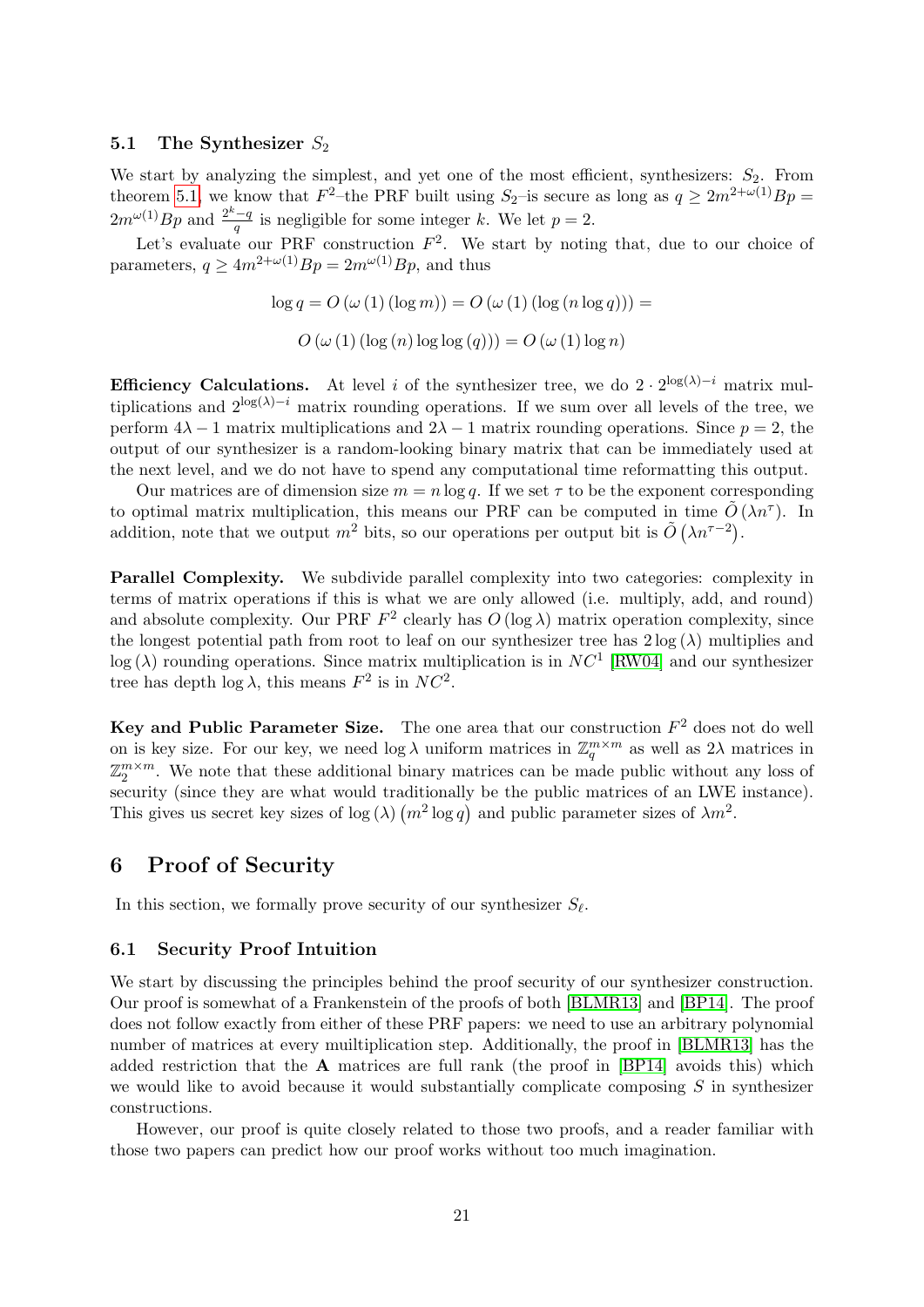**Proof Intuition for**  $\ell = 2$ . In order to explain the proof at a high level, we will explicity spell out the case for  $\ell = 2$ . The intuition for this case directly applies to the cases for larger  $\ell$ , and the notation can get very confusing since we have to keep track of an enormous number of variables, so we will explain this case in a fair amount of detail. For a reader familiar with [\[BLMR13\]](#page-44-0), we note that we are essentially proving the generalized version of their PRF where, instead of having two matrices  $A_0$  and  $A_1$  that we use at every level of the construction, we have  $k_i$ different random matrices  $A_{i,1},..., A_{i,k_i}$  we use for each level i.

The proof involves two main steps: proving that an unrounded, noisy version of our synthesizer is secure, and then proving that rounding the unrounded, noisy synthesizer almost always results in the same value as computing the actual synthesizer. The proof of [\[BP14\]](#page-45-1) almost exactly follows this format, and the proof of [\[BLMR13\]](#page-44-0) accomplishes this by interleaving hybrids. We discuss each of these two steps below.

The Noisy Synthesizer. To begin, recall that our synthesizer for  $\ell = 2$  has the form  $\left[\mathbf{A}_{1,i}\mathbf{A}_{2,j}\mathbf{S}\right]_p$ . Ignoring the rounding, we simply have  $\mathbf{A}_{1,i}\mathbf{A}_{2,j}\mathbf{S}$ . Our synthesizer  $S_2$  is obviously insecure if we ignore the rounding. However, suppose we add noise at each layer the synthesizer. In other words, we compute

<span id="page-21-0"></span>
$$
\mathbf{A}_{1,i} \left( \mathbf{A}_{2,j} \mathbf{S} + \mathbf{\Delta}_j \right) + \mathbf{\Delta}_{i,j} = \mathbf{A}_{1,i} \mathbf{A}_{2,j} \mathbf{S} + \left[ \mathbf{A}_{1,i} \mathbf{\Delta}_j + \mathbf{\Delta}_{i,j} \right] \tag{6.1}
$$

where the  $\Delta_j$  and  $\Delta_{i,j}$  are independently sampled noise matrices where each entry is sampled from some B-bounded noise distribution  $\psi$ . In order to show that this noisy synthesizer is random, we can use the format of the left-hand side of equation [6.1](#page-21-0) and hybridize over the implicitly nested LWE with binary samples instances. This is shown in the table below.

| Distribution      | Output for each $(i, j)$ input   Reduction Technique                                                      |                                 |
|-------------------|-----------------------------------------------------------------------------------------------------------|---------------------------------|
|                   | 0': Unrounded Real $\mathbf{A}_{1,i}(\mathbf{A}_{2,i}\mathbf{S}+\mathbf{\Delta}_i)+\mathbf{\Delta}_{i,j}$ |                                 |
| Scheme with Noise |                                                                                                           |                                 |
| 1'.               | $\mathbf{A}_{1,i}(\mathbf{S}_i) + \mathbf{\Delta}_{i,j}$                                                  | LWE with binary samples $\vert$ |
| $12$ : Random     | $\mathbf{R}_{ij} \leftarrow \mathbb{Z}^{m \times m}_o$                                                    | LWE with binary samples         |

We note that the values  $\mathbf{S}_j$  and  $\mathbf{R}_{ij}$  are sampled independently and uniformly at random for each *j* and *i, j* pair, respectively. Additionally, we can sample the  $\Delta$  terms (and, if we are not given them in advance, the  $A$  terms as well) lazily. This will become important to remember as we move to higher  $\ell$ .

Rounding the Synthesizer. In the preceding paragraph, we explained how the 'noisy synthesizer' version of  $S_2$  can be shown to be secure. In the remainder of the proof, we show that, as long as the ratio  $\frac{q}{p}$  is large enough, an efficient adversary can only find an input value  $(i, j)$ such that

$$
\left\lceil{{\mathbf{A}}_{1,i}\left( {{\mathbf{A}}_{2,j} {\mathbf{S}} + {\mathbf{\Delta }}_j } \right) + {{\mathbf{\Delta }}_{i,j}}} \right\rceil_p \ne \left\lceil{{\mathbf{A}}_{1,i} {\mathbf{A}}_{2,j} {\mathbf{S}} } \right\rceil_p
$$

with negligible probability. Since we have already shown the noisy synthesizer to be indistinguishable from random, this will complete the proof.

Our proof technique for this portion of the proof closely mirrors that of [\[BP14\]](#page-45-1). In [\[BLMR13\]](#page-44-0), the authors use a slightly different technique (and overall series of hybrids). We start by restating equation [6.1.](#page-21-0)

$$
\mathbf{A}_{1,i} \left( \mathbf{A}_{2,j} \mathbf{S} + \mathbf{\Delta}_j \right) + \mathbf{\Delta}_{i,j} = \mathbf{A}_{1,i} \mathbf{A}_{2,j} \mathbf{S} + \left[ \mathbf{A}_{1,i} \mathbf{\Delta}_j + \mathbf{\Delta}_{i,j} \right] \tag{6.2}
$$

Note that  $\mathbf{A}_{1,i}$  is a binary matrix and  $\mathbf{\Delta}_j$  has B-bounded entries, so the product  $\mathbf{A}_{i,1}\mathbf{\Delta}_j$  has entries bounded by mB. Since  $\Delta_{i,j}$  has entries bounded by B, the entire sum  $\mathbf{A}_{1,i}\Delta_j + \Delta_{i,j}$ has entries bounded by  $(m + 1)B$ .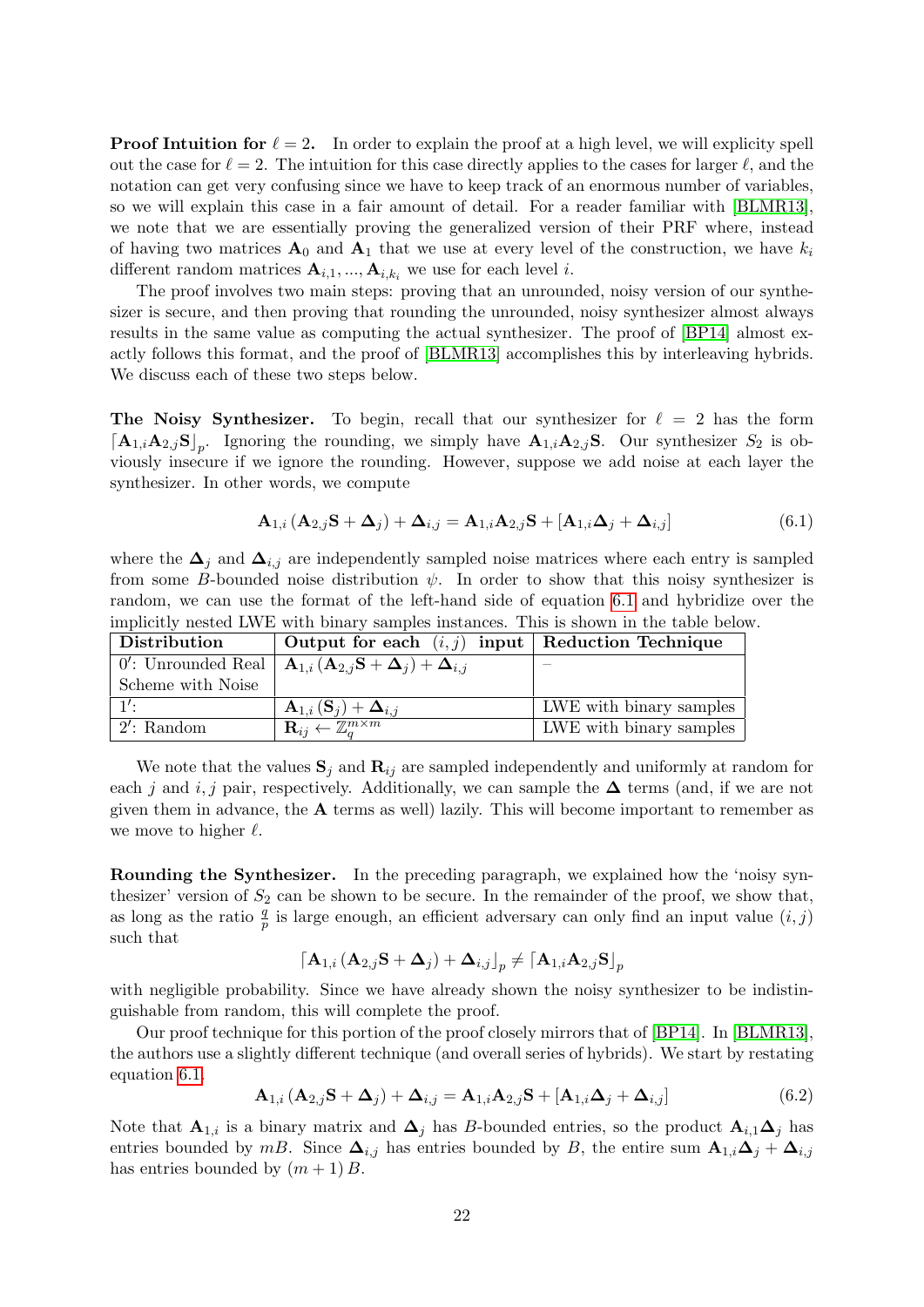Now let's consider what would have to happen for a rounding error to occur: a rounding error happens when  $\mathbf{A}_{1,i}\mathbf{A}_{2,j}\mathbf{S} + [\mathbf{A}_{1,i}\boldsymbol{\Delta}_j + \boldsymbol{\Delta}_{i,j}]$  and  $\mathbf{A}_{1,i}\mathbf{A}_{2,j}\mathbf{S}$  are closest to different integer multiples of  $\frac{q}{p}$ . Note that this implies that  $\mathbf{A}_{1,i} \mathbf{A}_{2,j} \mathbf{S}$  must be within  $(m+1) B$  of an integer multiple of  $\frac{q}{p}$ .

Consider the following game: suppose a dealer chooses polynomially many random integers in  $[0, q-1]$  and gives these to a player. We say that a player wins the game if any of these random integers is within  $(m+1)B$  of an integer multiple of  $\frac{q}{p}$ . If we choose the ratio  $\frac{q}{p}$  to be superpolynomially large in our security parameter, the probability that any single individual integer is close to a an integer multiple of  $\frac{q}{p}$  is negligible and thus, by a union bound, the probability that any one of the set of integers is close to an integer multiple of  $\frac{q}{p}$  is also negligible. Thus, the player loses with all but negligible probability.

Unfortunately, it is difficult to directly prove that an adversary cannot find a value of  $A_{1,i}A_{2,i}S$  for some choices of i and j such that the overall value is close to an integer multiple of  $\frac{q}{p}$ . This is particularly troublesome to prove if  $k_1$  and  $k_2$  are superpolynomially large (and we are, of course, lazily sampling) and the adversary gets to select which choices of  $i$  and  $j$  for which they see outputs (which happens implicitly in the hybrid arguments of our PRF proofs). If we had such a proof, then we could perhaps simplify our overall proof substantially.

However, we have already shown that  $\mathbf{A}_{1,i}\mathbf{A}_{2,j}\mathbf{S} + [\mathbf{A}_{1,i}\Delta_j + \Delta_{i,j}]$  is indistinguishable from random. Since no efficient adversary can distinguish this from random, we know that, intuitively, an efficient adversary can only find an output of this noisy synthesizer within  $(m + 1)$  B of an integer multiple of  $\frac{q}{p}$  with negligible probability, as this would distinguish the noisy synthesizer from random. Since we know that this noisy synthesizer is always within  $(m + 1)B$  of the real, unrounded synthesizer, we can see that any adversary that can cause a rounding error to happen can distinguish the noisy synthesizer from random, which completes the proof.

This rounding error issue is the reason why we need two sets of hybrid arguments instead of just one: we need the proof that the noisy synthesizer is random in order to show that this rounding error does not occur. This is the only step in the reduction where a superpolynomial modulus is required. If we had a more efficient LWR to LWE reduction, we might be able to avoid such an inefficient proof. The table below summarizes the second set of hybrids.

| Distribution   | Output for each $(i, j)$ input Reduction Technique                                                                       |                                |
|----------------|--------------------------------------------------------------------------------------------------------------------------|--------------------------------|
| 0: Real Scheme | $\left[{\bf A}_{1,i} {\bf A}_{2,j} {\bf S} \right]_n$                                                                    |                                |
|                | $\left[ \mathbf{A}_{1,i}\left( \mathbf{B}_{2,j}\mathbf{S}+\mathbf{\Delta}_{j}\right) +\mathbf{\Delta}_{i,j}\right] _{n}$ | Error doesn't change output    |
|                |                                                                                                                          | Relies on $0' \rightarrow 2'$  |
|                | $\left[\mathbf{A}_{1,i}\left(\mathbf{S}_j\right)+\boldsymbol{\Delta}_{i,j}\right]_n$                                     | Implied by $0' \rightarrow 1'$ |
| 3: Random      | $\begin{bmatrix} \mathbf{R}_{ij} \leftarrow \mathbb{Z}_q^{m \times m} \end{bmatrix}$                                     | Implied by $1' \rightarrow 2'$ |

Moving to Higher  $\ell$  We have shown how security works for our synthesizer  $S_2$ . For larger values of  $\ell$ , the proof technique is exactly the same. The proofs of  $S_{\ell}$  include  $\ell - 2$  additional hybrid levels, but the overall structure is exactly the same. The main differences are semantic: we introduce quite a bit of notation, which can make the proof difficult to follow. This is why we decided to explain the  $\ell = 2$  case for intuition.

## 6.2 Background Definitions and Lemmas

Before we start with the formal proof, we need to introduce some new notation. We will also show some helpful lemmas that will greatly simplify our proof.

**Error Aggregating Function**  $\mathcal{E}$ **.** In order to make the proof readable, we will lump all of the error terms together into a single term, almost exactly like in the proof of [\[BP14\]](#page-45-1). This will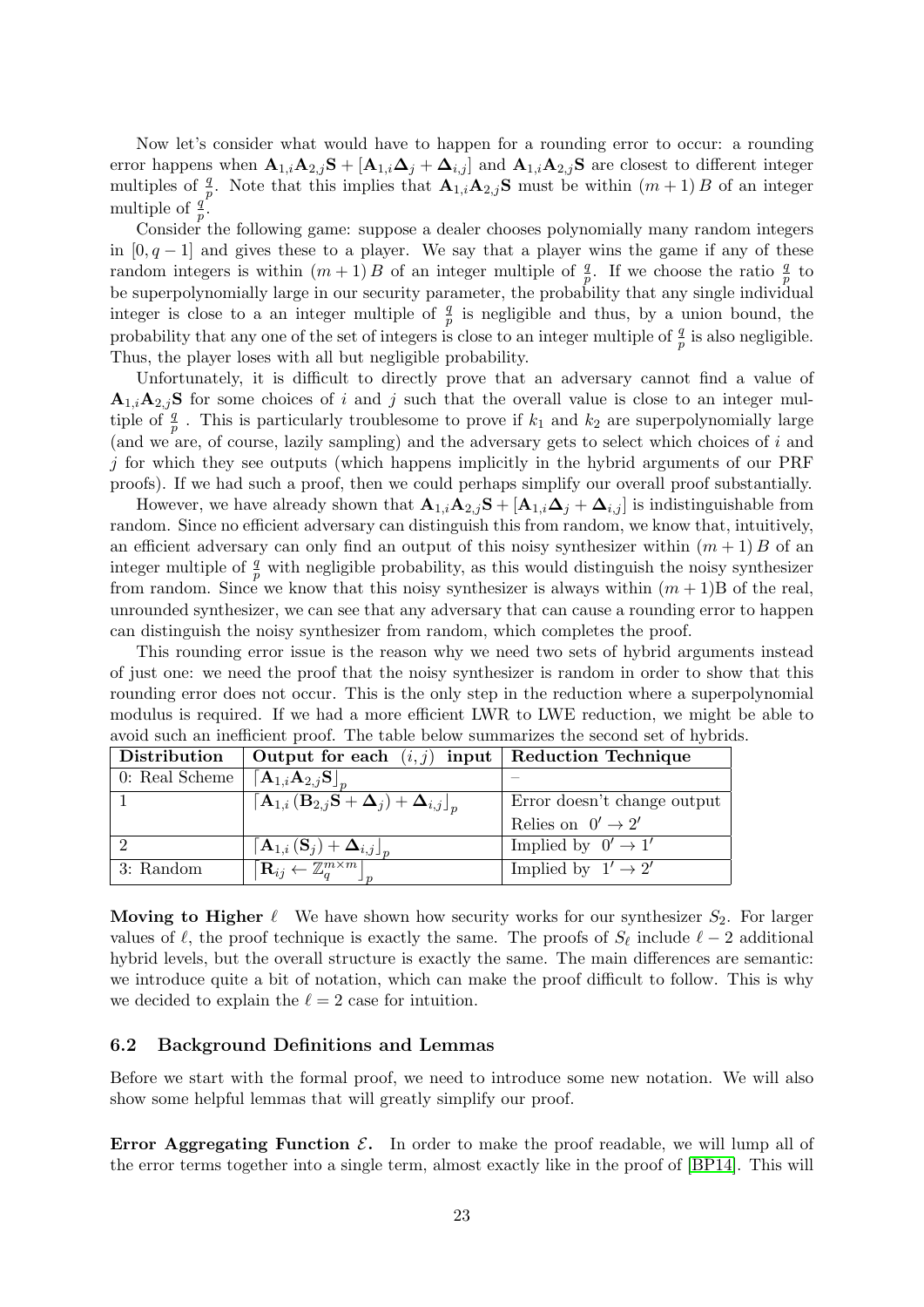allow us to state our theorems more concisely.

<span id="page-23-0"></span>**Definition 6.1.** Let m, q, and  $\ell$  be integers, and let  $\psi \in \mathbb{Z}$  be a B-bounded noise distribution. Let  $k_1, ..., k_\ell \in \mathbb{Z}$  be positive integers. For  $i \in [1, \ell]$  and  $j \in [1, k_\ell]$  let  $\mathbf{A}_{i,j} \in \mathbb{Z}_2^{m \times m}$  be a uniformly distributed matrix.

We next define a series of  $\Delta$  terms. For  $x_1 \in [0, k_1], x_2 \in [0, k_2], \ldots, x_\ell \in [0, k_\ell]$  we let each term of one of the following forms

$$
\boldsymbol{\Delta}_{x_\ell}, \boldsymbol{\Delta}_{x_{\ell-1},x_\ell},....\boldsymbol{\Delta}_{x_1,x_2,...,x_\ell}
$$

be sampled such that each entry is sampled independently from some B-bounded distribution  $\psi$ . We note that there are potentially exponentially many  $\Delta$  terms. However, when computing the function  $\mathcal{E}$ , we can sample these terms lazily.

Let  $d \in [1, \ell]$ . We define the function  $\mathcal{E}^{d,\ell}(x_1, ..., x_\ell) : [1, ..., k_1] \times ... \times [1, ..., k_\ell] \to \mathbb{Z}^{m \times m}$  in the following way:

$$
\mathcal{E}^{d,\ell}(x_1,...,x_\ell) \stackrel{\text{def}}{=} \sum_{j=0}^{d-1} \left( \left[ \prod_{i=1}^j \mathbf{A}_{i,x_i} \right] \Delta x_{j+1}, ... x_\ell \right)
$$

The equation for  $\mathcal E$  looks extremely complicated. In reality, it is just the generalization of the telescoping noise term that we showed in the  $\ell = 2$  synthesizer proof sketch. For instance, if we expand out the summation, it is easy to see that (for some  $d \gg 3$ )

$$
\mathcal{E}^{d,\ell}(x_1,...,x_\ell) \stackrel{\text{def}}{=} \left( \left[ \prod_{i=1}^{d-1} \mathbf{A}_{i,x_i} \right] \Delta x_d,...x_\ell \right) + \left( \left[ \prod_{i=1}^{d-2} \mathbf{A}_{i,x_i} \right] \Delta x_{d-1}, x_d,...x_\ell \right) + \dots
$$

$$
(\mathbf{A}_{2,x_2} \mathbf{A}_{1,x_1} \Delta_{x_3,...,x_\ell}) + (\mathbf{A}_{1,x_1} \Delta_{x_2,...,x_\ell}) + \Delta_{x_1,...,x_\ell}
$$

We can go one step further and see that

$$
\mathcal{E}^{d,\ell}(x_1,...,x_\ell) \stackrel{\text{def}}{=} \mathbf{A}_{1,x_1} \left( \mathbf{A}_{2,x_2} \left[ ... \left[ \mathbf{A}_{d-2,x_{d-2}} \left( \mathbf{A}_{d-1,x_{d-1}} \left( \mathbf{\Delta}_{x_d,...,x_\ell} \right) + \mathbf{\Delta}_{x_{d-1},...,x_\ell} \right) + \mathbf{\Delta}_{x_{d-1},...,x_\ell} \right] \right. \dots \big] + \mathbf{\Delta}_{x_2,...,x_\ell} + \mathbf{\Delta}_{x_1,...,x_\ell}
$$

It will be useful to view  $\mathcal E$  in this telescoping form. Note that

$$
\mathcal{E}^{d-1,\ell}(x_1,...,x_\ell) \stackrel{\text{def}}{=} \mathbf{A}_{1,x_1} \left( \mathbf{A}_{2,x_2} \left[ ... \left[ \mathbf{A}_{d-2,x_{d-2}} \left( \overline{\underbrace{\mathbf{A}_{d-1,x_d-1}} \left( \mathbf{A}_{x_{d+1},...,x_\ell} \right)}_{... \right] + \mathbf{\Delta}_{x_{d-1},...,x_\ell}} \right] + \mathbf{\Delta}_{x_{d-1},...,x_\ell} \right] \tag{4.11}
$$

In other words,  $\mathcal{E}^{d,\ell}$  is just  $\mathcal{E}^{d-1,\ell}$  with an extra  $\mathbf A$  and  $\boldsymbol{\Delta}$  term. An astute reader might already be able to see how this might be useful for a hybrid argument. This gives us the following identity:

<span id="page-23-1"></span>
$$
\mathcal{E}^{d,\ell}(x_1,...,x_\ell) \stackrel{\text{def}}{=} \mathcal{E}^{d-1,\ell}(x_1,...,x_\ell) + \prod_{i=1}^{d-1} \mathbf{A}_{i,x_i} \mathbf{\Delta}_{x_d,...,x_\ell}
$$
(6.3)

In addition, note that  $\mathcal{E}^{1,\ell}(x_1, ..., x_\ell) \stackrel{\text{def}}{=} \Delta_{x_1,...,x_\ell}$ .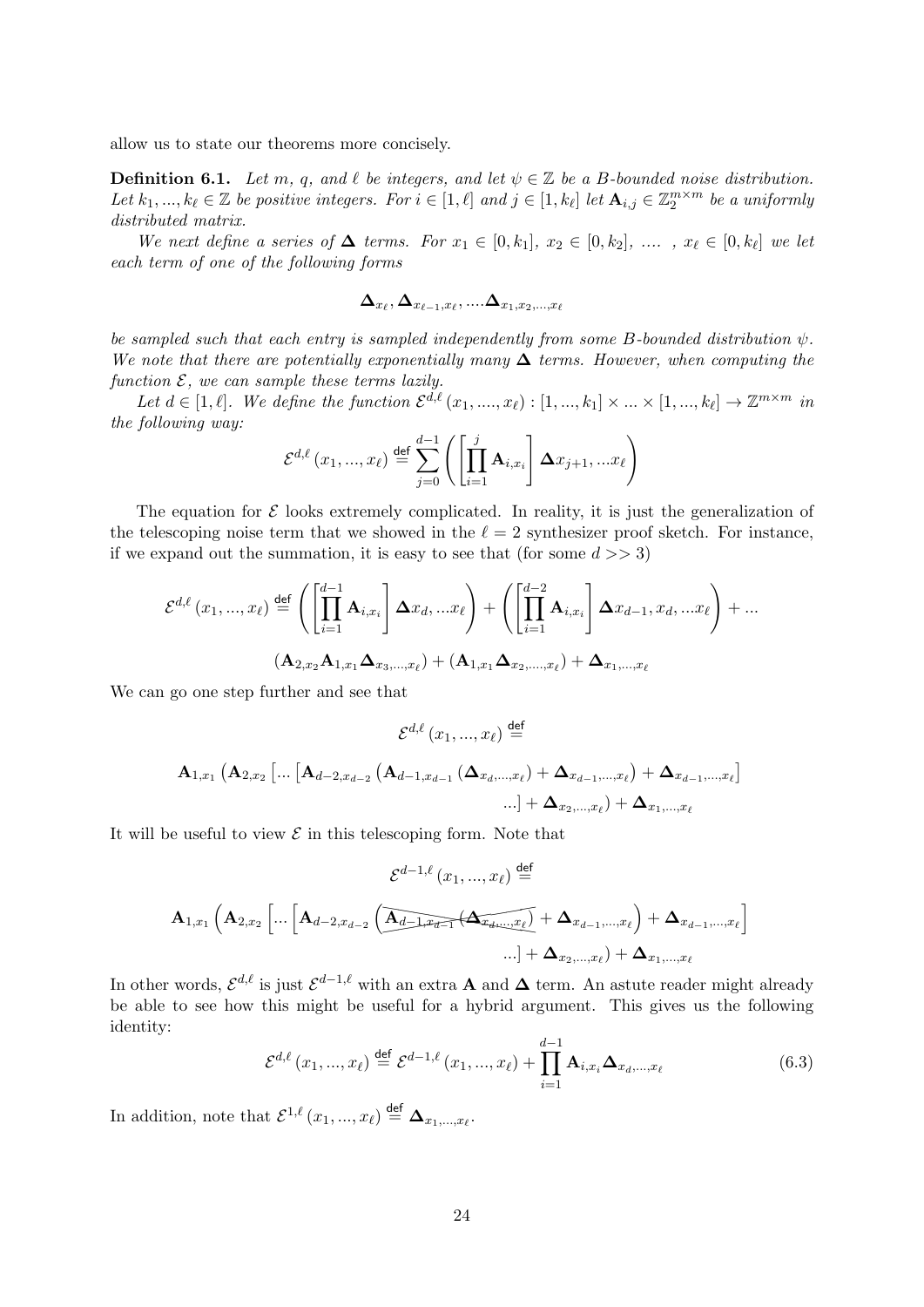**Bounds on**  $\mathcal{E}$  Before we go further, it will be useful to have a bound on the maximum size that  $\mathcal E$  can attain. We prove this in the following lemma:

<span id="page-24-1"></span>**Lemma 6.2.** Let m, q, and  $\ell$  be integers, and let  $\psi \in \mathbb{Z}$  be a B-bounded noise distribution. Let the function  $\mathcal{E}^{d,\ell}(x_1,...,x_\ell)$  be defined as in definition [6.1,](#page-23-0) with all relevant parameters defined there as well.

It is the case that every entry in the matrix output by  $\mathcal{E}^{d,\ell}(x_1, ..., x_\ell)$  has norm at most  $2m^\ell B$ .

*Proof.* Recall that we can write, for d and  $\ell$  large enough,

$$
\mathcal{E}^{d,\ell}(x_1,...,x_\ell) \stackrel{\text{def}}{=} \left( \left[ \prod_{i=1}^{d-1} \mathbf{A}_{i,x_i} \right] \Delta x_d,...x_\ell \right) + \left( \left[ \prod_{i=1}^{d-2} \mathbf{A}_{i,x_i} \right] \Delta x_{d-1}, x_d,...x_\ell \right) + ...
$$

$$
(\mathbf{A}_{2,x_2} \mathbf{A}_{1,x_1} \Delta_{x_3,...,x_\ell}) + (\mathbf{A}_{1,x_1} \Delta_{x_2,...,x_\ell}) + \Delta_{x_1,...,x_\ell}
$$

By definition, each individual entry in all of the  $\Delta$  matrices is B-bounded. The dot product of any vector with B-bounded entries and a binary vector must be at most  $mB$ . Chaining this property through all d matrices and assuming that  $m \geq 2$  allows us to complete the proof.

### 6.3 The Noisy Pseudorandom Synthesizer

With our error function  $\mathcal E$  now defined (in definition [6.1\)](#page-23-0), we can define our general noisy pseudorandom synthesizer, which we will call  $G$  (in another nod to the proof of [\[BP14\]](#page-45-1). We define this function below:

<span id="page-24-0"></span>**Definition 6.3.** Let m, q, and  $\ell$  be integers, and let  $\psi \in \mathbb{Z}$  be a B-bounded noise distribution. Let  $k_1, ..., k_\ell \in \mathbb{Z}$  be positive integers. For  $i \in [1, \ell]$  and  $j \in [1, k_\ell]$  let  $\mathbf{A}_{i,j} \in \mathbb{Z}_2^{m \times m}$  be a uniformly distributed full-rank matrix.

We next define a series of  $\Delta$  terms. For  $x_1 \in [1, ..., k_1], x_2 \in [1, ..., k_2], ..., x_\ell \in [1, ..., k_\ell]$ we let each term of one of the following forms

$$
\boldsymbol{\Delta}_{x_\ell}, \boldsymbol{\Delta}_{x_{\ell-1},x_\ell},....\boldsymbol{\Delta}_{x_1,x_2,...,x_\ell}
$$

be sampled such that each entry is sampled independently from some B-bounded distribution  $\psi$ . Let  $\mathbf{S}_{x_{d+1},...,x_{\ell}} \in \mathbb{Z}_q^{m \times m}$  be sampled uniformly at random for each different value of the set

 $(x_{d+1},...,x_{\ell})$ . Let the function  $\mathcal{E}^{d,\ell}(x_1,...,x_{\ell})$  be defined as in definition [6.1.](#page-23-0)

The function  $\mathcal{G}^{d,\ell} : [1, ..., k_1] \times ... \times [1, ..., k_\ell] \to \mathbb{Z}_q^{m \times m}$  is defined in the following way:

$$
\mathcal{G}^{d,\ell}(x_1, ..., x_{\ell}) \stackrel{\text{def}}{=} \prod_{i=1}^{d} (\mathbf{A}_{i,x_i}) \mathbf{S}_{x_{d+1}, ..., x_{\ell}} + \mathcal{E}^{d,\ell}(x_1, ..., x_{\ell})
$$

First, note that  $\mathcal{G}^{\ell,\ell}(x_1,...,x_\ell)$  is exactly the noisy synthesizer corresponding to the proper synthesizer  $S^{\ell}$ . To see this (and, more generally, some insight on the hybrids), note that  $\mathcal{G}^{d,\ell}$ can be written in the following way:

$$
\mathcal{G}^{d,\ell}(x_1, ..., x_{\ell}) \stackrel{\text{def}}{=} \mathbf{A}_{1,x_1} \left( \mathbf{A}_{2,x_2} \left[ ... \left[ \mathbf{A}_{d-2,x_{d-2}} \left( \mathbf{A}_{d-1,x_{d-1}} \left( \mathbf{A}_{d,x_d} \mathbf{S}_{x_{d+1},...x_{\ell}} + \mathbf{\Delta}_{x_d,...,x_{\ell}} \right) + \right. \right. \right. \left. \left. \mathbf{A}_{x_{d-1},...,x_{\ell}} \right) \right) \right)
$$
\n
$$
\Delta_{x_{d-1},...,x_{\ell}} + ... \left] ... \right] + ... \right) + \Delta_{x_1,...,x_{\ell}}
$$
\n(6.4)

 $\ddot{\phantom{a}}$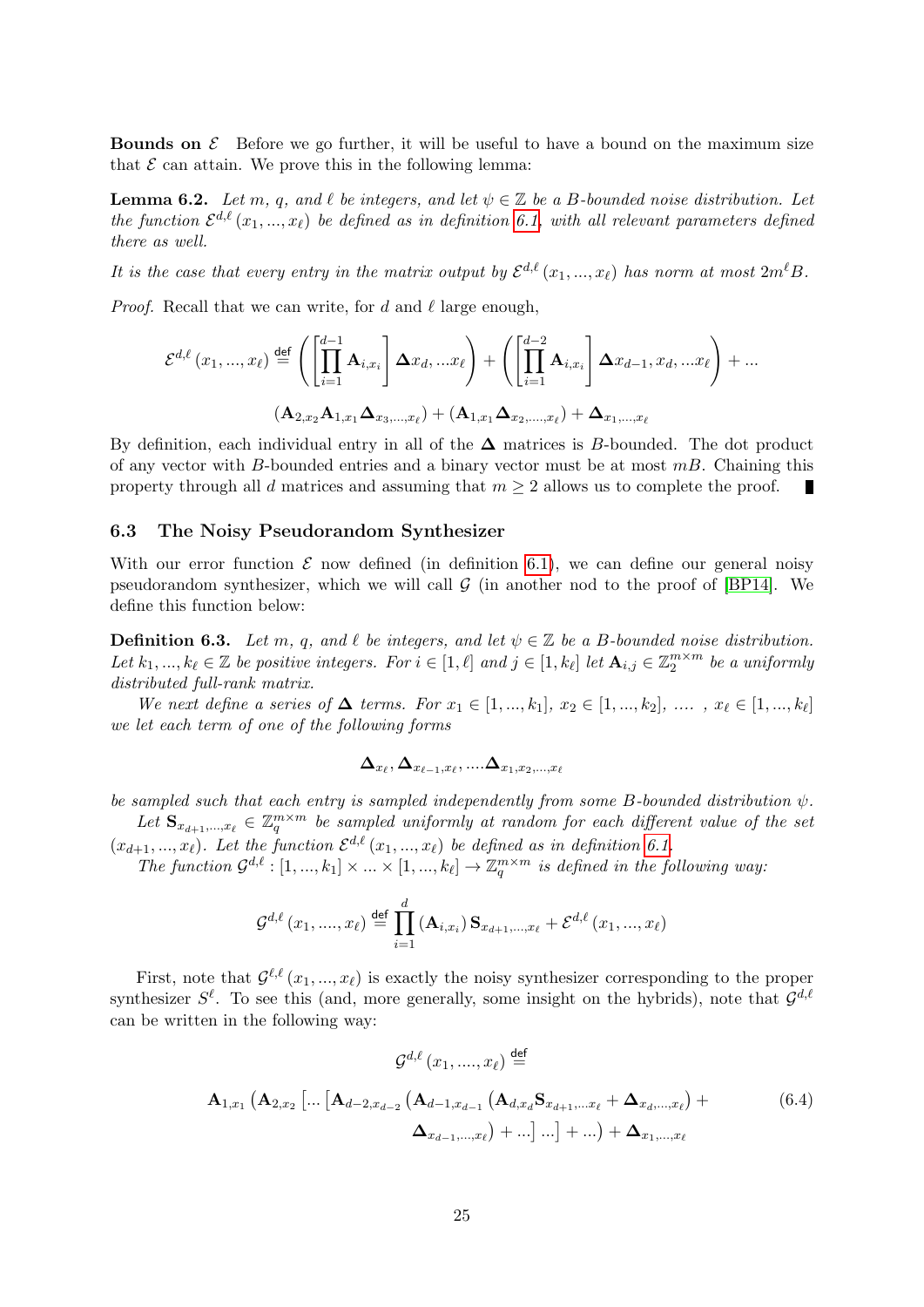Hybrid Argument. We are now in position to state (and prove) a hybridizing lemma. Since the functions  $\mathcal{G}^{d,\ell}$  can have superpolynomially long output for certain choices of d and  $\ell$ , we will Let the adversary adaptively query  $\mathcal{G}^{d,\ell}$  at certain points  $(x_1, ..., x_\ell)$  rather than send them all of the data (since we cannot possibly send a superpolynomial amount of data). In the case where  $\mathcal{G}^{d,\ell}$  only has a polynomial number of outputs, we assume that an adversary can just query all of them if they like.

<span id="page-25-0"></span>**Lemma 6.4.** Let m, q, and  $\ell$  be integers, and let  $\psi \in \mathbb{Z}$  be a B-bounded noise distribution. Let  $\mathcal{T} \in \mathbb{Z}^m$  be defined to be the distribution of random binary vectors over  $\mathbb{Z}^m$ . Let  $k_1, ..., k_\ell \in \mathbb{Z}$ be positive integers. For  $i \in [1, \ell]$  and  $j \in [1, k_{\ell}]$  let  $\mathbf{A}_{i,j} \in \mathbb{Z}_2^{m \times m}$  be a uniformly distributed full-rank matrix.

We next define a series of  $\Delta$  terms. For  $x_1 \in [1, ..., k_1], x_2 \in [1, ..., k_2], \dots, x_\ell \in [1, ..., k_\ell]$  we let each term of one of the following forms

$$
\boldsymbol{\Delta}_{x_\ell}, \boldsymbol{\Delta}_{x_{\ell-1},x_\ell},....\boldsymbol{\Delta}_{x_1,x_2,...,x_\ell}
$$

be sampled such that each entry is sampled independently from some B-bounded distribution  $\psi$ .

Let  $\mathbf{S}_{x_{d+1},...,x_{\ell}} \in \mathbb{Z}_q^{m \times m}$  be sampled uniformly at random for each different value of the set  $(x_{d+1},...,x_{\ell})$ . Let the function  $\mathcal{E}^{d,\ell}(x_1,...,x_{\ell})$  be defined as in definition [6.1](#page-23-0) and let the function  $\mathcal{G}^{d,\ell} (x_1,...,x_\ell)$  be defined as in definition [6.3.](#page-24-0) Let  $d \in [1,\ell]$  be an integer.

Any adversary that can distinguish  $\mathcal{G}^{d-1,\ell}(x_1, ..., x_\ell)$  from  $\mathcal{G}^{d,\ell}(x_1, ..., x_\ell)$  with advantage  $\varepsilon$ in Q queries to G of the form  $(x_1, ..., x_\ell)$  can be used to solve the  $(q, m, \psi, \mathcal{U}_q^m, \mathcal{T})$ -LWE problem with advantage  $\frac{\varepsilon}{mQ}$ .

*Proof.* Suppose we are given a collection of  $(q, m, \psi, \mathcal{U}_q^m, \mathcal{T})$ -LWE<sup> $m, Q$ </sup> oracles  $\mathcal{O}_z^{\text{LWE}^m}$  for  $z \in$  $[1, ..., Q]$ , all of which are either of the form  $\mathcal{O}_s^{\text{LWE}^m} \stackrel{\text{def}}{=} \mathcal{O}_s^{\text{LWE}^m}$  or  $\mathcal{O}_s^{\text{LWE}^m} \stackrel{\text{def}}{=} \mathcal{O}_s^{\text{LWE}}$ . We must respond to an adversary's queries of the form  $(x_1, ..., x_\ell)$  and simulate either the function  $\mathcal{G}^{d-1,\ell}$ (in the case we received oracles of the form  $\mathcal{O}_{\S}^{\text{LWE}}$ ) or  $\mathcal{G}^{d,\ell}$  (in the case we received oracles of the form  $\mathcal{O}_S^{\text{LWE}}$ ).

In order to do this, we make the following tables

- $\Diamond$  Table  $T_{\mathbf{\Delta}}$  consisting of all terms of the form  $\mathbf{\Delta}_{x_{d-1},...,x_{\ell}}, \mathbf{\Delta}_{x_{d-2},x_{d-1},...,x_{\ell}}, ...\, , \mathbf{\Delta}_{x_1,...,x_{\ell}}$  for all  $x_{d-1} \in [1, ..., k_{d-1}], ..., x_{\ell} \in [1, ..., k_{\ell}]$
- $\Diamond$  Table  $T_A$  consisting of all terms of the form  $A_{i,x_i}$  for  $i \in [1, d-1]$ .
- $\Diamond$  Table  $T_{\mathcal{O}}$  consisting of a mapping between a set of partial inputs  $(x_d, ..., x_\ell)$  and a set of oracle numbers [1, ..., Q]
- $\Diamond$  Table  $T_{out}$  consisting of sets of the form  $(i, j, \mathbf{C}) \in [1, ..., Q] \times [1, ..., k_d] \times \mathbb{Z}_q^{m \times m}$ . These sets correspond to the j<sup>th</sup> set of m concatenated output values from the LWE oracle indexed by  $i$ .

Note that the  $\Delta$  terms may be exponential in number, but that this is OK since we will sample them lazily. Additionally, we comment that  $T_{out}$  has  $k_d$  possible values for each choice of i because this is the total number of matrices of the form  $\mathbf{A}_{x_i,j}$ .

We respond to queries from the adversary of the form  $(x_1, ..., x_\ell)$  in the following way:

1. Check if the string of partial inputs  $(x_d, ..., x_\ell)$  has a value in table  $T_{\mathcal{O}}$ . If it does, set  $\mathcal{O}^{\text{LWE}}$  equal to the LWE oracle indexed by  $T_{\mathcal{O}}[(x_d, ..., x_{\ell})]$ . Otherwise, select the unused oracle with the lowest index c in the set  $[1, ..., Q]$ , write the mapping  $(x_d, ..., x_\ell) \to c$  in the table  $T_{\mathcal{O}}$ , and set  $\mathcal{O}^{\text{LWE}}$  equal to this oracle.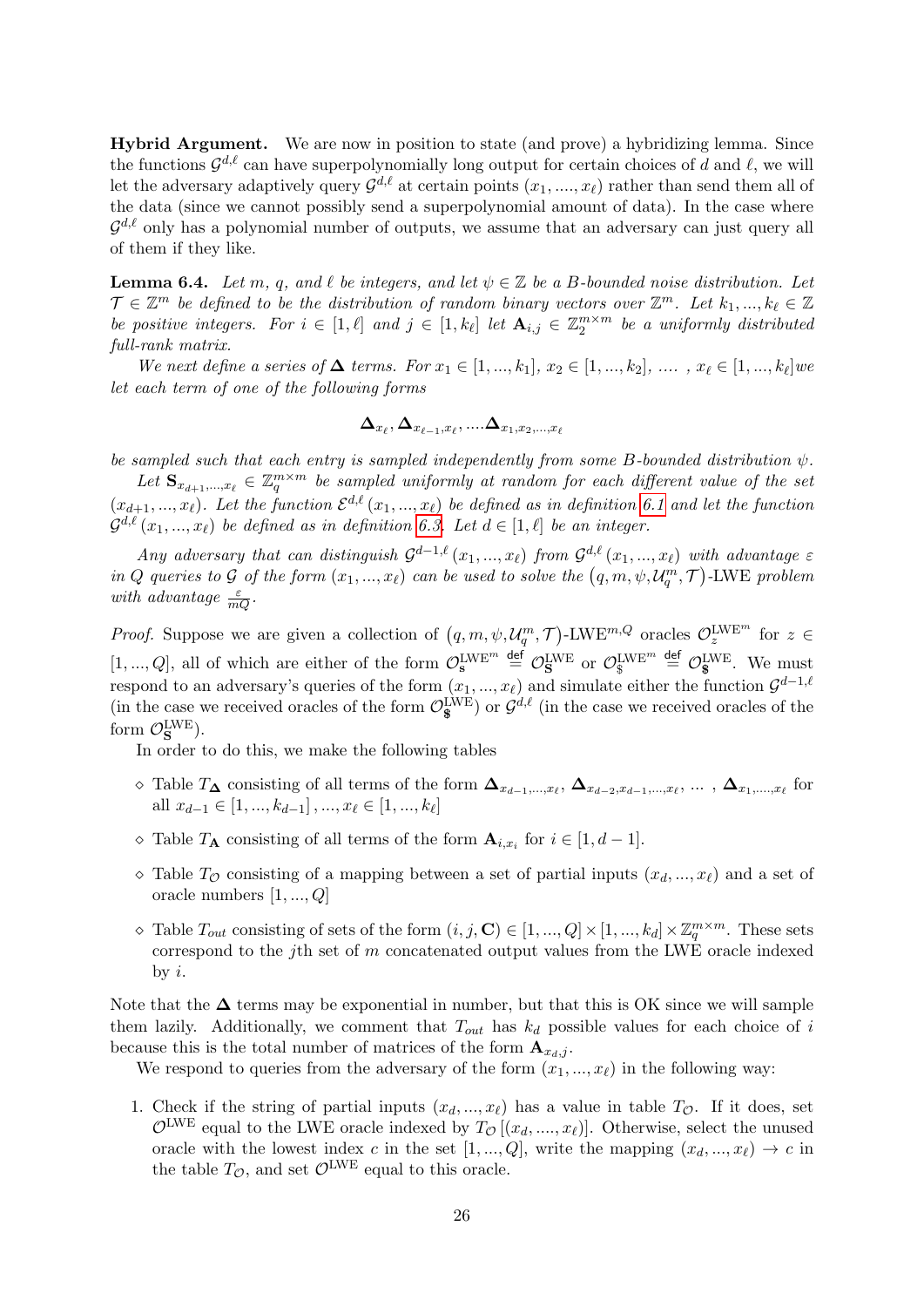- 2. Check the table  $T_{\mathbf{\Delta}}$  to see if the terms  $\mathbf{\Delta}_{x_{d-1},...,x_{\ell}}, \mathbf{\Delta}_{x_{d-2},x_{d-1},...,x_{\ell}},\dots, \mathbf{\Delta}_{x_1,...,x_{\ell}}$  have been already added. If not, sample them appropriately and add them to the table.
- 3. Check the table  $T_{\mathbf{A}}$  to see if the terms  $\mathbf{A}_{i,x_i}$  are included. If not, sample them appropriately and add them.
- 4. Check if table  $T_{out}$  has a set of the form  $(c, x_d, \mathbf{C})$  for some C. If it does, set  $\mathbf{Y} \in \mathbb{Z}_q^{m \times m}$ **C**. If not, query  $\mathcal{O}^{\text{LWE}}$  m times and concatenate the result into a matrix  $\mathbf{Y} \in \mathbb{Z}_q^{m \times m}$ . Add the entry  $(c, x_d, \mathbf{Y})$  to the table  $T_{out}$ .
- 5. Compute the function  $\left[\prod_{i=1}^{d-1} (\mathbf{A}_i) \mathbf{Y}\right] + \mathcal{E}^{d-1,\ell}(x_1, ..., x_\ell)$  and send it to the adversary.

We claim that this faithfully simulates  $\mathcal{G}^{d-1,\ell}$  if we were given parallel instances of  $\mathcal{O}_{\$}^{\text{LWE}}$ and  $\mathcal{G}^{d,\ell}$  if we were given parallel instances of  $\mathcal{O}_{\mathbf{S}}^{\text{LWE}}$ . To see this, let's consider the output in each case. Suppose we start with the case where we were given parallel instances of  $\mathcal{O}_{\mathbf{S}}^{\text{LWE}}$ . We have:

$$
\left[\prod_{i=1}^{d-1} (\mathbf{A}_i) \mathbf{Y}\right] + \mathcal{E}^{d-1,\ell}(x_1,...,x_\ell) = \left[\prod_{i=1}^{d-1} (\mathbf{A}_i)\right] (\mathbf{A}_{d,x_d} \mathbf{S}_{x_{d+1},...,x_\ell} + \mathbf{\Delta}_{x_d,...,x_\ell}) + \mathcal{E}^{d-1,\ell}(x_1,...,x_\ell)
$$

Recall that, from equation [6.3](#page-23-1)

$$
\mathcal{E}^{d,\ell}(x_1,...,x_\ell) \stackrel{\text{def}}{=} \mathcal{E}^{d-1,\ell}(x_1,...,x_\ell) + \prod_{i=1}^{d-1} \mathbf{A}_{i,x_i} \mathbf{\Delta}_{x_d,...,x_\ell}
$$
(6.5)

Thus, we can say that

$$
\left[\prod_{i=1}^{d-1} (\mathbf{A}_i)\right] (\mathbf{A}_{d,x_d} \mathbf{S}_{x_{d+1},...,x_{\ell}} + \mathbf{\Delta}_{x_d,...,x_{\ell}}) + \mathcal{E}^{d-1,\ell}(x_1,...,x_{\ell}) =
$$
\n
$$
\left[\prod_{i=1}^{d-1} (\mathbf{A}_i)\right] (\mathbf{A}_{d,x_d} \mathbf{S}_{x_{d+1},...,x_{\ell}}) + \left[\prod_{i=1}^{d-1} (\mathbf{A}_i)\right] \mathbf{\Delta}_{x_d,...,x_{\ell}} + \mathcal{E}^{d-1,\ell}(x_1,...,x_{\ell}) =
$$
\n
$$
\left[\prod_{i=1}^{d-1} (\mathbf{A}_i)\right] (\mathbf{A}_{d,x_d} \mathbf{S}_{x_{d+1},...,x_{\ell}}) + \mathcal{E}^{d,\ell}(x_1,...,x_{\ell}) = \mathcal{G}^{d,\ell}(x_1,...,x_{\ell})
$$

This proves the 'real' case. Now assume instead we were given parallel instances of pure randomness (or, as we *eloquently* write,  $\mathcal{O}_{\$}^{\text{LWE}}$ ). In this case we have

$$
\begin{aligned} \left[ \prod_{i=1}^{d-1} \left( \mathbf{A}_i \right) \mathbf{Y} \right] + \mathcal{E}^{d-1,\ell} \left( x_1, ..., x_\ell \right) &= \left[ \prod_{i=1}^{d-1} \left( \mathbf{A}_i \right) \right] \left( \mathbf{S}_{x_d, ..., x_\ell} \right) + \mathcal{E}^{d-1,\ell} \left( x_1, ..., x_\ell \right) \\ &= \mathcal{G}^{d-1,\ell} \left( x_1, ..., x_\ell \right) \end{aligned}
$$

This shows the 'random' case. Thus, we have faithfully simulated  $\mathcal{G}^{d-1,\ell}$  if we were given parallel instances of  $\mathcal{O}_{\mathbf{S}}^{\text{LWE}}$  and  $\mathcal{G}^{d,\ell}$  if we were given parallel instances of  $\mathcal{O}_{\mathbf{S}}^{\text{LWE}}$ .

Going back to our overall argument, after  $Q$  queries, the adversary responds to us with a guess bit  $b_g$ , indicating either  $\mathcal{G}^{d-1,\ell}$  (zero) or  $\mathcal{G}^{d,\ell}$  (one). If the adversary has guessed  $G^{d-1,\ell}$ , we guess that we were given random data, and adversary has guessed  $G^{d,\ell}$ , we guess that we were given a true parallel LWE instance. Suppose that the adversary has advantage  $\varepsilon$ . Since we have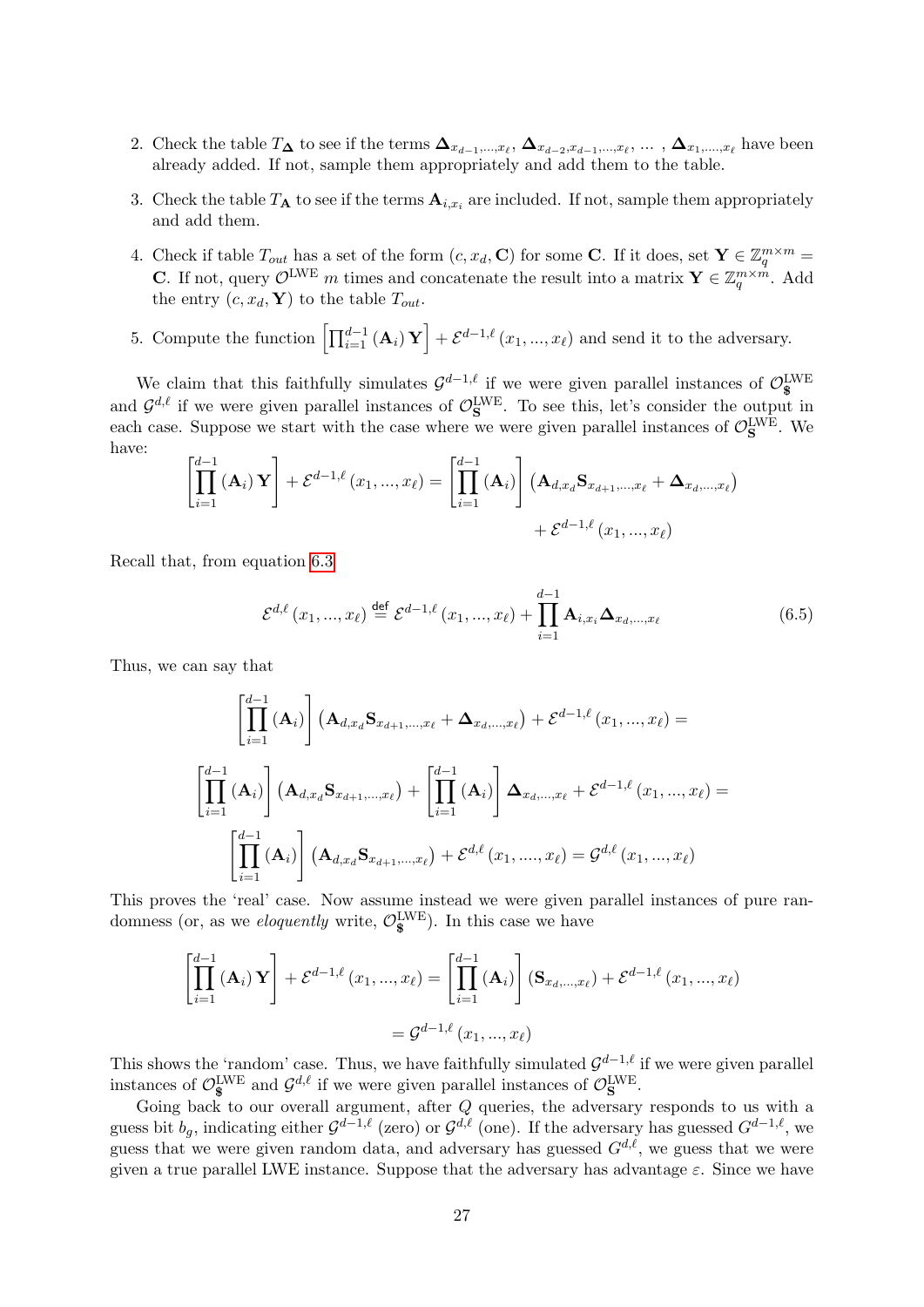faithfully simulated the proper distributions, we know that the adversary can distinguish our parallel LWE oracle problem with advantage  $\varepsilon$ . As we discussed in section [2.3,](#page-12-0) this means that the adversary can distinguish a true LWE oracle from random with advantage  $\frac{\varepsilon}{mq}$ , completing the proof. п

Given our hybrid argument, we are now in position to make the claim that our noisy pseudorandom synthesizer  $(G^{\ell,\ell})$  is indistinguishable from random. We state this in a lemma below.

<span id="page-27-1"></span>**Lemma 6.5.** Let m, q, and  $\ell$  be integers, and let  $\psi \in \mathbb{Z}$  be a B-bounded noise distribution. Let  $\mathcal{T} \in \mathbb{Z}^m$  be defined to be the distribution of random binary vectors over  $\mathbb{Z}^m$ . Let  $k_1, ..., k_\ell \in \mathbb{Z}$ be positive integers. For  $i \in [1, \ell]$  and  $j \in [1, k_{\ell}]$  let  $\mathbf{A}_{i,j} \in \mathbb{Z}_2^{m \times m}$  be a uniformly distributed full-rank matrix.

We next define a series of  $\Delta$  terms. For  $x_1 \in [1, ..., k_1], x_2 \in [1, ..., k_2], \ldots, x_\ell \in [1, ..., k_\ell]$  we let each term of one of the following forms

$$
\boldsymbol{\Delta}_{x_\ell}, \boldsymbol{\Delta}_{x_{\ell-1},x_\ell},....\boldsymbol{\Delta}_{x_1,x_2,...,x_\ell}
$$

be sampled such that each entry is sampled independently from some B-bounded distribution  $\psi$ .

Let  $\mathbf{S}_{x_{d+1},...,x_{\ell}} \in \mathbb{Z}_q^{m \times m}$  be sampled uniformly at random for each different value of the set  $(x_{d+1},...,x_\ell)$ . Let the function  $\mathcal{E}^{d,\ell}(x_1,...,x_\ell)$  be defined as in definition [6.1](#page-23-0) and let the function  $\mathcal{G}^{d,\ell} \left( x_1, ..., x_\ell \right)$  be defined as in definition [6.3.](#page-24-0) Let  $d \in [1, \ell]$  be an integer.

Any adversary that can distinguish our noisy synthesizer  $\mathcal{G}^{\ell,\ell}(x_1,...,x_\ell)$  from the truly random function  $\mathcal{G}^{0,\ell}(x_1,...,x_\ell)$  with advantage  $\varepsilon$  in Q queries of the form  $(x_1,...,x_\ell)$  can be used to solve the  $(q, m, \psi, \mathcal{U}_q^m, \mathcal{T})$ -LWE problem with advantage  $\frac{\varepsilon}{mQ\ell}$ .

*Proof.* This follows by a basic hybrid argument over the choice of d in  $\mathcal{G}^{d,\ell}$  using lemma [6.4.](#page-25-0)

### 6.4 Handling the Rounding

We have now shown that our noisy pseudorandom synthesizer  $\mathcal{G}^{d,\ell}$  is indistinguishable from random. As we mentioned in the proof outline, what remains is to show that the rounded noisy synthesizer is indistinguishable from the actual synthesizer. This corresponds to dealing with what [\[BLMR13\]](#page-44-0) and [\[BP14\]](#page-45-1) refer to as the *BAD* event. Our argument is technically almost identical to that of [\[BP14\]](#page-45-1), although we phrase it a little bit differently.

<span id="page-27-0"></span>**Lemma 6.6.** Let m, q, p, and  $\ell$  be integers, and let  $\psi \in \mathbb{Z}$  be a B-bounded noise distribution for some real number B. We also require that  $q \geq 2m^{\ell} B m^{\omega(1)} p$ . Let  $k_1, ..., k_{\ell} \in \mathbb{Z}$  be positive integers. Let the noisy pseudorandom synthesizer  $\mathcal{G}^{\ell,\ell}(x_1, ..., x_\ell)$  be defined as in definition [6.3.](#page-24-0)

Any adversary that can find some input  $(x_1, ..., x_\ell)$  such that value of  $\mathcal{G}^{\ell, \ell}(x_1, ..., x_\ell)$  has an entry within  $2m^{\ell}B$  of an integer multiple of  $\frac{q}{p}$  (a rounding boundary) can be used to distinguish the  $function \mathcal{G}^{\ell,\ell} (x_1,...,x_\ell)$  from random.

*Proof.* This follows almost immediately from our choices of p and q. Since  $q \geq 2m^{\ell}Bm^{\omega(1)}p$  is superpolynomially large in p, the probability that a truly random function  $\mathcal{U}(x_1, ..., x_\ell) \to \mathbb{Z}_q^{m \times m}$ outputs a matrix with an entry close to an integer multiple of  $\frac{q}{p}$  is any polynomial number of samples is negligble.

Thus, any adversary that can find such an output is immediately a distinguisher, and the advantage  $\varepsilon$  is preserved. П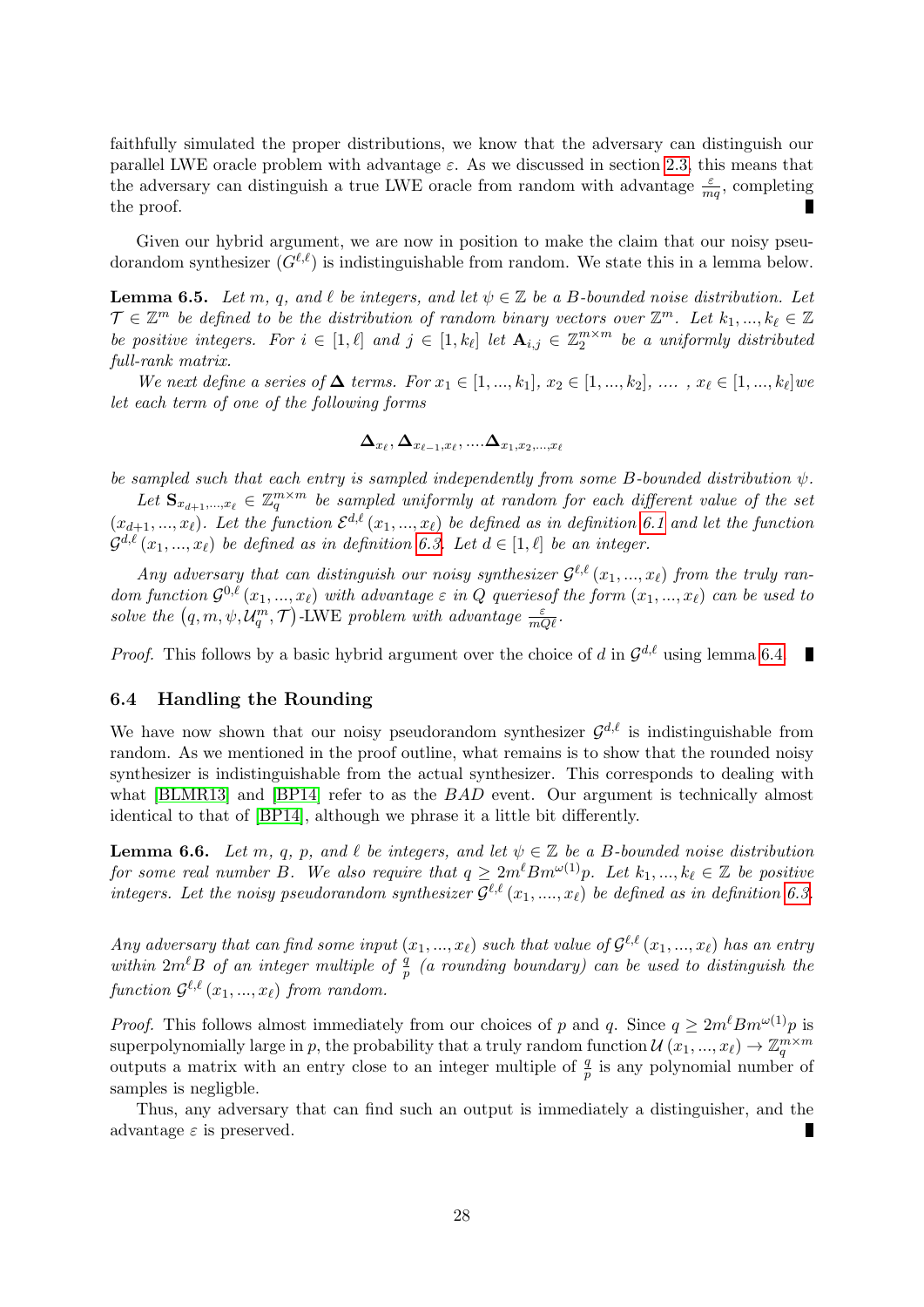<span id="page-28-1"></span>**Lemma 6.7.** Let m, q, p, and  $\ell$  be integers, and let  $\psi \in \mathbb{Z}$  be a B-bounded noise distribution for some real number B. We also require that  $q \geq 2m^{\ell}Bm^{\omega(1)}p$ . Let  $k_1, ..., k_{\ell} \in \mathbb{Z}$  be positive integers. Let the noisy pseudorandom synthesizer cal $G^{\ell,\ell}(x_1, ..., x_\ell)$  be defined as in definition [6.3,](#page-24-0) and let the synthesizer  $S_{\ell}(x_1, ..., x_{\ell})$  be defined as in definition [4.1.](#page-18-3)

Any adversary that can distinguish  $\left[\mathcal{G}^{\ell,\ell}(x_1,...,x_\ell)\right]_p$  from  $S_\ell(x_1,...,x_\ell)$  with advantage  $\varepsilon$  can be used to distinguish  $\mathcal{G}^{\ell,\ell}(x_1,...,x_\ell)$  from random with advantage  $\varepsilon$ .

*Proof.* Let  $S'_\ell$  be the unrounded version of the synthesizer. In other words,

$$
S'_{\ell}(i_1,...i_{\ell}) \stackrel{\text{def}}{=} \prod_{i_1,...,i_{\ell}} [\mathbf{A}_{1,i_1}... \mathbf{A}_{\ell,i_{\ell}}] \mathbf{S}
$$

where all of the terms are as defined in [4.1.](#page-18-3) Note that, by definition

$$
S'_{\ell}(x_1, ..., x_{\ell}) + \mathcal{E}^{\ell, \ell}(x_1, ..., x_{\ell}) \stackrel{\text{def}}{=} \mathcal{G}^{\ell, \ell}(x_1, ..., x_{\ell})
$$

Recall from lemma [6.2](#page-24-1) that every entry in the matrix output by  $\mathcal{E}^{d,\ell}(x_1, ..., x_\ell)$  has norm at most  $2m^{\ell}B$ . Thus, the only time that  $\left[\mathcal{G}^{\ell,\ell}(x_1,...,x_{\ell})\right]_p$  and  $S_{\ell}(x_1,...,x_{\ell})$  actually output a different value is when some entry of  $\mathcal{G}^{\ell,\ell}(x_1,...,x_\ell)$  is within  $2m^\ell B$  of an integer multiple of  $\frac{q}{p}$ .

Thus, in order to distinguish  $\left[\mathcal{G}^{\ell,\ell}(x_1,...,x_\ell)\right]_p$  from  $S_\ell(x_1,...,x_\ell)$ , an adversary must be able to output some value  $(x_1, ..., x_\ell)$  such that some entry of  $\mathcal{G}^{\ell,\ell}(x_1, ..., x_\ell)$  is within a factor of  $2m^{\ell}B$  of an integer multiple of  $\frac{q}{p}$ . In lemma [6.6,](#page-27-0) we showed that any adversary that could do this with advantage  $\varepsilon$  could distinguish  $\mathcal{G}^{\ell,\ell}(x_1, ..., x_\ell)$  from random with advantage  $\varepsilon$ , which completes our proof.

### 6.5 Putting It All Together

We have now worked out the proofs for all of our hybrids and can state a theorem regarding the security of our synthesizer  $S_{\ell}$ .

<span id="page-28-0"></span>**Theorem 6.8.** Let m, n, q, p, and  $\ell$  be integers, and let  $\psi \in \mathbb{Z}$  be a B-bounded noise distribution. We additionally require that  $q \geq 2m^{\ell+\omega(1)}Bp$  and that  $m = n \log q$ . Let  $k_1, ..., k_\ell \in \mathbb{Z}$ be positive integers. Let  $\mathcal{U}_q^{m \times m}$  denote the uniform distribution over matrices in  $\mathbb{Z}_q^{m \times m}$  and let  $\mathcal{T} \in \mathbb{Z}^m$  be defined to be the distribution of random binary vectors over  $\mathbb{Z}^m$  . Any adversary that can distinguish  $S_\ell$  from  $\left[\mathcal{U}_q^{m \times m}\right]_p$  with advantage  $\varepsilon$  can be used to solve the  $(q, n, \psi, \mathcal{U}_q^n, U_q^n)$ . LWE problem with advantage  $\frac{\varepsilon^r}{2mQ}$ .

Proof. This follows from our series of hybrids and a theorem from [\[BLMR13\]](#page-44-0) about low-norm LWE samples, which we will list below:

- 1. In lemma [6.5,](#page-27-1) we showed that any adversary that could distinguish our noisy synthesizer  $\mathcal{G}^{\ell,\ell}(x_1,...,x_\ell)$  from  $\mathcal{U}_q^{m \times m}$  (random) could be used to solve the listed LWE problem with advantage  $\frac{\varepsilon}{mQ}$ . This immediately implies that any adversary that can distinguish  $\left[\mathcal{G}^{\ell,\ell}(x_1,...,x_\ell)\right]_p$  from  $\left[\mathcal{U}_q^{m\times m}\right]_p$  can also be used to solve the  $(q,m,\psi,\mathcal{U}_q^m,\mathcal{T})$ -LWE problem with advantage  $\frac{\varepsilon}{mQ}$ .
- 2. In lemma [6.7,](#page-28-1) we showed that any adversary that can distinguish  $\left[\mathcal{G}^{\ell,\ell}(x_1,...,x_\ell)\right]_p$  from  $S_\ell(x_1, ..., x_\ell)$  with advantage  $\varepsilon$  can be used to distinguish  $\mathcal{G}^{\ell,\ell}(x_1, ..., x_\ell)$  from random with advantage  $\varepsilon$ .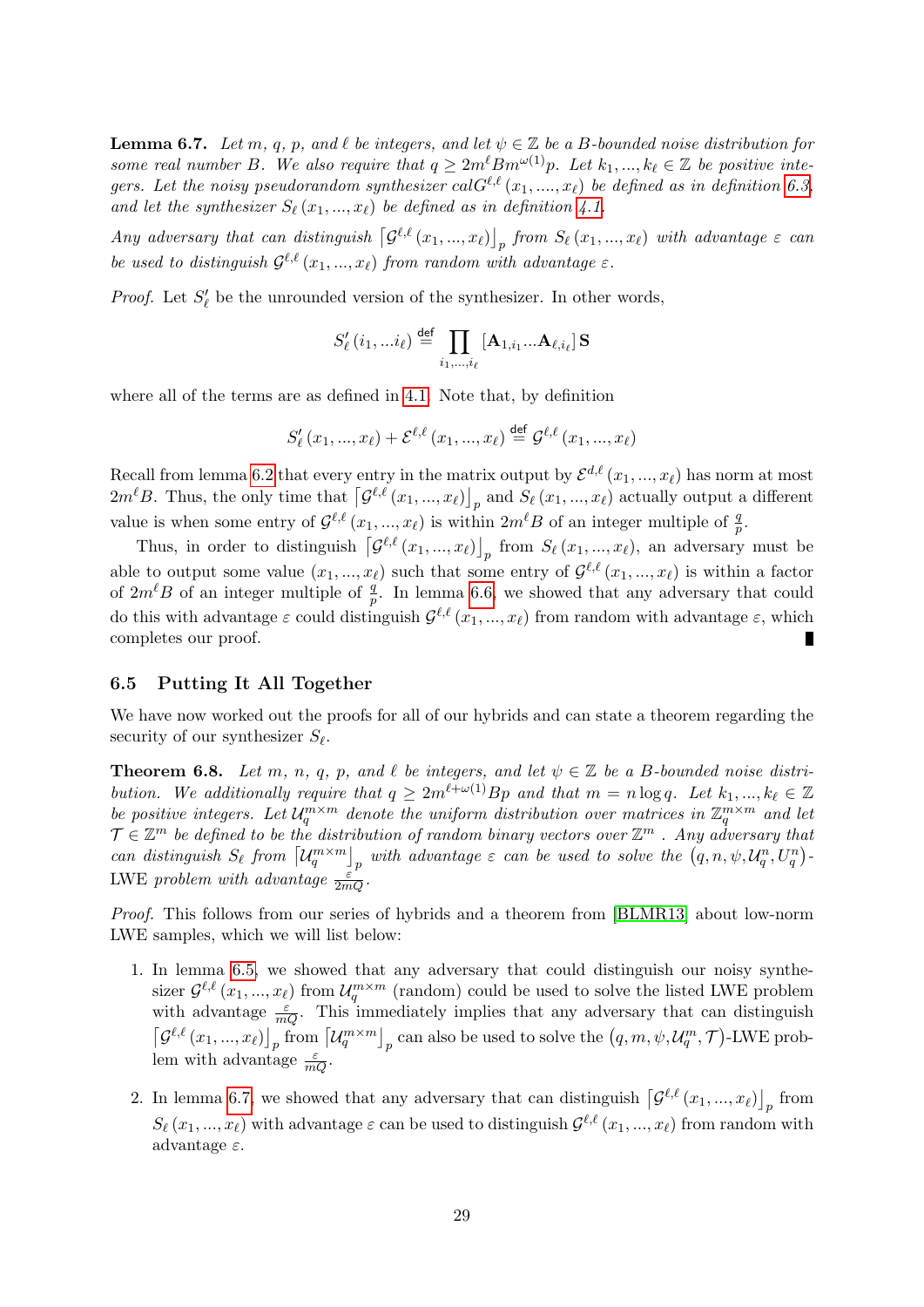3. In theorem [2.6](#page-14-0) from [\[BLMR13\]](#page-44-0), it is shown that any adversary that can solve the  $(q, m, \psi, \mathcal{U}_q^m, \mathcal{T})$ -LWE problem with advantage  $\varepsilon$  can be used to solve the  $(q, n, \psi, \mathcal{U}_q^n, U_q^n)$ -LWE problem with advantage  $\varepsilon$ .

Combining these three results means that any adversary that can distinguish  $S_{\ell}$  from  $\left[\mathcal{U}_q^{m \times m}\right]_p$ with advantage  $\varepsilon$  can be used to solve the  $(q, n, \psi, \mathcal{U}_q^n, U_q^n)$ -LWE problem (the standard version of LWE) with advantage  $\frac{\varepsilon}{2mQ}$ .

It is important to note that the final output  $\left[\mathcal{U}_q^{m \times m}\right]_p$  is only uniform if p divides q, but negligibly far from uniform if  $\frac{q}{p}$  is superpolynomially large. Since our theorem only holds if ratio q  $\frac{q}{p}$  to be superpolynomially large, we do not worry about this issue.

An astute reader may also notice that we have technically proven that a single instance of  $S_{\ell}$ is hard, rather than parallel instances with the same key. However, since we have not restricted the number of different queries in a particular coordinate (i.e. the number of matrices  $\mathbf{A}_{i,x_i}$  for a fixed  $i$ ) we are essentially allowing the adversary to query any combination of input matrices they like, giving the adversary more power than they would have in the parallel game (they can effectively mix and match matrices from the different parallel instances in our reduction above).

# <span id="page-29-0"></span>7 Key Subset-Product Pseudorandom Synthesizer

In this section we define a new pseudorandom synthesizer inspired by (and very similar to) the PRFs invented in [\[BPR12\]](#page-45-0). We call this new pseudorandom synthesizer  $K_{\ell}$  as it uses a key subset-product like these PRFs.

### 7.1 Synthesizer Construction

<span id="page-29-1"></span>**Definition 7.1.** Let m, q, p, and  $\ell$  be integers such that  $p \leq q$  and let  $\Psi \in \mathbb{Z}^{m \times m}$  be a noise distribution over matrices where each entry is B-bounded. Let  $k_1, ..., k_\ell \in \mathbb{Z}$  be positive integers. For  $i \in [1, \ell]$  and  $j \in [1, k_i]$  let  $\mathbf{S}_{i,j} \in \mathbb{Z}^{m \times m}$  be a matrix sampled randomly from  $\Psi$ . Let  $\mathbf{A} \in \mathbb{Z}_q^{m \times m}$  be a matrix sampled uniformly at random.

We define the synthesizer  $K_{\ell}: \mathbb{Z}_q^{m \times m} \times \left[ (\mathbb{Z}^{m \times m})^{k_1} \times ... \times (\mathbb{Z}^{m \times m})^{k_{\ell}} \right] \to \mathbb{Z}_p^{k_1 m \times ... \times k_{\ell} m}$  in the following way: for each  $m \times m$  block of output of  $K_{\ell}$ , define

$$
K_{\ell}(x_1,...x_{\ell}) \stackrel{\text{def}}{=} \left[ \mathbf{A} \left[ \prod_{i=1}^{\ell} \mathbf{S}_{i,x_i} \right] \right]_p \tag{7.1}
$$

where each  $x_i \in [1, k_i]$ .

We now offer some comments on our synthezier  $K_{\text{LWE}}$ . We are essentially reversing the traditional notion of 'key' and 'sample' in our synthesizer definition, as the synthesizer 'key' is the LWE sample, and the synthesizer 'samples' are the LWE secrets. This works because we do not necessarily have to keep the key of a keyed pseudorandom synthesizer secret in order to maintain security.

In addition, note that it is a bit more complicated to 'chain' this synthesizer than it was to 'chain'  $S_\ell$ . However, as long as we make sure that it takes less than  $m^2 \log p$  bits of entropy (the amount of entropy in a random matrix over  $Z_p^{m \times m}$ ) to sample a new matrix from  $\Psi$ , we can still 'chain' this synthesizer. In other words, if this is the case, we can modify the output of each  $(i, j)$ -block of the synthesizer  $K_{\text{LWE}(i,j)}$  to be a randomly sampled matrix from  $\Psi$ . This is obviously not as straightforward of a transformation as that of  $S_\ell$ , but it is still possible to do in a number of different ways. We will discuss some of these later in the paper.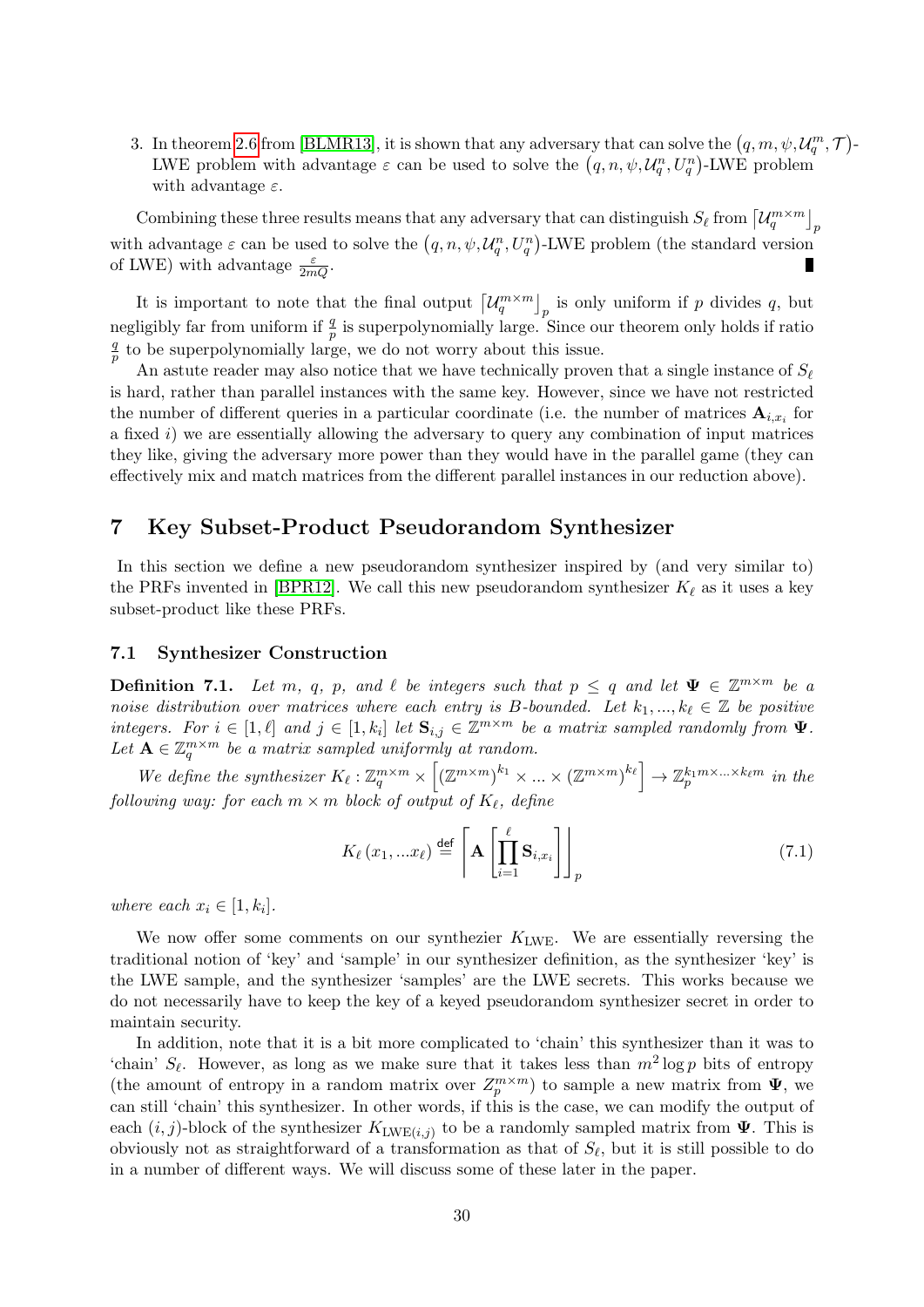We note that the security of this synthesizer follows almost immediately from the proof of security of the 'direct' PRF construction in [\[BPR12\]](#page-45-0). We discuss this more in section [9.](#page-33-0)

### 7.2 Synthesizer Construction from Ring LWE

Unlike the [\[BLMR13\]](#page-44-0)-inspired synthesizer  $S_{\ell}$ , we can build pseudorandom synthesizers based on ring-LWE using key subset product constructions. This is because ring-LWE with low norm samples is not a hard problem, but ring-LWE where the key is drawn from the noise distribution is a hard problem. This allows us to build more efficient synthesizers (and thus more efficient PRFs), although at the cost of potentially stronger ring-based lattice assumptions.

<span id="page-30-2"></span>**Definition 7.2.** Let m, q, p, and  $\ell$  be integers such that  $p \leq q$ , let R be a polynomial ring of degree m, and let  $\psi \in R$  be a noise distribution over R where each entry is B-bounded. Let  $k_1, ..., k_\ell \in \mathbb{Z}$  be positive integers. For  $i \in [1, \ell]$  and  $j \in [1, k_i]$  let  $\mathbf{s}_{i,j} \in R$  be ring elements matrix sampled randomly from  $\psi$ . Let  $\mathbf{a} \in R_q$  be a ring element sampled uniformly at random.

We define the synthesizer  $K_{R,\ell} : R_q \times [(R)^{k_1} \times ... \times (R)^{k_\ell}] \rightarrow R_p^{k_1 \times ... \times k_\ell}$  in the following way: for each R 'block' of output of  $K_{R,\ell}$ , define

$$
K_{R,\ell}(x_1,...x_\ell) \stackrel{\text{def}}{=} \left[ \mathbf{a} \left[ \prod_{i=1}^{\ell} \mathbf{s}_{i,x_i} \right] \right]_p \tag{7.2}
$$

where each  $x_i \in [1, k_i]$ .

Again, the security of this synthesizer follows almost immediately from the proof of security of the 'direct' PRF construction in [\[BPR12\]](#page-45-0). This is also discussed in section [9.](#page-33-0)

# <span id="page-30-0"></span>8 Constructions of PRFs from  $K_{\ell}$  and  $K_{R,\ell}$

In this section we show how our synthesizer  $K_{\ell}$  can be used to build PRFs. Before we do, however, we need an additional lemma to make sure that our synthesizer constructions compose properly.

### 8.1 LWE with Large Uniform Key and Noise

Recall that in [\[ACPS09\]](#page-43-0), the authors show that LWE is hard even when the key is drawn from the noise distribution. We state this result in theorem [2.4.](#page-14-1) However, in our synthesizer constructions from  $K_\ell$  and  $K_{R,\ell}$ , we would like to avoid having to continually sample Gaussian (or other complicated) noise distributions, as these complicate and slow down the construction.

To avoid such complicated noise distributions, below we show that LWE is hard when both the key and noise are sampled from a (superpolynomially large) uniform distribution. This result obviously necessitates a superpolynomially large modulus  $q$  (and thus larger approximation factors in our reductions from worst-case lattice problems), but this is already needed by our PRF constructions, so making this relaxation does not end up hurting our PRF parameters substantially. The proof is essentially just based on the technique of 'noise flooding'.

<span id="page-30-1"></span>**Lemma 8.1.** Consider integers n and q and some B-bounded distribution  $\psi$  over  $\mathbb{Z}_q$ . Let  $p < 2q$  be an integer such that  $p \geq B \cdot n^{\omega(1)}$ . In addition, let  $\psi \in \mathbb{Z}^n$  be the distribution made by concatenating n samples from  $\psi$  into a vector.

The  $(q, n, \mathcal{U}_p, \mathcal{U}_q^n, \mathcal{U}_q^n)$ -LWE problem is at least as hard as the  $(q, n, \psi, \psi, \mathcal{U}_q^n)$ -LWE problem.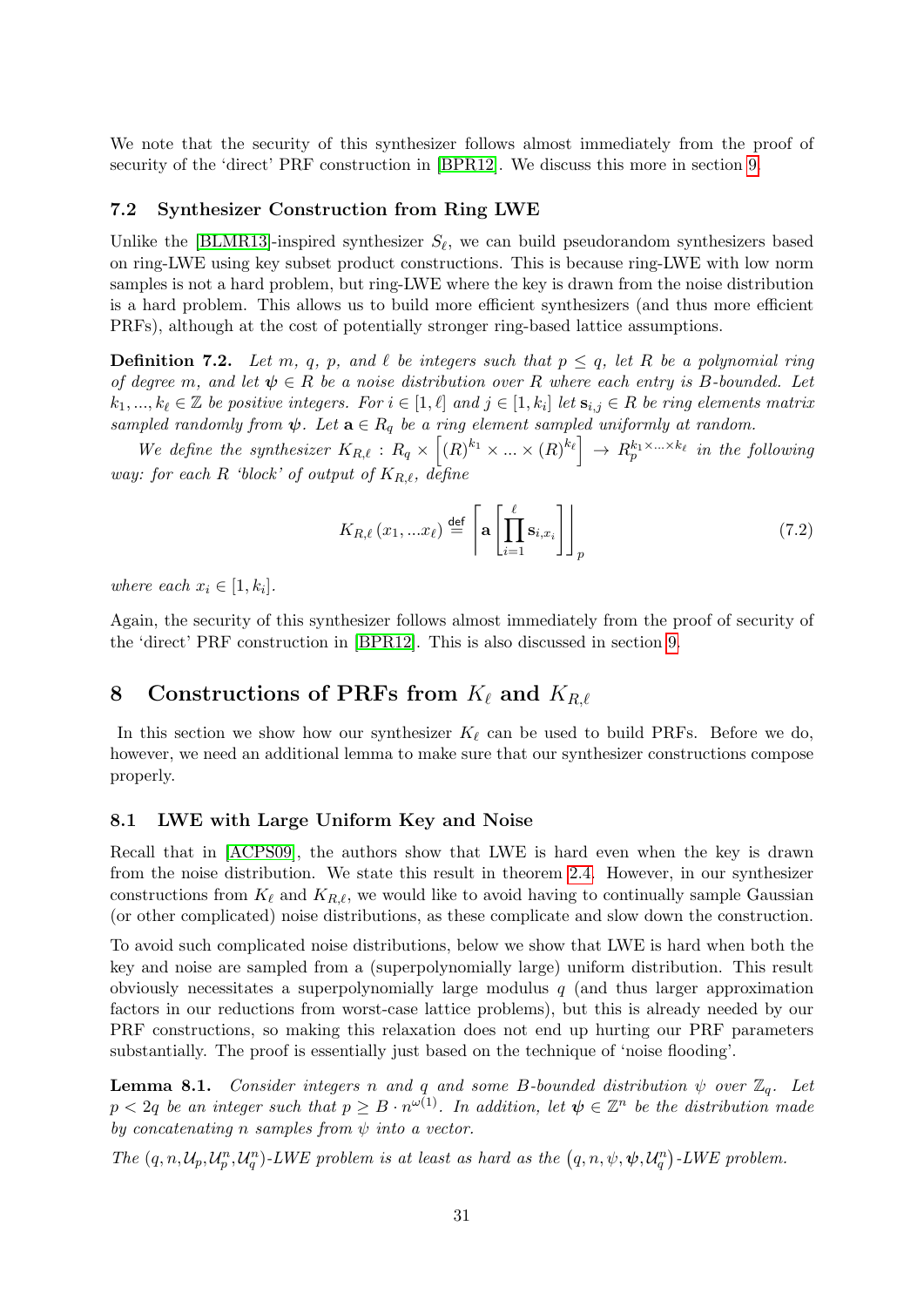*Proof.* This result follows simply. Suppose we are given an LWE oracle  $\mathcal{O}^{\text{LWE}}$  corresponding to the  $(q, n, \psi, \psi, \mathcal{U}_q^n)$ -LWE problem which is either  $\mathcal{O}_s^{\text{LWE}}$  or  $\mathcal{O}_s^{\text{LWE}}$ . We get samples of the form  $(a_i, r_i)$  where  $r_i$  is either equal to  $a_i s + \delta_i$  or truly random.

Now suppose we sample some  $\mathbf{t} \in \mathbb{Z}^m$  from  $\mathcal{U}_p^m$ . In addition, for each sample we receive from the oracle, we sample some  $\mathbf{b}_i$  from  $\mathcal{U}_p^m$  as well. Then we take each sample from  $\mathcal{O}^{\text{LWE}}$  and add  $a_i t + b_i$  to the second term. Since the uniformly random terms are superpolynomially larger than the key from  $\psi$  and the noise sample from  $\psi$ , the resulting sum is statistically close to  $a_i t + b_i$  if we were given  $\mathcal{O}_s^{\text{LWE}}$  and still uniformly random if we were given  $\mathcal{O}_s^{\text{LWE}}$ , meaning we have successfully completed the simulation.

We also note that a similar lemma follows for rings.

<span id="page-31-0"></span>**Lemma 8.2.** Consider integers n and q and let R be a polynomial ring of degree n, as well as some B-bounded distribution  $\psi$  over R. Let  $p < 2q$  be an integer such that  $p \geq B \cdot n^{\omega(1)}$ .

The  $(R, q, n, \mathcal{U}_p, \mathcal{U}_p^n, \mathcal{U}_q^n)$ -RLWE problem is at least as hard as the  $(R, q, n, \psi, \psi, \mathcal{U}_q^n)$ -RLWE problem.

П

Proof. The proof follows using the exact same argument as in lemma [8.1.](#page-30-1)

### 8.2 Synthesizer Statement

As with  $S_{\ell}$ , we state an overall theorem about the security of PRFs constructed from our pseudorandom synthesizers using the synthesizer construction of [\[NR95\]](#page-47-3). This theorem follows almost immediately from applying the synthesizer construction security theorem of [\[NR95\]](#page-47-3) as we stated in theorem [3.6](#page-18-2) to our theorem [9.1](#page-34-1) proving our synthesizer  $K_\ell$  secure.

As discussed in section [9,](#page-33-0) we know that  $K_\ell$  and  $K_{R,\ell}$  are secure for a wide variety of parameters. However, in order to make our synthesizers compose properly into PRFs, we must ensure that the output of each synthesizer has enough randomness to sample a new input. To make this really easy (and to optimize our efficiency) we will choose our parameters so that the inputs and outputs to our synthesizer are identical. In our case, both will be uniform elements from  $\mathbb{Z}_p^{m \times m}$ (and  $R_p$  for rings) for some p that is of size at least  $m^{\omega(q)}$ . While we lose some efficiency due to the superpolynomial size of  $p$ , we gain a lot back because we can use the uniform distribution and simple rounding. The hardness of the LWE instances underlying these concrete synthesizers therefore follows from lemmas [8.1](#page-30-1) and [8.2](#page-31-0) (which we just showed earlier in this section) when coupled with theorems [2.4](#page-14-1) and [2.5,](#page-14-2) respectively.

<span id="page-31-1"></span>**Theorem 8.3.** Let m, q, p,  $\lambda$ , and  $\ell$  be integers. In words, m will be our lattice dimension, q is our modulus, p is our rounding parameter,  $\lambda$  is our PRF length, and  $\ell$  is our synthesizer parameter. Let  $\psi \in \mathbb{Z}$  be the uniform distribution over  $\mathbb{Z}_p$ , let  $\psi \in \mathbb{Z}^m$  be the noise distribution created by concatenating m samples from  $\psi$ , and let  $\Psi \in \mathbb{Z}^{m \times m}$  be the distribution created by concatenating m samples from  $\psi$ .

We additionally require that  $q \geq p\ell(Cpm)^{\ell} \cdot m^{\omega(1)}$  for some universal constant C. Let the PRF  $P^{\ell}$  defined by applying the synthesizer construction defined in definition [3.5](#page-18-1) to the synthesizer  $K_{\ell}$  defined in definition [7.1.](#page-29-1)

Any adversary that can distinguish  $P^{\ell}$  from random as defined in definition [2.1](#page-11-0) with nonnegligible advantage  $\varepsilon$  can be used to solve the  $(q, m, \mathcal{U}_p, \mathcal{U}_p^m, U_q^m)$ -LWE problem with nonnegligible advantage.

As long as we follow the parameter choices implied by theorem [8.3,](#page-31-1) we can build PRFs from  $K_{\ell}$ for any choice of  $\ell$ . In fact, as with  $S_{\ell}$ , we could mix and match different values of  $\ell$  in a single PRF, but again we do not see any logical reason to do so.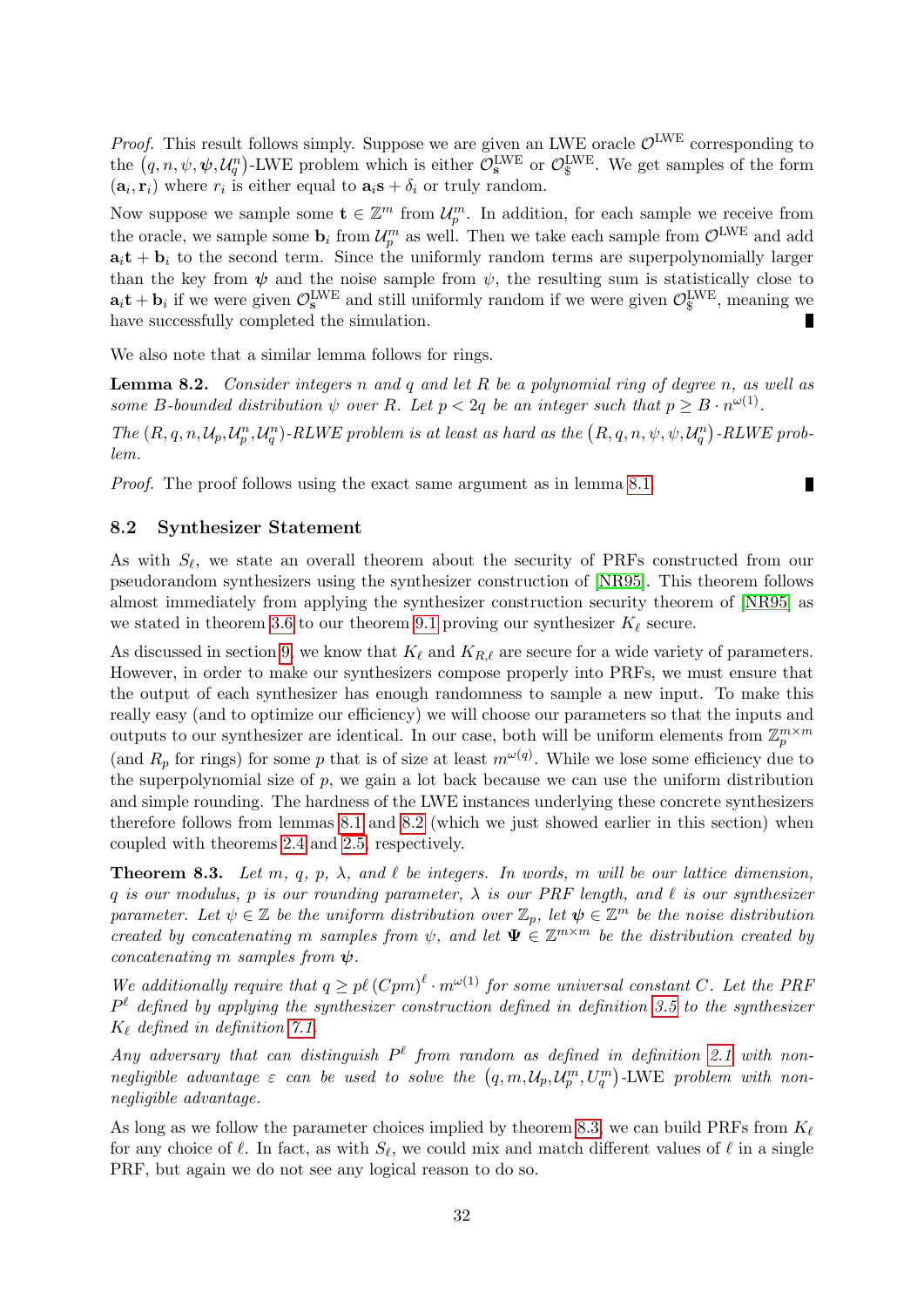### 8.3 The Synthesizer  $K_2$

We start by analyzing the synthesizer  $K_2$ . From theorem [8.3,](#page-31-1) we know that  $P^2$ -the PRF built using  $K_2$ -is secure as long as  $q \geq p\ell \left(Cpm\right)^{\ell} \cdot m^{\omega(1)}$  for some universal constant C.

Let's evaluate our PRF construction  $P^2$ . Since it must be the case that  $q \geq p\ell \left(\overline{C}p m\right)^{\ell} \cdot m^{\omega(1)}$ which, since  $p = m^{\omega(1)}$  is at most  $C^2 m^{\omega(1)}$ , we know that

$$
\log q = O\left(\omega\left(1\right)\left(\log m\right)\right)
$$

**Efficiency Calculations.** At level i of the synthesizer tree, we do  $2 \cdot 2^{\log(\lambda)-i}$  matrix multiplications and  $2^{\log(\lambda)-i}$  matrix rounding operations. If we sum over all levels of the tree, we perform  $4\lambda - 1$  matrix multiplications and  $2\lambda - 1$  matrix rounding operations. Since both our inputs and outputs can be thought of as uniform matrices over  $\mathbb{Z}_p^{m \times m}$ , the output of our synthesizer can be immediately used at the next level, and we do not have to spend any computational time reformatting this output.

Our matrices are of dimension size m. If we set  $\tau$  to be the exponent corresponding to optimal matrix multiplication, this means our PRF can be computed in time  $\tilde{O}(\lambda m^{\tau})$ . In addition, note that we output  $m^2 \log p$  bits, so our operations per output bit is  $\tilde{O}(\lambda m^{\tau-2})$ .

Parallel Complexity. We subdivide parallel complexity into two categories: complexity in terms of matrix operations if this is what we are only allowed (i.e. multiply, add, and round) and absolute complexity. Our PRF  $P^2$  clearly has  $O(\log \lambda)$  matrix operation complexity, since the longest potential path from root to leaf on our synthesizer tree has  $2 \log(\lambda)$  multiplies and  $log(\lambda)$  rounding operations. Since matrix multiplication is in  $NC<sup>1</sup>$  [\[RW04\]](#page-47-8) and our synthesizer tree has depth  $\log \lambda$ , this means  $P^2$  is in  $NC^2$ .

Key and Public Parameter Size. The one area that our construction  $F^2$  does not do well on is key size. For our key, we need  $\log \lambda$  uniform matrices in  $\mathbb{Z}_q^{m \times m}$  as well as  $2\lambda$  matrices in  $\mathbb{Z}_p^{m \times m}$ . We note that the  $\mathbb{Z}_q^{m \times m}$  matrices can be made public without any loss of security (since they are what would traditionally be the public matrices of an LWE instance). This gives us public parameter sizes of  $\log(\lambda)(m^2 \log q) = \tilde{O}(m^2)$  and secret key sizes of  $2\lambda m^2 \log p = \tilde{O}(\lambda m^2)$ .

### 8.4 The Synthesizer for Rings

We can easily adapt what we just did above to the ring setting, immediately getting the following lemma:

<span id="page-32-0"></span>**Theorem 8.4.** Let m, q, p,  $\lambda$ , and  $\ell$  be integers. Let R be acyclotomic polynomial ring  $R \stackrel{\text{def}}{=} \mathbb{Z}[x]/(x^m+1)$  where m is a power of 2. In words, q is our modulus, p is our rounding parameter,  $\lambda$  is our PRF length, and  $\ell$  is our synthesizer parameter. Let  $\psi \in \mathbb{Z}$  be the uniform distribution over  $R_p$ .

We additionally require that  $q \geq p\ell \left( Cpm \cdot \omega \left( \sqrt{\log m} \right) \right)^{\ell} \cdot m^{\omega(1)}$  for some universal constant C. Let the PRF  $P^{R,\ell}$  defined by applying the synthesizer construction defined in definition [3.5](#page-18-1) to the synthesizer  $K_{R,\ell}$  defined in definition [7.2.](#page-30-2)

Any adversary that can distinguish  $P^{\ell}$  from random as defined in definition [2.1](#page-11-0) with nonnegligible advantage  $\varepsilon$  can be used to solve the  $(R, q, m, \mathcal{U}_p, \mathcal{U}_p^m, U_q^m)$ -RLWE problem with nonnegligible advantage.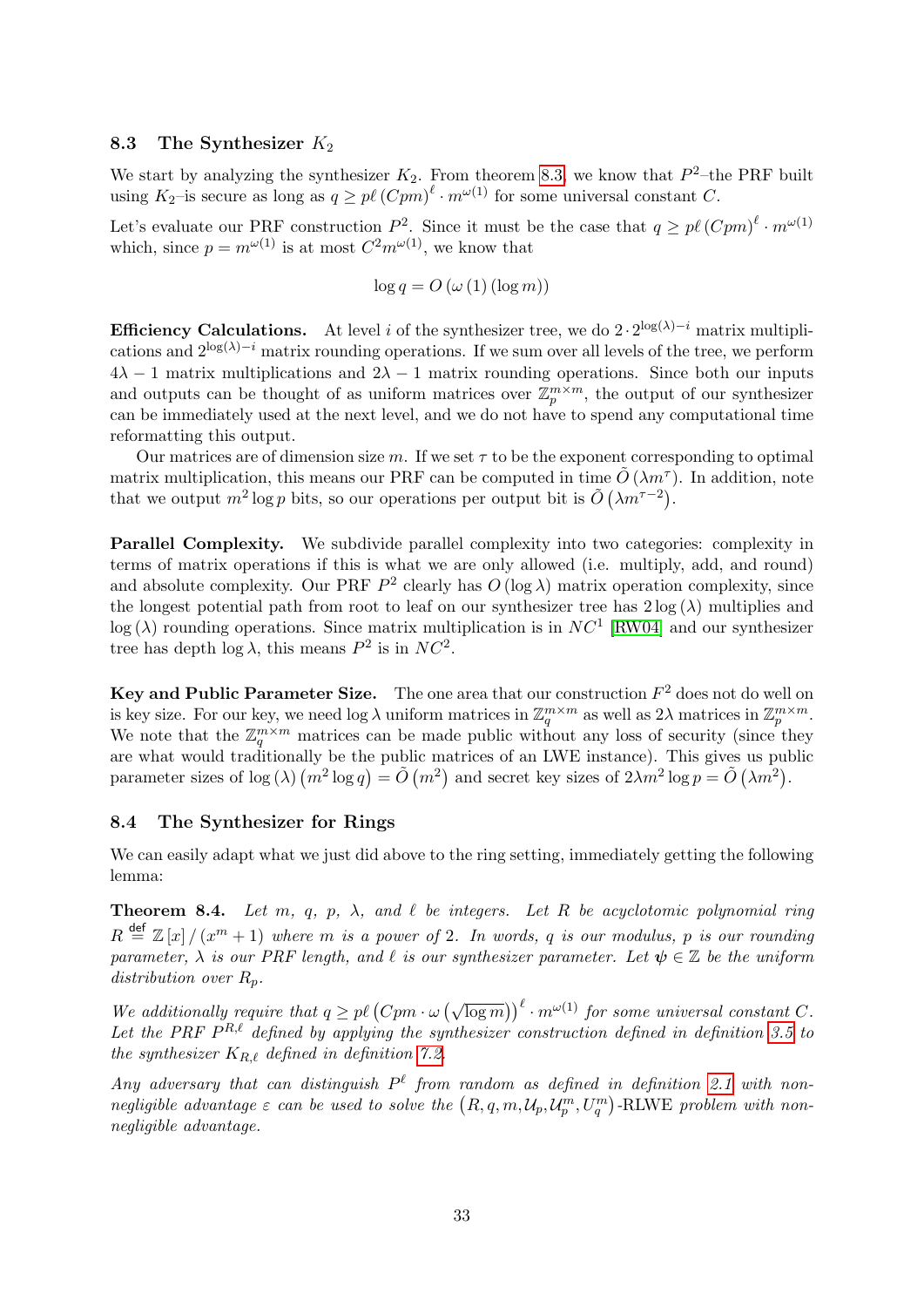### 8.5 The Synthesizer  $K_{R,2}$

We continue by analyzing the ring-based synthesizer  $K_{R,2}$ . From lemma [8.4,](#page-32-0) we know that  $P^{R,2}$ -the PRF built using  $K_{R,2}$ -is secure as long as  $q \geq p\ell \left(Cpm \cdot \omega \left(\sqrt{\log m}\right)\right)^{\ell} \cdot m^{\omega(1)}$  for some universal constant C.

Let's evaluate our PRF construction  $P^{R,2}$ . Since it must be the case that  $q \geq p\ell \left(Cpm \cdot \omega\left(\sqrt{\log m}\right)\right)^{\ell}$ .  $m^{\omega(1)}$  which, since  $p = m^{\omega(1)}$  is at most  $C^2 m^{\omega(1)}$ , we know that

$$
\log q = O\left(\omega\left(1\right)\left(\log m\right)\right)
$$

**Efficiency Calculations.** At level i of the synthesizer tree, we do  $2 \cdot 2^{\log(\lambda)-i}$  ring multiplications and  $2^{\log(\lambda)-i}$  ring rounding operations. If we sum over all levels of the tree, we perform  $4\lambda - 1$  ring multiplications and  $2\lambda - 1$  ring rounding operations. Since both our inputs and outputs can be thought of as uniform ring elements over  $R_p$ , the output of our synthesize can be immediately used at the next level, and we do not have to spend any computational time reformatting this output.

Our base ring  $R$  is of degree  $m$ . Since we can do modular ring multiplications in the power basis with  $m \log m$  modular scalar operations [\[LPR10\]](#page-46-9), this means our PRF can be computed in time  $O(\lambda m)$ . In addition, note that we output m log p bits, so our operations per output bit is just  $\tilde{O}(\lambda)$ .

Parallel Complexity. We subdivide parallel complexity into two categories: complexity in terms of ring operations if this is what we are only allowed (i.e. multiply, add, and round) and absolute complexity. Our PRF  $P^{R,2}$  clearly has  $O(\log \lambda)$  ring operation complexity, since the longest potential path from root to leaf on our synthesizer tree has  $2 \log(\lambda)$  multiplies and  $log(\lambda)$  rounding operations. Since ring multiplication is in  $NC<sup>1</sup>$  [\[RW04\]](#page-47-8) and our synthesizer tree has depth  $\log \lambda$ , this means  $P^{R,2}$  is in  $NC^2$ .

Key and Public Parameter Size. As with all of our synthesized PRFs, the one area that our construction  $P^{R,2}$  does not do well on is key size. For our key, we need log  $\lambda$  uniform ring elements in  $R_q$  as well as  $2\lambda$  ring elements that effecively live in  $R_p$ . We note that the  $R_q$  elements can be made public without any loss of security (since they are what would traditionally be the public matrices of an RLWE instance). This gives us public parameter sizes of  $log(\lambda)(m log q) = O(m)$ and secret key sizes of  $2\lambda m \log p = \tilde{O}(\lambda m)$ .

### 8.6 Using K with larger  $\ell$

In section [10,](#page-34-0) we pick out synthesizers  $K_{\ell}$  for larger choices of  $\ell$ , analyze them, and point out what makes them interesting–namely, the circuit complexity for  $K_{R,\ell}$ .

# <span id="page-33-0"></span>9 Security of the Key Product Synthesizers  $K_{\ell}$  and  $K_{R,\ell}$

In this section, we discuss the security of our synthesizer  $K_{\ell}$ . As we mentioned earlier, the security of  $K_{\ell}$  follows almost exactly from the security of the direct PRF construction presented in [\[BPR12\]](#page-45-0). Suppose we call this PRF construction  $F_{BPR}$ . Recall that  $F_{BPR}$  has the following form:

Let m, q, p, and  $\ell$  be integers such that  $p \leq q$  and let  $\Psi \in \mathbb{Z}^{m \times m}$  be a noise distribution over matrices where each entry is B'-bounded. Let  $k_1, ..., k_\ell \in \mathbb{Z}$  be positive integers. For  $i \in [1, \ell]$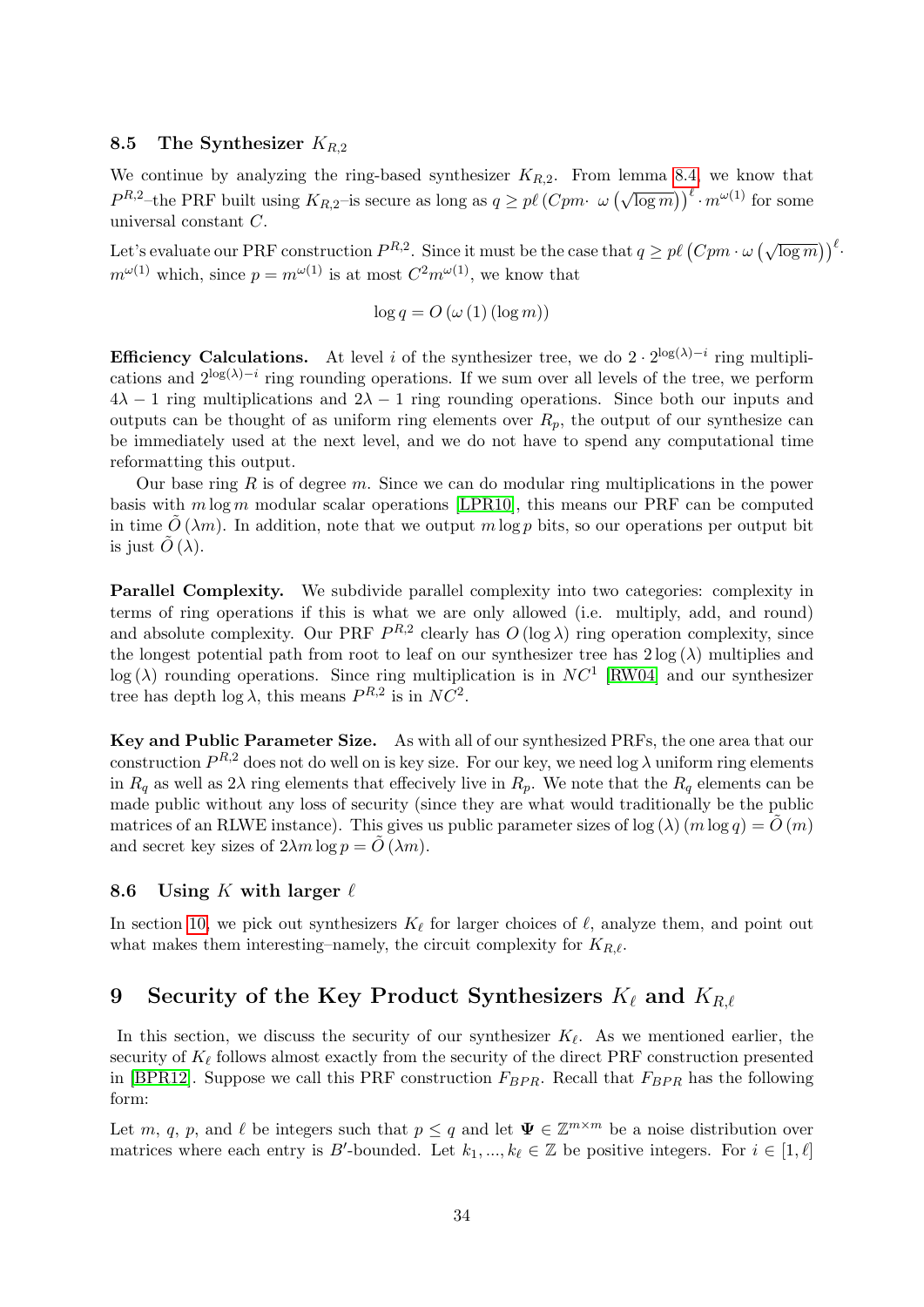and  $j \in [0,1]$  let  $\mathbf{S}_{i,j} \in \mathbb{Z}^{m \times m}$  be a matrix sampled randomly from  $\Psi$ . Let  $\mathbf{A} \in \mathbb{Z}_q^{m \times m}$  be a matrix sampled uniformly at random.

The function  $F_{BPR}$ :  $\{0,1\}^{\ell} \to \mathbb{Z}_p^{m \times m}$  is defined in the following way: for each  $m \times m$  block of output of  $K_{\ell}$ , define

$$
F_{BPR}\left(\mathbf{x}\right) \stackrel{\text{def}}{=} \left[ \mathbf{A} \left[ \prod_{i=1}^{\ell} \mathbf{S}_{i, x_i} \right] \right]_p \tag{9.1}
$$

Note that this is almost exactly the definition of  $K_{\ell}$ . The only difference is that  $K_{\ell}$  generalizes  $F_{BPR}$  by having several choices of matrix for each input 'position' rather than just two. If we generalized  $F_{BPR}$  to have higher-order inputs (one example would be input 'bytes' that had 8 matrices, one for each input value) we would exactly get  $K_{\ell}$ . This only changes the security proof very slightly–we just need to simulate more LWE instances at each level (corresponding to the additional keys) and we are done. Thus, security follows immediately from the security proof of  $F_{BPR}$ . We state this in a lemma below, which is essentially just theorem 5.2 from [\[BPR12\]](#page-45-0) with slightly different notation.

<span id="page-34-1"></span>**Lemma 9.1.** Let  $K_{\ell}$  be a synthesizer defined as in definition [7.1](#page-29-1) with all associated parameters. Let  $\psi$  be a 'noise' distribution over  $\mathbb Z$  such that  $\psi$  is B-bounded, and let  $\psi$  be the 'noise' distribution over  $\mathbb{Z}^m$  where each entry is sampled independently from  $\psi$ . Let  $q \geq p\ell (CBm)^{\ell} \cdot m^{\omega(1)}$ for some universal constant C.

Any adversary A that can win the pseudorandom synthesizer game for  $K_\ell$  defined in defini-tion [3.2](#page-17-0) can be used to solve the  $(q, m, \psi, \psi, \mathcal{U}_q^m)$  – LWE problem.

We note that this immediately translates to 'standard' LWE hardness via theorem [2.4.](#page-14-1) In addition, we can state a similar theorem for  $K_{R,\ell}$ , our ring LWE-based synthesizer. The following is a essentially a restatement of theorem 5.3 from [\[BPR12\]](#page-45-0) to mesh with our notation:

**Lemma 9.2.** Let  $K_{R,\ell}$  be a synthesizer defined as in definition [7.2](#page-30-2) with all associated parameters. Let  $\psi$  be a 'noise' distribution over R such that  $\psi$  is B-bounded. Let  $q \geq p\ell \left( Bm \cdot \omega \left( \sqrt{\log m} \right) \right)^{\ell}$ .  $m^{\omega(1)}$ .

Any adversary A that can win the pseudorandom synthesizer game for  $K_{R,\ell}$  defined in defini-tion [3.2](#page-17-0) can be used to solve the  $(R, q, m, \psi, \psi, \mathcal{U}(R_q))$ -Ring LWE problem.

We again note that this immediately translates to typical ring LWE hardness via theorem [2.5.](#page-14-2)

# <span id="page-34-0"></span>10 Constructions of PRFs with Large  $\ell$

In this section we use our synthesizers  $K_{\ell}$  and  $K_{R,\ell}$  to build two PRFs for two choices of  $\ell$  other than two and analyze these PRFs. In particular, we choose larger choices of  $\ell$  that correspond to different hardness assumptions of the underlying LWE problem from which we reduce our PRF hardness. These two PRFs don't seem to have many practical applications, but we think that they are interesting to examine from a circuit complexity perspective. We don't bother to compute some of the parameter sizes because they are complicated and not particularly interesting.

The main point of building these new PRFs is the circuit complexity. Suppose we again denote the main direct PRF construction of [\[BPR12\]](#page-45-0) by  $F_{BPR}$ . In [BPR12], the authors cleverly show how to compute the ring version of this PRF  $F_{R,BPR}$  in  $NC<sup>1</sup>$ . Without too much work, we can show how to adapt their techniques to our ring-based synthesizer  $K_{R,\ell}$ .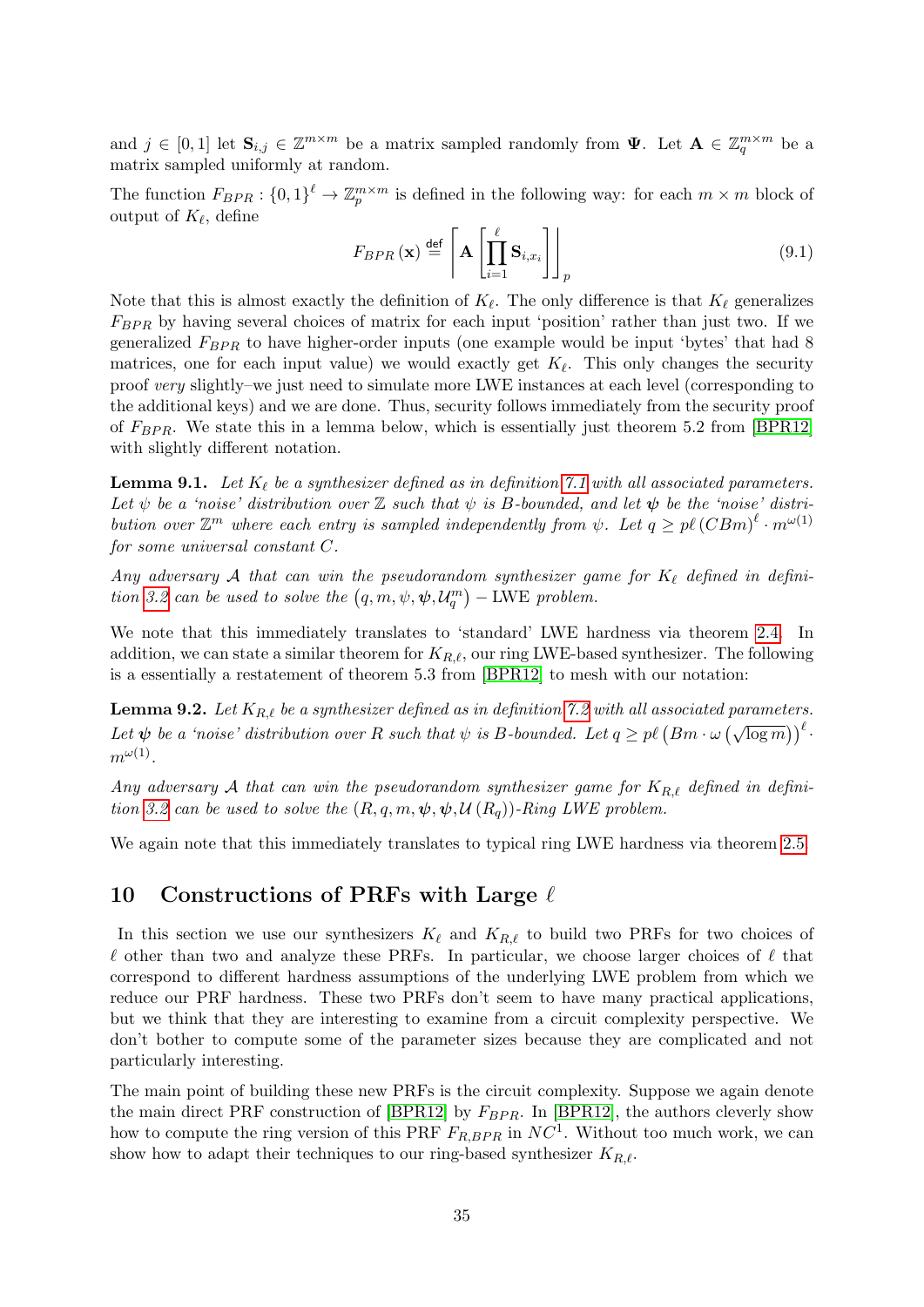The basic idea is the following: let  $\mathbf{a}, \mathbf{s}_1, ..., \mathbf{s}_\ell \in R_q$  be ring elements, where R is a cyclotomic polynomial ring  $R \stackrel{\text{def}}{=} \mathbb{Z}[x]/(x^n + 1)$  such that m is a power of 2. When we are attempting to compute a subset product over rings  $\mathbf{a} \left[ \prod_{i=1}^{\ell} \mathbf{s}_i \right]$ , we can store all of these ring elements as vectors in  $\mathbb{Z}_q^m$  using the discrete Fourier transform or the 'Chinese remainder' representation modulo  $q$  (see [\[LPR10\]](#page-46-9) for more details on this exact formulation).

To do this, we just evaluate the ring elements  $\mathbf{a}, \mathbf{s}_1, ..., \mathbf{s}_\ell$  as polynomials at the m roots of our cyclotomic polynomial  $x^m + 1 \mod q$ . This allows us to compute the multiplication of two ring elements as a coordinate-wise product of their two vectors. Then, to evaluate our overall subset product, we would only need to compute a subset product element-wise on the appropriate vectors. We could then finish up and move back to the power-basis representation using an m-dimensional Fourier transform over  $\mathbb{Z}_q$ . At this point, we could round our result as required by our constructions.

This gives us essentially four steps for each synthesizer computation: converting the input to a 'Chinese remainder' form, computing the subset product, returning to the power basis, and then rounding. We can use a fast Fourier transform to convert the input to a 'Chinese remainder' form in circuit depth  $O(\log m)$  [\[SS91\]](#page-47-9). Iterated subset product over the integers is also in  $NC<sup>1</sup>$  [\[IL95\]](#page-46-10), as is the discrete Fourier transform that allows us to move back to the power basis [\[RT92\]](#page-47-10). Rounding is also an  $NC<sup>1</sup>$  operation.

Thus, we can compute our synthesizer  $K_{R,\ell}$  in  $NC<sup>1</sup>$ . While this isn't particularly surprising given that  $F_{R,BPR}$  can be computed in  $NC<sup>1</sup>$ , it is important that we can chain our calculations. If we want our synthesizers to compose gracefully into PRFs with low circuit complexity, we cannot do any preprocessing operations that are not in  $NC<sup>1</sup>$ . While we cannot do some of the further optimizations discussed in [\[BPR12\]](#page-45-0) like computing/having discrete logs, we can still fit everything in an  $NC<sup>1</sup>$  circuit since the only preprocessing we need is to convert the ring elements we are given into the 'Chinese remainder' representation.

With all of this in mind, we discuss some synthesizers that utilize this fact.

#### 10.1 The Synthesizer K λ  $\left(\frac{1}{\sqrt{\log \lambda}}\right)$ λ

We next analyze a synthesizer that doesn't seem to have much use (because it is over the integers, and not rings):  $K_{\left(\frac{1}{\sqrt{2}}\right)}$ . The notable thing about this synthesizer is it allows a PRF tree  $\lambda^{\setminus \sqrt{\log \lambda}}$ 

of depth  $\sqrt{\log \lambda}$ . From theorem [8.3,](#page-31-1) we know that  $P^{\lambda}$  $\left(\frac{1}{\sqrt{\log \lambda}}\right)$  $\lambda$ –the PRF built using  $K$ λ  $\left(\frac{1}{\sqrt{\log \lambda}}\right)$  $\sqrt{-}$ is secure as long as  $q \geq p\ell(Cpm)^{\ell} \cdot m^{\omega(1)}$  for some universal constant C. We once again set  $p = m^{\omega(1)}$ .

Let's evaluate our PRF construction  $P^{\lambda}$  $\left(\frac{1}{\sqrt{\log \lambda}}\right)$ λ . We start by noting that, due to our choice of parameters,  $q \geq p \left( Cpm \right)^{\lambda}$  $\left(\frac{1}{\sqrt{\log \lambda}}\right)$ λ  $\cdot m^{\omega(1)}$ , which, although it is superpolynomially large, still is smaller than  $m^{\lambda^c}$  for any constant  $c \geq 0$ . We can use this fact to evaluate log q:

$$
\log q = O\left(\left(\omega\left(1\right)\lambda^{\left(\frac{1}{\sqrt{\log\lambda}}\right)} + \omega\left(1\right)\right) \log\left(m\right)\right) = O\left(\omega\left(1\right)\lambda^{\left(\frac{1}{\sqrt{\log\lambda}}\right)} \log m\right)
$$

Parallel Complexity. We subdivide parallel complexity into two categories: complexity in terms of matrix operations if this is what we are only allowed (i.e. multiply, add, and round) and circuit complexity. From a circuit complexity standpoint, this PRF is in  $NC<sup>2</sup>$  since matrix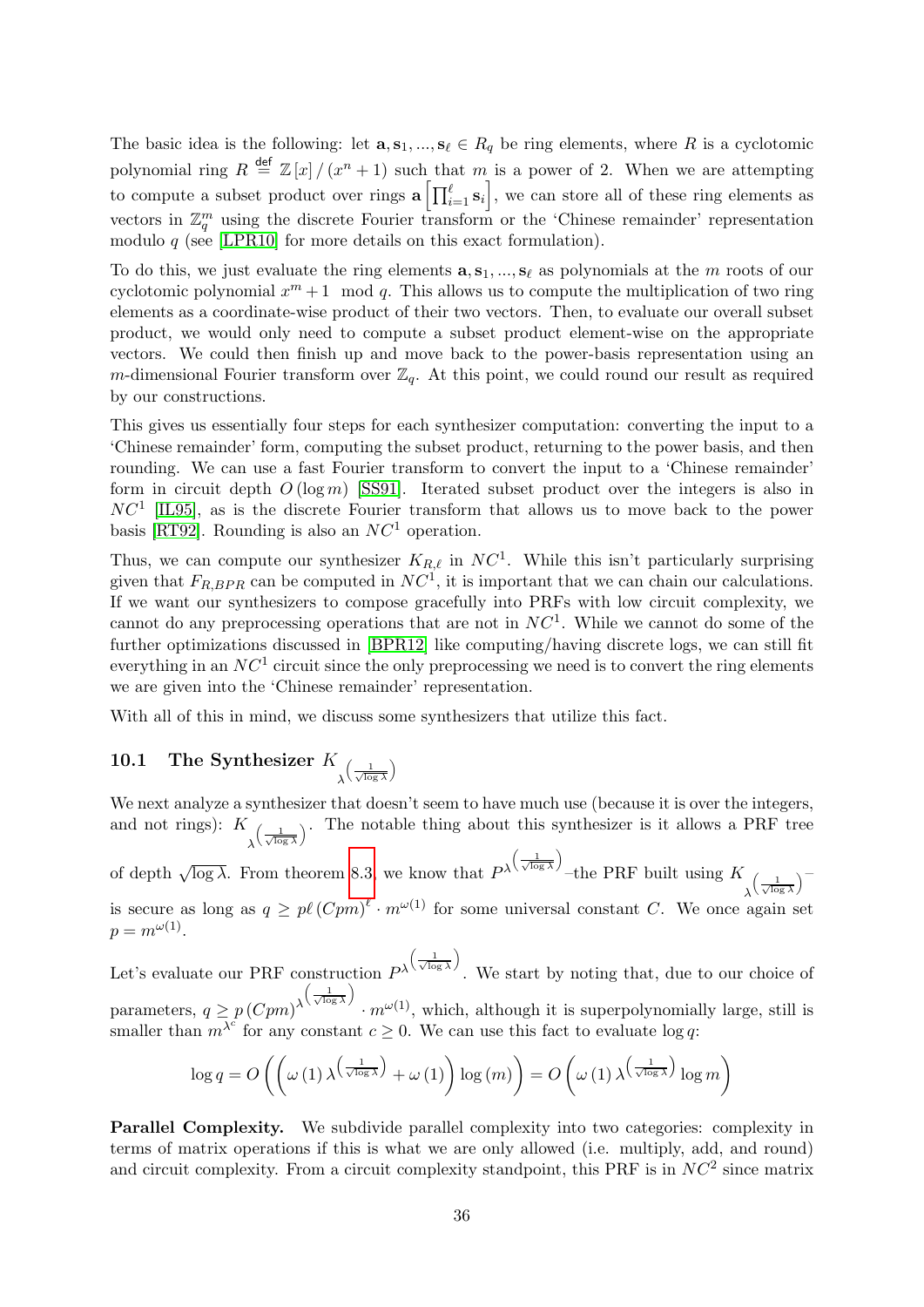multiplication is in  $NC<sup>1</sup>$ . In addition,  $P<sup>\lambda</sup>$  $\left(\frac{1}{\sqrt{\log \lambda}}\right)$  $\lambda$ clearly has  $O(\log \lambda)$  parallel matrix operation complexity, since, in practice and if we are only allowed matrix operations, we will need to compute all of the matrix multiplications in a tree-like way. This is the case for all of our PRF constructions (and all known lattice-based PRF constructions that are not more sequential).

#### 10.2 The Synthesizer K  $R, \lambda$  $\left(\frac{1}{\sqrt{\log \lambda}}\right)$ λ

We next analyze a synthesizer that will give us a parallel construction with very interesting properties: K  $_{R,\lambda}$  $\left(\frac{1}{\sqrt{\log x}}\right)$ . The notable thing about this synthesizer is it allows a PRF tree of

depth  $\sqrt{\log \lambda}$ . From theorem [8.4,](#page-32-0) we know that  $P^{R,\lambda}$  $\left(\frac{1}{\sqrt{\log \lambda}}\right)$ λ –the PRF built using  $K$  $R, \lambda$  $\left(\frac{1}{\sqrt{\log \lambda}}\right)^{-1}$ is secure as long as  $q \geq p\ell(Cpm)^{\ell} \cdot m^{\omega(1)}$  for some universal constant C. We once again set  $p = m^{\omega(1)}$ .

Let's evaluate our PRF construction  $P^{R,\lambda}$  $\left(\frac{1}{\sqrt{\log \lambda}}\right)$ λ . We start by noting that, due to our choice of parameters,  $q \ge p \left(Cpm\right)^{\lambda}$  $\left(\frac{1}{\sqrt{\log \lambda}}\right)$ λ  $\cdot m^{\omega(1)}$ , which, although it is superpolynomially large, still is smaller than  $m^{\lambda^c}$  for any constant  $c \geq 0$ . We can use this fact to evaluate log q:

$$
\log q = O\left(\left(\omega\left(1\right)\lambda^{\left(\frac{1}{\sqrt{\log\lambda}}\right)} + \omega\left(1\right)\right) \log\left(m\right)\right) = O\left(\omega\left(1\right)\lambda^{\left(\frac{1}{\sqrt{\log\lambda}}\right)} \log m\right)
$$

Parallel Complexity. We subdivide parallel complexity into two categories: complexity in terms of ring operations if this is what we are only allowed (i.e. multiply, add, and round) and circuit complexity. The circuit complexity is where things get interesting. Note that we and cheme complexity. The cheme complexity is where things get interesting. Note that we have  $\sqrt{\log \lambda}$  layers of synthesizers, each of which can be computed in  $NC^1$  as we discussed in the beginning of this section. Moreover, these synthesizers compose without any additional complexity. Thus, we achieve an  $NC^{1.5}$  circuit complexity<sup>[10](#page-36-0)</sup>.

In addition,  $P^{\lambda}$  $\left(\frac{1}{\sqrt{\log \lambda}}\right)$ clearly has  $O(\log \lambda)$  parallel matrix operation complexity, since, in practice and if we are only allowed matrix operations, we will need to compute all of the matrix multiplications in a tree-like way. This is the case for all of our PRF constructions (and all known lattice-based PRF constructions that are not more sequential).

## 10.3 The Synthesizer  $K_{\lambda^c}$

λ

The penultimate synthesizer we examine will allow us to build PRFs that aren't very interesting but that do have interesting ring variants. For some constant  $c \in (0,1)$ , the PRF  $P^{\lambda^c}$  has tree depth of only  $\frac{1}{c}$  in terms of calls to our synthesizer  $K_{m\lambda}$  in order to obtain a PRF with  $\lambda$ output bits. From theorem [8.3,](#page-31-1) we know that  $P^{\lambda^c}$ -the PRF built using  $K_{\lambda^c}$ -is secure as long as  $q \geq p\ell \left(Cpm\right)^{\ell} \cdot m^{\omega(1)}$  for some universal constant C. We once again set  $p = m^{\omega(1)}$ .

Let's evaluate our PRF construction  $P^{\lambda^c}$ . We start by noting that, due to our choice of parameters,  $q \geq p\ell \left(\frac{Cpm}{\right)^{\lambda^c}} \cdot m^{\omega(1)}$ , which is subexponetially large. However, note that c can be an arbitrarily small constant. We can use this fact to evaluate log q:

 $\log q = O\left((\omega(1) \lambda^c + \omega(1)) \log(m)\right) = O\left(\omega(1) \lambda^c \log(m)\right)$ 

<span id="page-36-0"></span> $10$ Yes, this is a slight abuse of notation, but we think it is illustrative.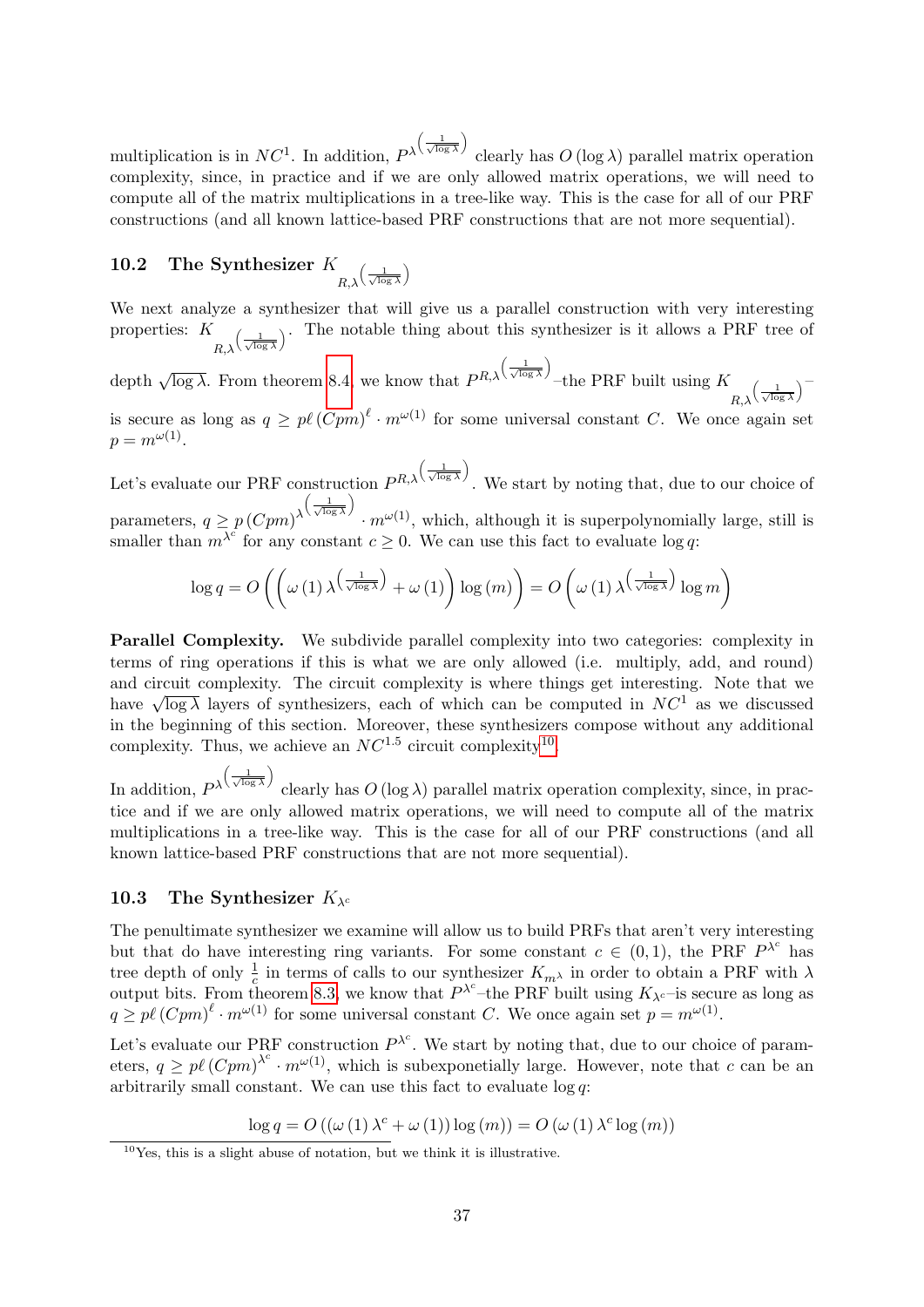Parallel Complexity. This PRF does not have very interesting complexity, unfortunately. We only have synthesizer tree depth of  $\frac{1}{c}$  for some constant  $c \in (0,1)$ , but we have to do quite a few matrix multiplies in each synthesizer computation. Our PRF parallel complexity is still  $NC^2$  in this case.

As with all of our PRFs,  $F^{\lambda^c}$  clearly has  $O(\log \lambda)$  matrix operation complexity, since, in practice and if we are only allowed matrix operations, we will need to compute all of the matrix multiplications in a tree-like way.

## 10.4 The Synthesizer  $K_{R,\lambda_c}$

The final synthesizer we examine will allow us to build maximally parallel PRFs with the strongest assumptions possible. For some constant  $c \in (0,1)$ , the PRF  $P^{R,\lambda^c}$  has tree depth of only  $\frac{1}{c}$  in terms of calls to our synthesizer  $K_{R,m}$  in order to obtain a PRF with  $\lambda$  output bits. From theorem [8.4,](#page-32-0) we know that  $P^{R,\lambda^c}$ -the PRF built using  $K_{R,\lambda^c}$ -is secure as long as  $q \geq p\ell \left(Cpm\right)^{\ell} \cdot m^{\omega(1)}$  for some universal constant C. We once again set  $p = m^{\omega(1)}$ .

Let's evaluate our PRF construction  $P^{R,\lambda^c}$ . We start by noting that, due to our choice of parameters,  $q \geq p\ell \left(\frac{Cpm}{\right)^{\lambda^c}} \cdot m^{\omega(1)}$ , which is subexponetially large. However, note that c can be an arbitrarily small constant. We can use this fact to evaluate  $log q$ :

$$
\log q = O\left(\left(\omega(1)\lambda^{c} + \omega(1)\right)\log(m)\right) = O\left(\omega(1)\lambda^{c}\log(m)\right)
$$

Parallel Complexity. This PRF has quite interesting parallel complexity. We only have synthesizer tree depth of  $\frac{1}{c}$  for some constant  $c \in (0,1)$ , which means that we only have to compute a constant number of synthesizers in any given branch of our PRF calculation. Since we showed that each synthesizer of this form can be computed in  $NC<sup>1</sup>$ , we know that the parallel complexity in this case is still  $NC<sup>1</sup>$ . To our knowledge, this is the weakest LWE assumption (smallest modulus) that is known to admit PRFs in  $NC<sup>1</sup>$ .

As with all of our PRFs,  $F^{\lambda^c}$  clearly has  $O(\log \lambda)$  ring operation complexity, since, in practice and if we are only allowed matrix operations, we will need to compute all of the matrix multiplications in a tree-like way.

# <span id="page-37-0"></span>11 Tree-Based Pseudorandom Synthesizer

In this section we build our most general (and complicated) pseduorandom synthesizer  $T_\ell$  and its ring version  $T_{R,\ell}$ , which are based upon the general PRF construction in [\[BP14\]](#page-45-1). There are only two slight differences between  $T_\ell$  and the PRF from [\[BP14\]](#page-45-1): first,  $T_\ell$  has an arbitrary polynomial amount of input matrices at each layer (instead of just two for the whole PRF). In addition, in order to make  $T_\ell$  compose nicely, we need to use a non-square secret matrix **S** instead of a vector or square matrix (this allows us to extract more entropy from our outputs), which amounts to just running multiple instances of the original PRF in parallel with different keys. This is in fact mentioned as an optimization in the original work [\[BP14\]](#page-45-1) since it allows for a better ratio of output bits to computation time.

These differences don't change the fundamental structure of the function (and the security proof is essentially identical) but do make bookkeeping substantially more difficult. In addition, the syntax of the construction will look more complicated than the [\[BP14\]](#page-45-1) PRF construction, but we again want to emphasize that they are actually very, very similar.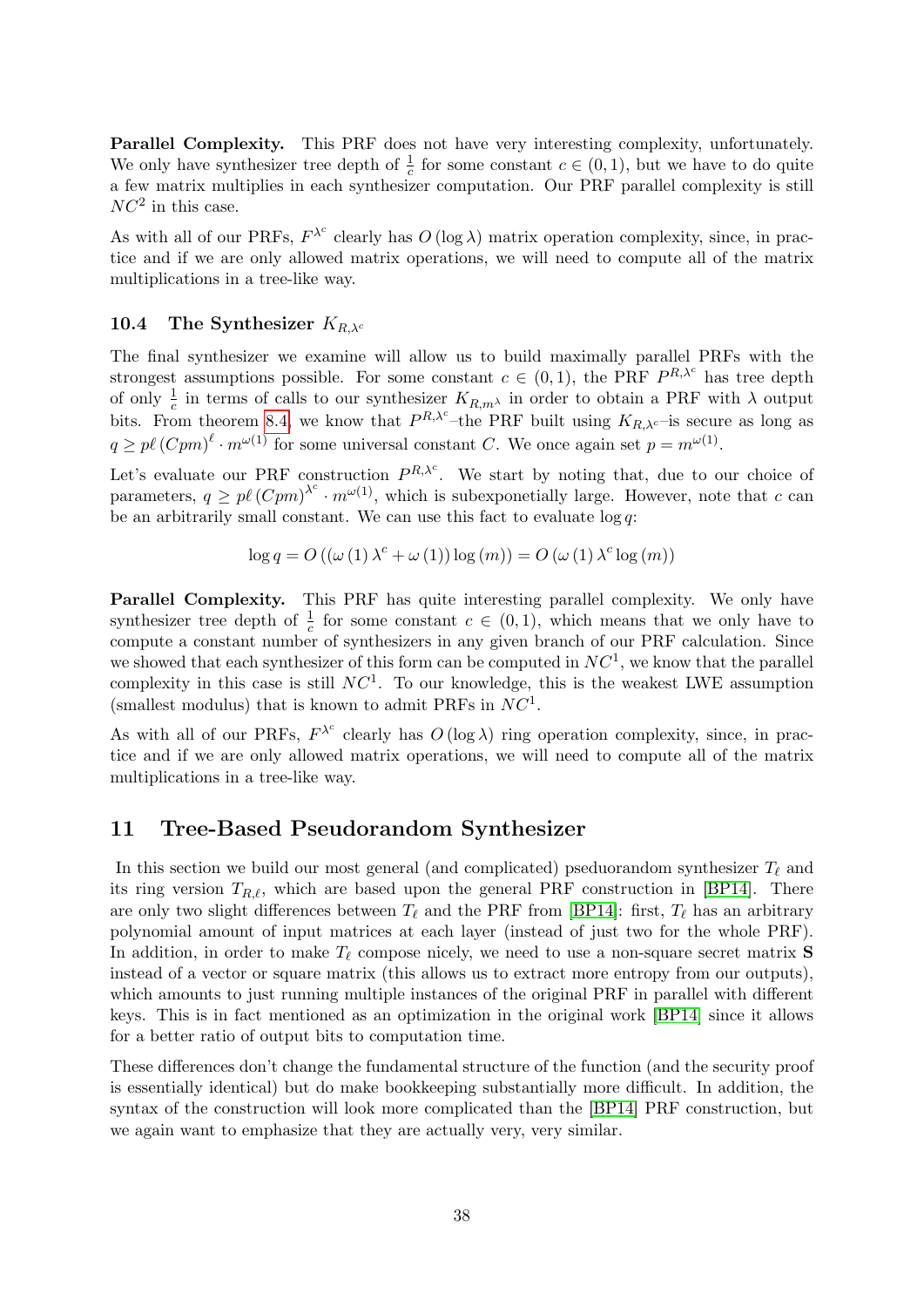### 11.1 Synthesizer Construction

<span id="page-38-0"></span>**Definition 11.1.** Let m, c, q, p, and  $\ell$  be integers such that  $p \leq q$ . Let T be a binary tree such that  $\ell = |\mathcal{T}|$ . Suppose we order the leaf nodes of T in order from left to right, assigning each one an integer in [1,  $\ell$ ]. Let  $k_1, ..., k_\ell \in \mathbb{Z}$  be positive integers, and let  $\mathbf{z} \in \mathbb{Z}^\ell$  be a vector such that  $\mathbf{z}_i \in [1, k_\ell]$  For  $i \in [1, \ell]$  and  $j \in [1, k_i]$  let  $\mathbf{A}_{i,j} \in \mathbb{Z}_q^{m \times m \lceil \log q \rceil}$  be matrices selected uniformly at random. Let  $S \in \mathbb{Z}_q^{cm \times m}$  be a matrix sampled uniformly at random.

Let the tree-navigating function  $A_{\mathcal{T}} : [1, k_1] \times [1, k_2] \times ... \times [1, k_\ell] \to \mathbb{Z}_q^{m \times m \lceil \log q \rceil}$  be defined in the following way:

$$
\mathbf{A}_{\mathcal{T}}(\mathbf{y}) = \begin{cases} \mathbf{A}_{y} & if |\mathcal{T}| = 1 \\ \mathbf{A}_{\mathcal{T}_{l}(\mathbf{y}_{l})} \cdot \mathbf{G}^{-1} \left( \mathbf{A}_{\mathcal{T}_{r}(\mathbf{y}_{r})} \right) & otherwise \end{cases}
$$

where  $y_l$  corresponds to the portion of the vector y with indices corresponding to leaf nodes in  $\mathcal{T}_l$  and  $\mathbf{y}_r$  corresponds to the portion of  $\mathbf{y}$  with indices corresponding to leaf nodes in  $\mathcal{T}_r$ .

We define the synthesizer  $T_{\ell}: \mathbb{Z}_q^{cm \times m} \times \left[ \left( \mathbb{Z}_2^{m \times m} \right)^{k_1} \times ... \times \left( \mathbb{Z}_2^{m \times m} \right)^{k_{\ell}} \right] \to \mathbb{Z}_p^{c(k_1 m \times ... \times k_{\ell} m) \cdot \log q}$ in the following way: for each  $c(m \times m)$  block of output of  $S_{\ell}$ , define

$$
T_{\ell}(x_1,...x_{\ell}) \stackrel{\text{def}}{=} \left[ \mathbf{S} \cdot \mathbf{A}_{\mathcal{T}}(\mathbf{x}) \right]_p \tag{11.1}
$$

where **x** is the vector made by the concatentation of the  $x_i$ s and each  $x_i \in [1, k_i]$ .

We now offer some comments on our synthezier  $T_{\ell}$ . First, note that the 'key' S is of larger dimension than the matrices **A**. This is because we need to be able to have an output with higher dimension than  $m \times m$  if our inputs are uniformly random matrices over  $\mathbb{Z}_q^{m \times m}$  and we are rounding.

We note that security follows almost immediately from the PRF construction of [\[BP14\]](#page-45-1). We discuss this more in section [13.](#page-41-0) In addition, we can define a ring form of this synthesizer as well.

<span id="page-38-1"></span>**Definition 11.2.** Let m, c, q, p, and  $\ell$  be integers such that  $p \leq q$ , and let R be a cyclotomic polynomial ring  $R \stackrel{\text{def}}{=} \mathbb{Z}[x]/(x^n+1)$  where m is a power of 2. Let  $\mathcal T$  be a binary tree such that  $\ell = |\mathcal{T}|$ . Suppose we order the leaf nodes of T in order from left to right, assigning each one an integer in [1,  $\ell$ ]. Let  $k_1, ..., k_\ell \in \mathbb{Z}$  be positive integers, and let  $\mathbf{z} \in \mathbb{Z}^\ell$  be a vector such that  $\mathbf{z}_i \in [1, k_\ell]$  For  $i \in [1, \ell]$  and  $j \in [1, k_i]$  let  $\mathbf{A}_{i,j} \in R_q^{\lceil \log q \rceil}$  be row vectors of rings selected uniformly at random. Let  $S \in R_q^c$  be a column vector of rings sampled uniformly at random.

Let the tree-navigating function  $\mathbf{A}_{\mathcal{T}} : [1, k_1] \times [1, k_2] \times ... \times [1, k_\ell] \to R_q^{\lceil \log q \rceil}$  be defined in the following way:

$$
\mathbf{A}_{\mathcal{T}}(\mathbf{y}) = \left\{ \begin{array}{cc} \mathbf{A}_{x} & if |\mathcal{T}| = 1 \\ \mathbf{A}_{\mathcal{T}_{t}(\mathbf{y}_{t})} \cdot \mathbf{G}^{-1} \left( \mathbf{A}_{\mathcal{T}_{r}(\mathbf{y}_{r})} \right) & otherwise \end{array} \right\}
$$

where  $y_l$  corresponds to the portion of the vector y with indices corresponding to leaf nodes in  $\mathcal{T}_1$  and  $\mathbf{y}_r$  corresponds to the portion of y with indices corresponding to leaf nodes in  $\mathcal{T}_r$ .

We define the synthesizer  $T_{R,\ell} : R_q^c \times \left[ (R_q)^{k_1} \times ... \times (R_q)^{k_\ell} \right] \to R_p^{c(k_1 \times ... \times k_\ell) \lfloor \log q \rfloor}$  in the following way: for each  $R_p^c$ -block of output of  $\tilde{T_\ell}$ , define

$$
T_{R,\ell}(x_1,...x_\ell) \stackrel{\text{def}}{=} \left[ \mathbf{S} \cdot \mathbf{A}_{\mathcal{T}}(\mathbf{x}) \right]_p \tag{11.2}
$$

where **x** is the vector made by the concatentation of the  $x_i$ s and each  $x_i \in [1, k_i]$ .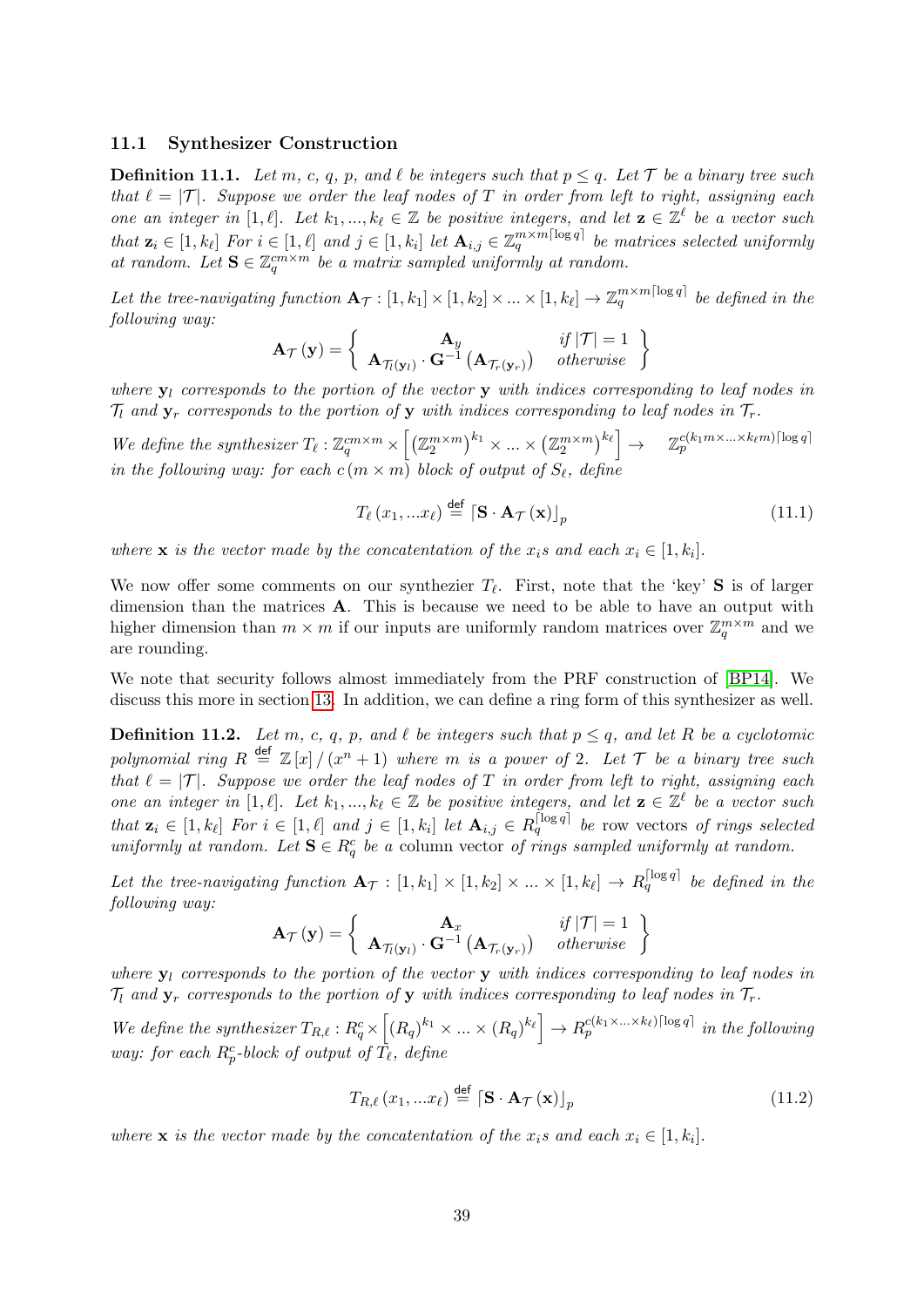# <span id="page-39-0"></span>12 Constructions of PRFs from  $T_\ell$  and  $T_{R,\ell}$

In this section we show how our synthesizer  $T_\ell$  can be used to build PRFs.

# 12.1 Synthesizer Statement

While we have proven  $T_\ell$  and  $T_{R,\ell}$  secure for a wide variety of parameters, we have one issue left: our synthesizers don't compose perfectly because our input and output don't exactly match: our inputs are matrices in  $\mathbb{Z}_q^{m \times m \lceil \log q \rceil}$  and row vectors of rings  $R_q^{\lceil \log q \rceil}$ , respectively, and our outputs are matrices in  $\mathbb{Z}_p^{cm \times m \lceil \log q \rceil}$  and vectors of rings  $R_p^{c \times \lceil \log q \rceil}$ . If we set  $p = \frac{q}{c}$  $\frac{q}{c}$  for some small constant c, then it becomes easy to solve this issue: we can just combine multiple  $\mathbb{Z}_p$  (or  $R_p$ ) elements to form a  $\mathbb{Z}_q$  or  $(R_q)$  element in the straightforward manner. With this in mind, building a PRF from  $T_{\ell}$  becomes simple.

As with  $S_\ell$  and  $K_\ell$ , we state an overall theorem about the security of PRFs constructed from our pseudorandom synthesizers using the synthesizer construction of [\[NR95\]](#page-47-3). This theorem follows almost immediately from applying the synthesizer construction security theorem of [\[NR95\]](#page-47-3) as we stated in theorem [3.6](#page-18-2) to our theorem [13.1](#page-42-1) proving our synthesizer  $T_\ell$  secure.

<span id="page-39-1"></span>**Theorem 12.1.** Let  $T_{\ell}$  be a synthesizer defined as in definition [11.1](#page-38-0) with all associated parameters, and let  $\lambda$  be an integer. Let  $\psi$  be a 'noise' distribution over  $\mathbb Z$  such that  $\psi$  is B-bounded. Let  $q \ge pB\ell \left(m \left\lceil \log q \right\rceil\right)^{e(\mathcal{T})} \cdot m^{\omega(1)}$  such that  $\frac{q}{p} = c$ . In words, m will be our lattice dimension, q is our modulus, p is our rounding parameter,  $\lambda$  is our PRF length, and  $\ell$  is our synthesizer parameter.

Let the PRF  $B^{\ell}$  defined by applying the synthesizer construction defined in definition [3.5](#page-18-1) to the synthesizer  $T_{\ell}$  defined in definition [11.1.](#page-38-0) Any adversary that can distinguish  $B^{\ell}$  from random as defined in definition [2.1](#page-11-0) with non-negligible advantage  $\varepsilon$  can be used to solve the  $(q, m, \psi, \mathcal{U}_q^m, \mathcal{U}_q^m)$ -LWE problem with non-negligible advantage.

As long as we follow the parameter choices implied by lemma [13.1,](#page-42-1) we can build PRFs from  $T_\ell$  for any choice of  $\ell$ . In fact, we can make PRFs by mixing and matching different size synthesizers  $T_{\ell}$ and even different trees  $\mathcal{T}$ , but we don't really see any applications that would really benefit from this sort of variety (perhaps there could be some parallel PRF evaluation with odd hardware restrictions, but this seems a bit farfetched.

In the rest of the section, we examine the PRF  $B^2$ , which we build from  $T_2$ , and the PRF  $B^{R,2}$ , which we build from  $T_{R,2}$ . These seem to be the most useful parameter choices we can make with this generic construction, although there certainly could be many more useful constructions that we have simply overlooked.

# 12.2 The Synthesizer  $T_2$

We start by analyzing the simplest, and yet one of the most efficient, synthesizers:  $T_2$ . From the-orem [12.1,](#page-39-1) we know that  $B^2$ -the PRF built using  $T_2$ -is secure as long as  $q \geq pB\ell \left(m \lceil \log q \rceil\right)^{e(\mathcal{T})}$ .  $m^{\omega(1)}$ .

Let's evaluate our PRF construction <sup>2</sup>. For our lemmas to hold, it must be the case that  $q \ge pB\ell \left(m \left\lceil \log q \right\rceil\right)^{e(\mathcal{T})} \cdot m^{\omega(1)}$ , we know that

$$
\log q = O\left(\omega\left(1\right)\left(\log m\right) + \log p + \log B + \log \ell\right)
$$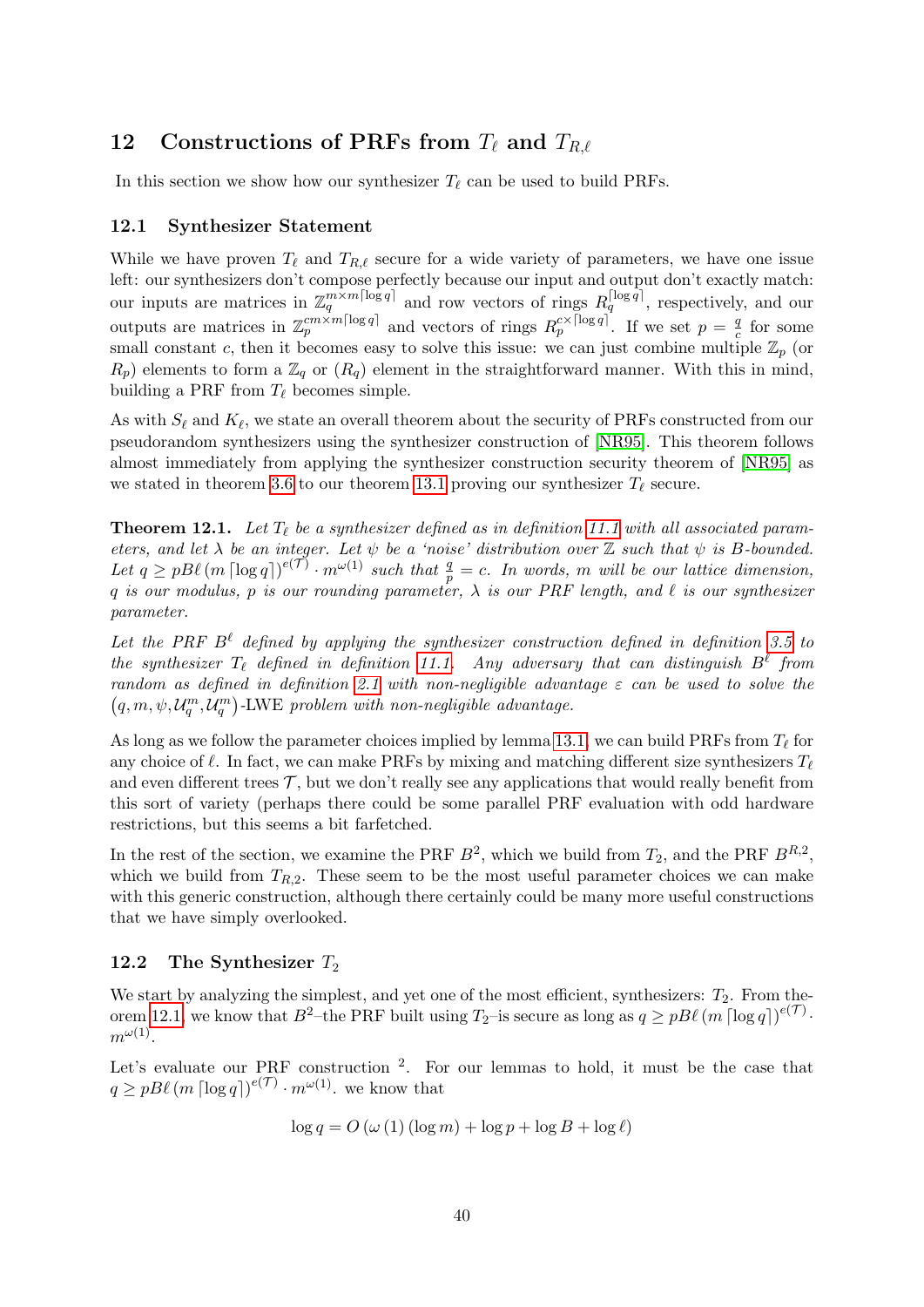**Efficiency Calculations.** While the full tree construction of  $T_\ell$  can be complicated to evaluate (see the original work [\[BP14\]](#page-45-1) for more details), the construction is much simpler when we restrict trees to two leaf nodes as we do for this choice of  $\ell$ . At level i of the synthesizer tree, we effectively do  $2^{\log(\lambda)-i}$  computations of  $T_2$ .

For each  $T_2$  calculation, we have to do one  $G^{-1}$  calculation over a matrix of size  $\mathbb{Z}_q^{m \times m \lceil \log q \rceil}$  and then two matrix multiplications (of dimensions consist of constant or logarithmic numbers of  $m \times m$  blocks). If we sum over all of the levels of the tree, we end up going  $2n - 1$  calculations of  $T_2$  and  $n-1$  operations converting multiplie outputs over  $\mathbb{Z}_p$  to a single output over  $\mathbb{Z}_q$ , the latter of which requires substantially less computation than the former.

Our matrices are of dimension size  $\tilde{O}(m)$ . If we set  $\tau$  to be the exponent corresponding to optimal matrix multiplication, this means our PRF can be computed in time  $\tilde{O}(\lambda m^{\tau})$ . In addition, note that we output  $\tilde{O}(m^2)$  bits, so our operations per output bit is  $\tilde{O}(\lambda m^{\tau-2})$ .

Parallel Complexity. We subdivide parallel complexity into two categories: complexity in terms of matrix operations if this is what we are only allowed (i.e. multiply, add, and round) and absolute complexity. Our PRF  $B^2$  clearly has  $O \log(\lambda)$  matrix operation complexity, since the longest potential path from root to leaf on our synthesizer tree has  $2 \log(\lambda)$  multiplies and  $log(\lambda)$  rounding operations. Since matrix multiplication is in  $NC<sup>1</sup>$  [\[RW04\]](#page-47-8) and our synthesizer tree has depth  $\log \lambda$ , this means  $B^2$  is in  $NC^2$ .

Key and Public Parameter Size. The one area that our construction  $B<sup>2</sup>$  does not do well on is key size. For our key, we need  $\log \lambda$  uniform matrices in  $\mathbb{Z}_q^{cm \times m}$  as well as  $2\lambda$  matrices in  $\mathbb{Z}_q^{m \times m \lceil \log q \rceil}$ . We note that the  $\mathbb{Z}_q^{m \times m \lceil \log q \rceil}$  matrices can be made public without any loss of security (since they are what would traditionally be the public matrices of an LWE instance). This gives us public parameter sizes of  $\tilde{O}(\lambda m^2)$  and secret key sizes of  $\tilde{O}(m^2)$ .

## 12.3 The Synthesizer for Rings

Like  $K_{\ell}$ , we can easily adapt what we just did above to the ring setting, immediately getting the following lemma:

**Theorem 12.2.** Let  $T_{R,\ell}$  be a synthesizer defined as in definition [11.1](#page-38-0) with all associated parameters, and let  $\lambda$  be an integer. Let  $\psi$  be a 'noise' distribution over the ring R such that  $\psi$ is B-bounded. Let  $q \ge pB\ell \left(m \left\lceil \log q \right\rceil\right)^{e(\mathcal{T})} \cdot m^{\omega(1)}$  with  $\frac{q}{p} = c$ . In words, m will be the degree of our polynomial ring, q is our modulus, p is our rounding parameter,  $\lambda$  is our PRF length, and  $\ell$  is our synthesizer parameter.

Let the PRF  $B^{R,\ell}$  defined by applying the synthesizer construction defined in definition [3.5](#page-18-1) to the synthesizer  $T_{R,\ell}$  defined in definition [11.2.](#page-38-1) Any adversary that can distinguish  $B^{R,\ell}$  from random as defined in definition [2.1](#page-11-0) with non-negligible advantage  $\varepsilon$  can be used to solve the  $(R, q, m, \psi, \mathcal{U}(R_q), \mathcal{U}(R_q))$ -Ring LWE problem with non-negligible advantage.

As long as we follow the parameter choices implied by lemma [13.1,](#page-42-1) we can build PRFs from  $T_{R,\ell}$  for any choice of  $\ell$ . In fact, we can make PRFs by mixing and matching different size synthesizers  $T_{R,\ell}$  and even different trees  $\mathcal T$ , but we don't really see any applications that would really benefit from this sort of variety (perhaps there could be some parallel PRF evaluation with odd hardware restrictions, but this seems a bit farfetched.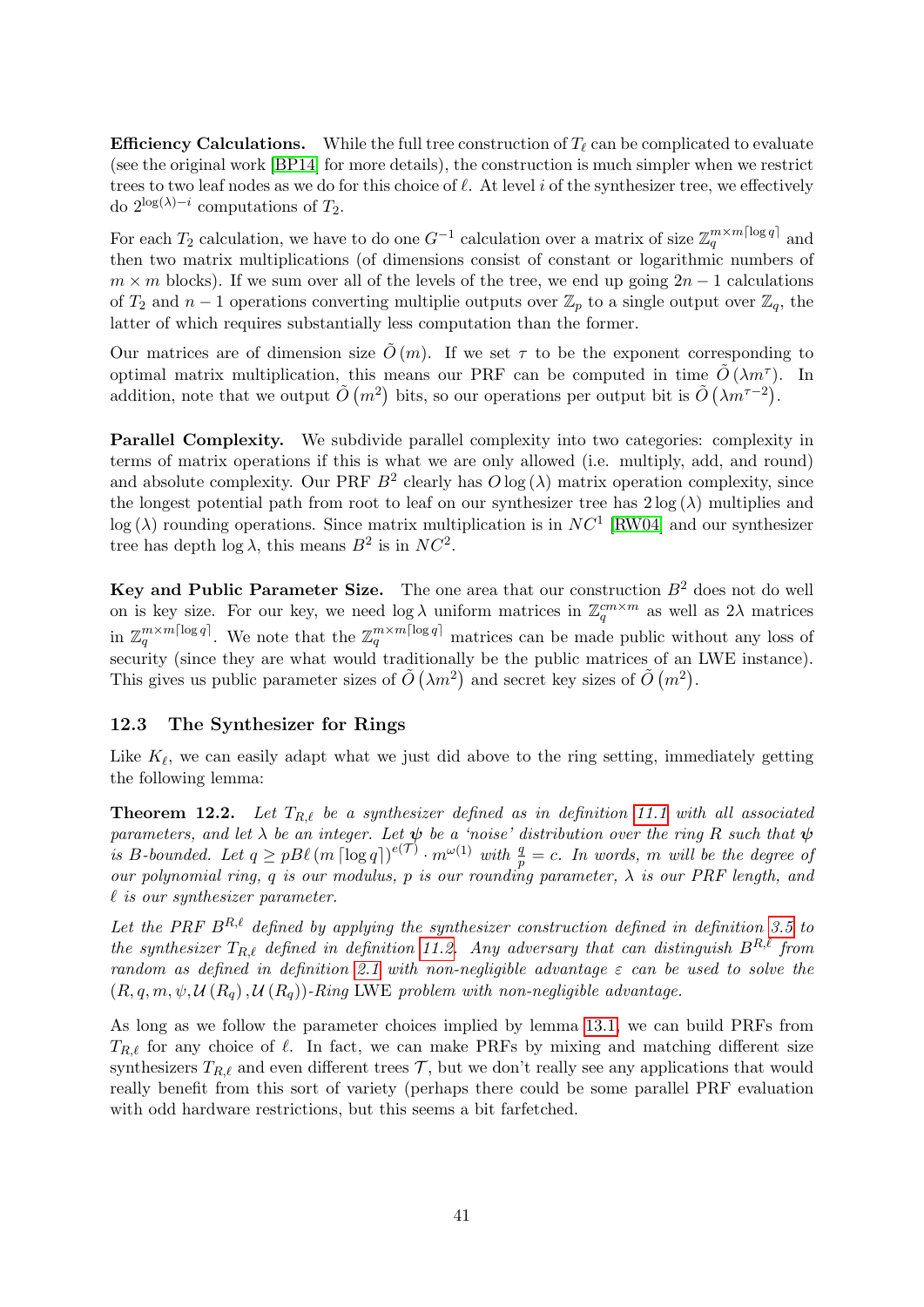### 12.4 The Synthesizer  $T_{R,2}$

From theorem [12.1,](#page-39-1) we know that  $B^{R,2}$ –the PRF built using  $T_{R,2}$ –is secure as long as  $q \geq$  $pB\ell$   $(m \lceil \log q \rceil)^{e(\mathcal{T})} \cdot m^{\omega(1)}.$ 

Let's evaluate our PRF construction  $B^2$ . For our lemmas to hold, it must be the case that  $q \ge pB\ell \left(m \left\lceil \log q \right\rceil\right)^{e(\mathcal{T})} \cdot m^{\omega(1)}$ , we know that

$$
\log q = O\left(\omega\left(1\right)\left(\log m\right) + \log p + \log B + \log \ell\right)
$$

**Efficiency Calculations.** While the full tree construction of  $T_\ell$  can be complicated to evaluate (see the original work [\[BP14\]](#page-45-1) for more details), the construction is much simpler when we restrict trees to two leaf nodes as we do for this choice of  $\ell$ . At level i of the synthesizer tree, we effectively do  $2^{\log(\lambda)-i}$  computations of  $T_{R,2}$ .

For each  $T_{R,2}$  calculation, we have to do one  $G^{-1}$  calculation over a row vector of rings  $R_q^{\lceil \log q \rceil}$ and then a logarithmic number of ring multiplications. If we sum over all of the levels of the tree, we end up going  $2n - 1$  calculations of  $T_{R,2}$  and  $n - 1$  operations converting multiple outputs over  $R_p$  to a single output over  $R_q$ , the latter of which requires substantially less computation than the former.

Our ring elements are of degree m. Since we can do modular ring multiplications in the power basis with  $m \log m$  modular scalar operations [\[LPR10\]](#page-46-9), this means our PRF can be computed in time  $\tilde{O}(\lambda m)$ . In addition, note that we output cm log p bits, so our operations per output bit is  $\ddot{O}(\lambda)$ .

Parallel Complexity. We subdivide parallel complexity into two categories: complexity in terms of matrix operations if this is what we are only allowed (i.e. multiply, add, and round) and absolute complexity. Our PRF  $B^{R,2}$  clearly has  $O \log(\lambda)$  ring operation complexity, since the longest potential path from root to leaf on our synthesizer tree has  $2 \log (\lambda)$  multiplies and  $\log (\lambda)$ rounding operations. Since ring element multiplication is in  $NC<sup>1</sup>$  [\[RW04\]](#page-47-8) and our synthesizer tree has depth  $\log \lambda$ , this means  $B^{R,2}$  is in  $NC^2$ .

Key and Public Parameter Size. We repeat, ad nauseam: the one area that our construction  $B^{R,2}$  does not do well on is key size. For our key, we need  $c \log \lambda$  uniform ring elements in  $R_q$  as well as  $2\lambda \lceil \log q \rceil$  ring elements in  $R_q$ . We note that the latter  $\tilde{O}(\lambda)$  ring elements can be made public without any loss of security (since they are what would traditionally be the public matrices of a ring LWE instance). This gives us public parameter sizes of  $O(\lambda m)$  and secret key sizes of  $\tilde{O}(m)$ .

# <span id="page-41-0"></span>13 Security of the Tree Synthesizers  $T_\ell$  and  $T_{R,\ell}$

In this section, we discuss the security of our synthesizer  $T_\ell$  and its ring variant  $T_{R,\ell}$ . As we mentioned earlier, the security of  $T_\ell$  follows almost exactly from the security of the family of PRF constructions presented in [\[BP14\]](#page-45-1). Suppose we call this PRF construction  $F_{BP}$ . Recall that  $F_{BP}$  has the following form:

Let m, q, and p be integers, and let  $\mathcal T$  be a non-empty binary tree with  $\ell$  leaf nodes. Let the matrices  $A_0, A_1 \in \mathbb{Z}_q^{m \times m \lceil \log q \rceil}$  be chosen uniformly at random. Let the function  $A_\mathcal{T}$ :  $\{0,1\}^{|\mathcal{T}|} \to \mathbb{Z}_q^{m \times m \lceil \log q \rceil}$  be defined recursively as follows:

$$
\mathbf{A}_{\mathcal{T}}(\mathbf{x}) = \left\{ \begin{array}{ll} \mathbf{A}_{x} & \text{if } |\mathcal{T}| = 1 \\ \mathbf{A}_{\mathcal{T}_{l}(\mathbf{x}_{l})} \cdot \mathbf{G}^{-1} \left( \mathbf{A}_{\mathcal{T}_{r}(\mathbf{x}_{r})} \right) & \text{otherwise} \end{array} \right\}
$$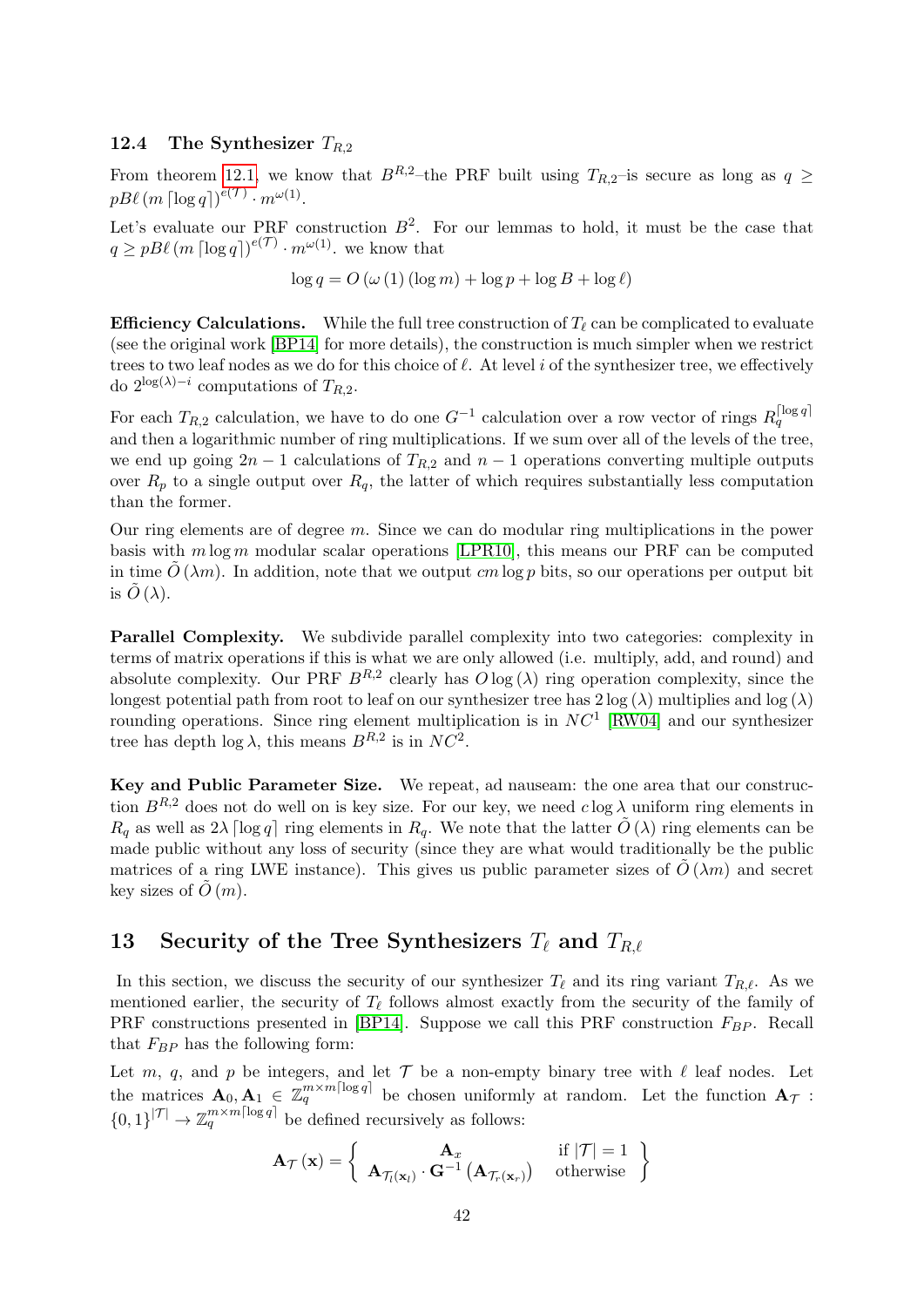where **x** can be parsed as  $\mathbf{x} = \mathbf{x}_l || \mathbf{x}_r$  for  $\mathbf{x}_l \in \{0, 1\}^{|\mathcal{T}_l|}$  and  $\mathbf{x}_r \in \{0, 1\}^{|\mathcal{T}_r|}$ .

The function  $F_{BP}: \{0,1\}^{\ell} \to \mathbb{Z}_p^{m\lceil \log q \rceil}$  is defined in the following way:

$$
F_{BP}\left(\mathbf{x}\right) \stackrel{\text{def}}{=} \left\lceil \mathbf{s}^{\mathsf{T}} \mathbf{A}_{\mathcal{T}}\left(\mathbf{x}\right) \right\rceil_{p} \tag{13.1}
$$

There are only two differences between  $T_\ell$  and  $F_{BP}$ . First, we use a matrix **S** as a secret key in  $\mathcal{T}_{\ell}$  instead of a vector **s** as in  $F_{BP}$ . The authors of [\[BP14\]](#page-45-1) actually allude to the fact that this can actually be used as a technique to gain more output bits per computational work in their paper, and it does not change the security proof substantially (a proof would need a hybrid argument over multiple LWE instances, but this is widely presented without a formal proof and sometimes the LWE problem itself is even defined in this way).

The only other difference is how we handle leaf nodes. In  $F_{BP}$ , once we reach a leaf node in the recursive tree evaluation, we choose one of two input matrices–either  $A_0$  or  $A_1$ –depending on a single input bit. In  $T_{\ell}$ , when we reach a leaf node we choose one of many different input matrices based on a particular index in a larger set. This does not substantively change the security proof–we just query for more LWE samples at each level of the hybrid in the obvious manner. In addition, our leaf nodes have different sets of matrices, whereas all leaf nodes in  $F_{BP}$ use the same two matrices. This is essentially just an optimization that the authors of [\[BP14\]](#page-45-1) use in order to reduce the public parameter size.

Thus, the security proof of  $T_{\ell}$  follows immediately from that of  $F_{BP}$ . We state this in a lemma below, which is essentially just a restatement of theorem 2.3 from [\[BP14\]](#page-45-1).

<span id="page-42-1"></span>**Lemma 13.1.** Let  $T_\ell$  be a synthesizer defined as in definition [11.1](#page-38-0) with all associated parameters. Let  $\psi$  be a 'noise' distribution over  $\mathbb Z$  such that  $\psi$  is B-bounded. Let  $q \geq pB\ell \left(m \left\lceil \log q \right\rceil\right)^{e(\mathcal{T})}$ .  $m^{\omega(1)}$ .

Any adversary A that can win the pseudorandom synthesizer game for  $T_{\ell}$  defined in definition [3.2](#page-17-0) can be used to solve the  $(q, m, \psi, \mathcal{U}_q^m, \mathcal{U}_q^m)$  – LWE problem.

We can also state a similar lemma for  $T_{R,\ell}$ , our ring LWE-based synthesizer.

**Lemma 13.2.** Let  $T_{R,\ell}$  be a synthesizer defined as in definition [11.2](#page-38-1) with all associated parameters. Let  $\psi$  be a 'noise' distribution over R such that  $\psi$  is B-bounded. Let  $q \geq$  $pB\ell$   $(m \lceil \log q \rceil)^{e(\mathcal{T})} \cdot m^{\omega(1)}$ .

Any adversary A that can win the pseudorandom synthesizer game for  $T_{R,\ell}$  defined in defini-tion [3.2](#page-17-0) can be used to solve the  $(R, q, m, \psi, \mathcal{U}(R_q), \mathcal{U}(R_q)) - RLWE$  problem.

# <span id="page-42-0"></span>14 Conclusion and Open Problems

In this paper, we showed how to build more efficient lattice-based PRFs using keyed pseudorandom synthesizers. We constructed PRFs with only slightly superpolynomial modulus (independent of the number of input bits) that match the efficiency of the otherwise most efficient known constructions. We also show how to build other PRFs that imply interesting results on the parallel circuit complexity of lattice PRFs.

### 14.1 Open Problems

We conclude the paper by stating two open problems. We think these problems are very important for lattice cryptography in general, as well as (obviously) PRFs.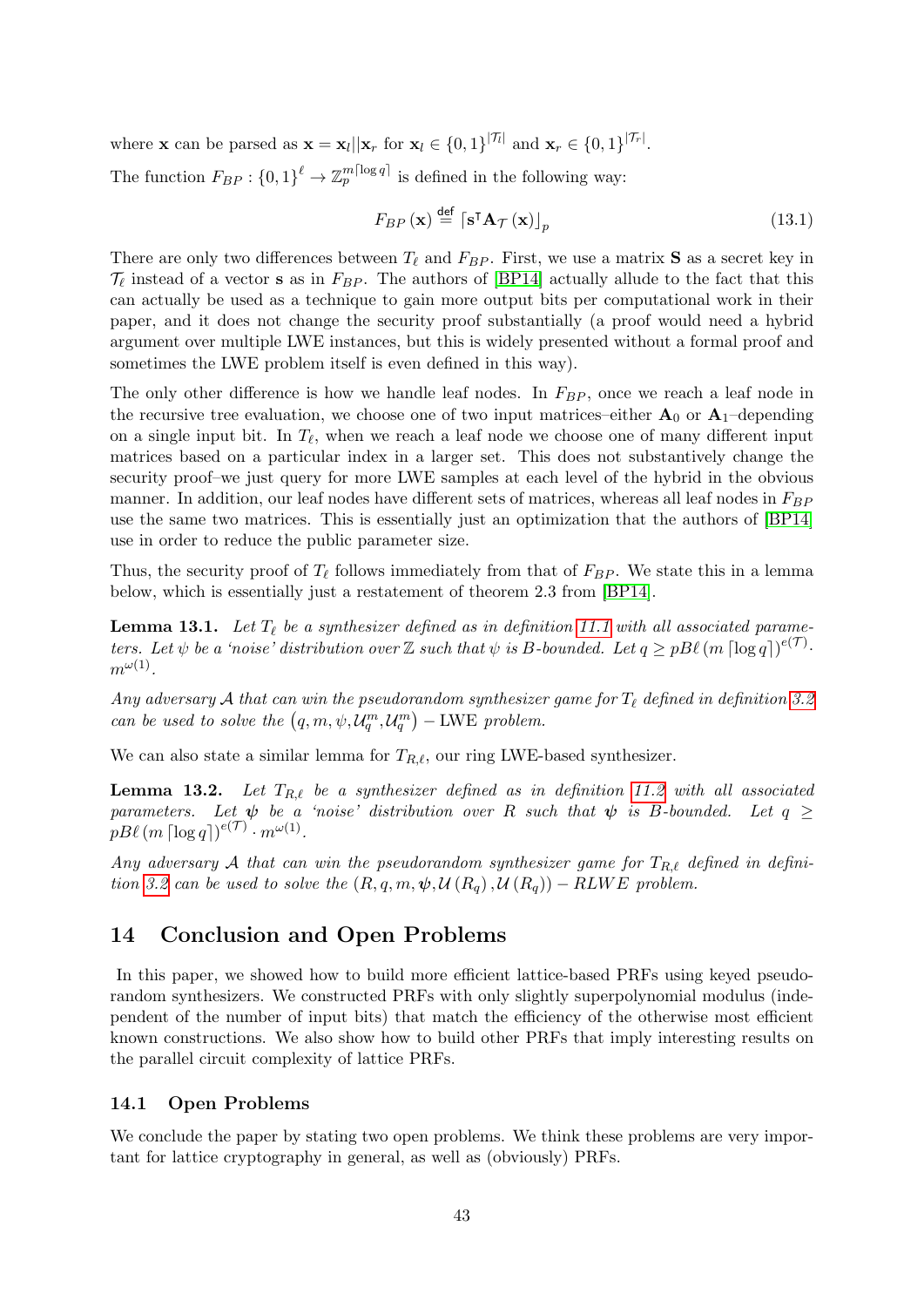LWR with Polynomial Modulus. Recall that the learning with rounding problem states that, informally, it is hard to distinguish samples of the form  $(a_i, [a_i]s]_p$  from random for uniformly random samples  $a_i$  and secret key s. For an unbounded number of samples (what is needed for a PRF reduction), the hardness of LWR is only known when the modulus  $q$  of the problem instance is superpolynomially large. This doesn't seem natural to us, and we think attempting to prove that LWR is hard for a polynomial modulus and unbounded samples (or showing evidence that this is not true, although we consider this unlikely) is a worthwhile endeavor. While there have been several papers establishing the hardness of LWR with polynomial hardness and a *fixed* numbers of samples [\[AKPW13\]](#page-43-1) [\[BGM](#page-44-8)<sup>+</sup>16] [\[BLL](#page-44-9)<sup>+</sup>15] [\[AA16\]](#page-43-2), the security of LWR with a polynomial modulus and unbounded polynomial samples is still unknown.

Earlier this year, Montgomery [\[Mon18\]](#page-46-11) showed how to build a (highly nonstandard) variant of learning with rounding with polynomial modulus and unbounded samples. However, at a first glance, this new LWR variant does not seem to be able to be used with our techniques (or any others, for that matter) to build PRFs with polynomial modulus. Constructing a variant of LWR that can be used to build PRFs with polynomial modulus (or showing a security proof with polynomial modulus and unbounded samples for the regular version of LWR) remains an important open problem in our opinion.

Subset Product LWE with Polynomial Modulus. Let  $\mathbf{A}_{i,b_i} \in \mathbb{Z}_q^{m \times m}$  for  $i \in [1,...\lambda]$  and  $b_i \in \{0,1\}$  be matrices selected uniformly at random, and let  $\mathbf{s} \in \mathbb{Z}_q^m$  also be sampled uniformly from random. We call the following function subset product LWE:

$$
F(x_1...x_\lambda) = \prod_{i=1}^{\lambda} \mathbf{A}_{i,x_i} \mathbf{s} + \delta_{\mathbf{x}}
$$

where  $\delta_{\mathbf{x}}$  is a noise vector selected independently at random for each input **x**.

Currently, for polynomial  $\lambda$ , this function F can only be shown to be hard for modulus on the order of  $m^{\lambda}$ . Like LWR, we see no real reason why this problem should not be hard for a polynomial modulus: there are no known attacks, and the large modulus seems to be a relic of the hybrid argument in the proofs. We think attempting to prove this function secure for smaller modulus (and thus achieve better lattice hardness results) is a great candidate for future research.

# References

- <span id="page-43-2"></span>[AA16] Jacob Alperin-Sheriff and Daniel Apon. Dimension-preserving reductions from LWE to LWR. IACR Cryptology ePrint Archive, 2016:589, 2016.
- <span id="page-43-0"></span>[ACPS09] Benny Applebaum, David Cash, Chris Peikert, and Amit Sahai. Fast cryptographic primitives and circular-secure encryption based on hard learning problems. In Shai Halevi, editor, Advances in Cryptology – CRYPTO 2009, volume 5677 of Lecture Notes in Computer Science, pages 595–618, Santa Barbara, CA, USA, August 16– 20, 2009. Springer, Heidelberg, Germany.
- <span id="page-43-1"></span>[AKPW13] Joël Alwen, Stephan Krenn, Krzysztof Pietrzak, and Daniel Wichs. Learning with rounding, revisited - new reduction, properties and applications. In Ran Canetti and Juan A. Garay, editors, Advances in Cryptology – CRYPTO 2013, Part I, volume 8042 of Lecture Notes in Computer Science, pages 57–74, Santa Barbara, CA, USA, August 18–22, 2013. Springer, Heidelberg, Germany.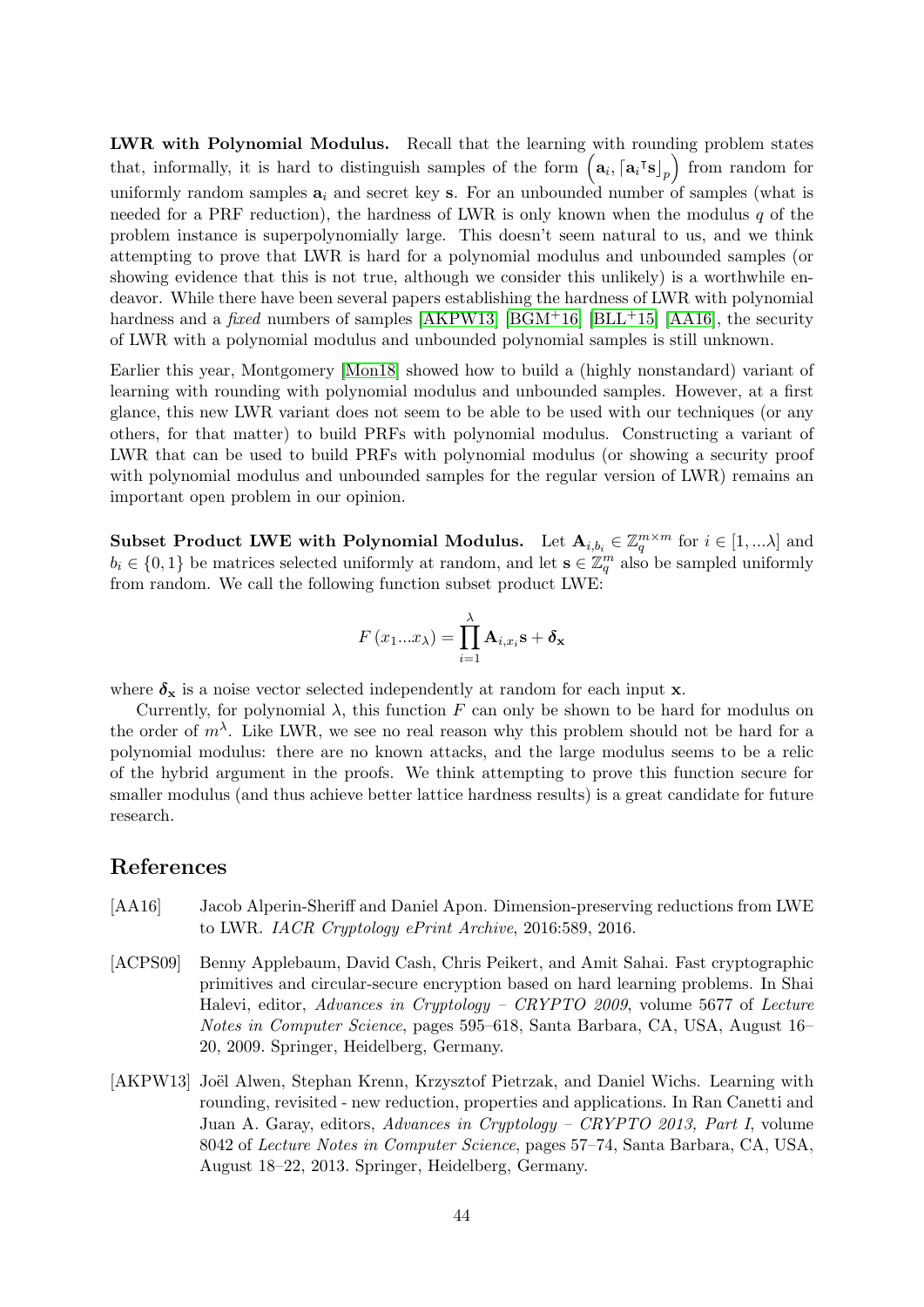- <span id="page-44-1"></span>[Ban15] Abhishek Banerjee. New constructions of cryptographic pseudorandom functions. Ph.D. Thesis, 2015. [https://smartech.gatech.edu/bitstream/handle/1853/](https://smartech.gatech.edu/bitstream/handle/1853/53916/BANERJEE-DISSERTATION-2015.pdf?sequence=1&isAllowed=y) [53916/BANERJEE-DISSERTATION-2015.pdf?sequence=1&isAllowed=y](https://smartech.gatech.edu/bitstream/handle/1853/53916/BANERJEE-DISSERTATION-2015.pdf?sequence=1&isAllowed=y).
- <span id="page-44-6"></span>[BCK96] Mihir Bellare, Ran Canetti, and Hugo Krawczyk. Pseudorandom functions revisited: The cascade construction and its concrete security. In 37th Annual Symposium on Foundations of Computer Science, pages 514–523, Burlington, Vermont, October 14–16, 1996. IEEE Computer Society Press.
- <span id="page-44-2"></span>[BFKL94] Avrim Blum, Merrick L. Furst, Michael J. Kearns, and Richard J. Lipton. Cryptographic primitives based on hard learning problems. In Douglas R. Stinson, editor, Advances in Cryptology – CRYPTO'93, volume 773 of Lecture Notes in Computer Science, pages 278–291, Santa Barbara, CA, USA, August 22–26, 1994. Springer, Heidelberg, Germany.
- <span id="page-44-4"></span>[BFP+15] Abhishek Banerjee, Georg Fuchsbauer, Chris Peikert, Krzysztof Pietrzak, and Sophie Stevens. Key-homomorphic constrained pseudorandom functions. In Yevgeniy Dodis and Jesper Buus Nielsen, editors, TCC 2015: 12th Theory of Cryptography Conference, Part II, volume 9015 of Lecture Notes in Computer Science, pages 31– 60, Warsaw, Poland, March 23–25, 2015. Springer, Heidelberg, Germany.
- <span id="page-44-8"></span>[BGM+16] Andrej Bogdanov, Siyao Guo, Daniel Masny, Silas Richelson, and Alon Rosen. On the hardness of learning with rounding over small modulus. In Eyal Kushilevitz and Tal Malkin, editors, TCC 2016-A: 13th Theory of Cryptography Conference, Part I, volume 9562 of Lecture Notes in Computer Science, pages 209–224, Tel Aviv, Israel, January 10–13, 2016. Springer, Heidelberg, Germany.
- <span id="page-44-5"></span>[BKM17] Dan Boneh, Sam Kim, and Hart William Montgomery. Private puncturable PRFs from standard lattice assumptions. Lecture Notes in Computer Science, pages 415– 445. Springer, Heidelberg, Germany, 2017.
- <span id="page-44-9"></span>[BLL<sup>+</sup>15] Shi Bai, Adeline Langlois, Tancrède Lepoint, Damien Stehlé, and Ron Steinfeld. Improved security proofs in lattice-based cryptography: Using the Rényi divergence rather than the statistical distance. In Tetsu Iwata and Jung Hee Cheon, editors, Advances in Cryptology – ASIACRYPT 2015, Part I, volume 9452 of Lecture Notes in Computer Science, pages 3–24, Auckland, New Zealand, November 30 – December 3, 2015. Springer, Heidelberg, Germany.
- <span id="page-44-0"></span>[BLMR13] Dan Boneh, Kevin Lewi, Hart William Montgomery, and Ananth Raghunathan. Key homomorphic PRFs and their applications. In Ran Canetti and Juan A. Garay, editors, Advances in Cryptology – CRYPTO 2013, Part I, volume 8042 of Lecture Notes in Computer Science, pages 410–428, Santa Barbara, CA, USA, August 18– 22, 2013. Springer, Heidelberg, Germany.
- <span id="page-44-7"></span>[BLP<sup>+</sup>13] Zvika Brakerski, Adeline Langlois, Chris Peikert, Oded Regev, and Damien Stehlé. Classical hardness of learning with errors. In Dan Boneh, Tim Roughgarden, and Joan Feigenbaum, editors, 45th Annual ACM Symposium on Theory of Computing, pages 575–584, Palo Alto, CA, USA, June 1–4, 2013. ACM Press.
- <span id="page-44-3"></span>[BMR10] Dan Boneh, Hart William Montgomery, and Ananth Raghunathan. Algebraic pseudorandom functions with improved efficiency from the augmented cascade. In Ehab Al-Shaer, Angelos D. Keromytis, and Vitaly Shmatikov, editors, ACM CCS 10: 17th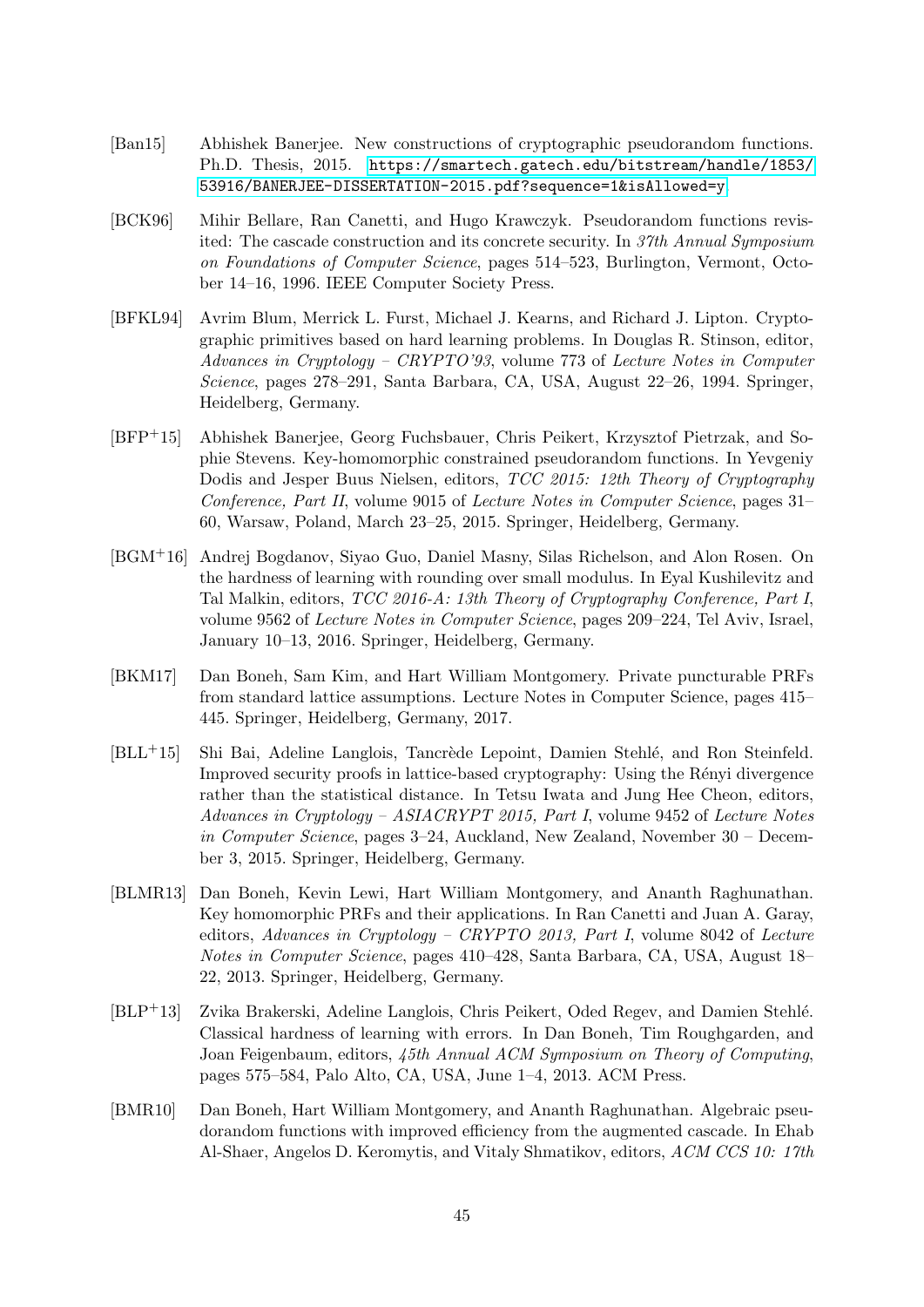Conference on Computer and Communications Security, pages 131–140, Chicago, Illinois, USA, October 4–8, 2010. ACM Press.

- <span id="page-45-1"></span>[BP14] Abhishek Banerjee and Chris Peikert. New and improved key-homomorphic pseudorandom functions. In Juan A. Garay and Rosario Gennaro, editors, Advances in Cryptology – CRYPTO 2014, Part I, volume 8616 of Lecture Notes in Computer Science, pages 353–370, Santa Barbara, CA, USA, August 17–21, 2014. Springer, Heidelberg, Germany.
- <span id="page-45-0"></span>[BPR12] Abhishek Banerjee, Chris Peikert, and Alon Rosen. Pseudorandom functions and lattices. In David Pointcheval and Thomas Johansson, editors, Advances in Cryptology – EUROCRYPT 2012, volume 7237 of Lecture Notes in Computer Science, pages 719–737, Cambridge, UK, April 15–19, 2012. Springer, Heidelberg, Germany.
- <span id="page-45-2"></span>[BR17] Andrej Bogdanov and Alon Rosen. Pseudorandom Functions: Three Decades Later, pages 79–158. Springer International Publishing, Cham, 2017.
- <span id="page-45-8"></span>[BTVW17] Zvika Brakerski, Rotem Tsabary, Vinod Vaikuntanathan, and Hoeteck Wee. Private constrained PRFs (and more) from LWE. In TCC 2017: 15th Theory of Cryptography Conference, Part I, Lecture Notes in Computer Science, pages 264–302. Springer, Heidelberg, Germany, March 2017.
- <span id="page-45-6"></span>[BV15] Zvika Brakerski and Vinod Vaikuntanathan. Constrained key-homomorphic PRFs from standard lattice assumptions - or: How to secretly embed a circuit in your PRF. In Yevgeniy Dodis and Jesper Buus Nielsen, editors, TCC 2015: 12th Theory of Cryptography Conference, Part II, volume 9015 of Lecture Notes in Computer Science, pages 1–30, Warsaw, Poland, March 23–25, 2015. Springer, Heidelberg, Germany.
- <span id="page-45-4"></span>[BW13] Dan Boneh and Brent Waters. Constrained pseudorandom functions and their applications. In Kazue Sako and Palash Sarkar, editors, Advances in Cryptology – ASIACRYPT 2013, Part II, volume 8270 of Lecture Notes in Computer Science, pages 280–300, Bengalore, India, December 1–5, 2013. Springer, Heidelberg, Germany.
- <span id="page-45-7"></span>[CC17] Ran Canetti and Yilei Chen. Constraint-hiding constrained PRFs for NC<sup>1</sup> from LWE. Lecture Notes in Computer Science, pages 446–476. Springer, Heidelberg, Germany, 2017.
- <span id="page-45-5"></span>[DKW16] Apoorvaa Deshpande, Venkata Koppula, and Brent Waters. Constrained pseudorandom functions for unconstrained inputs. Lecture Notes in Computer Science, pages 124–153. Springer, Heidelberg, Germany, 2016.
- <span id="page-45-3"></span>[DS15] Nico Döttling and Dominique Schröder. Efficient pseudorandom functions via onthe-fly adaptation. In Rosario Gennaro and Matthew J. B. Robshaw, editors, Advances in Cryptology – CRYPTO 2015, Part I, volume 9215 of Lecture Notes in Computer Science, pages 329–350, Santa Barbara, CA, USA, August 16–20, 2015. Springer, Heidelberg, Germany.
- <span id="page-45-9"></span>[Fat06] Richard J Fateman. When is fft multiplication of arbitrary-precision polynomials practical? University of California, Berkeley, 2006.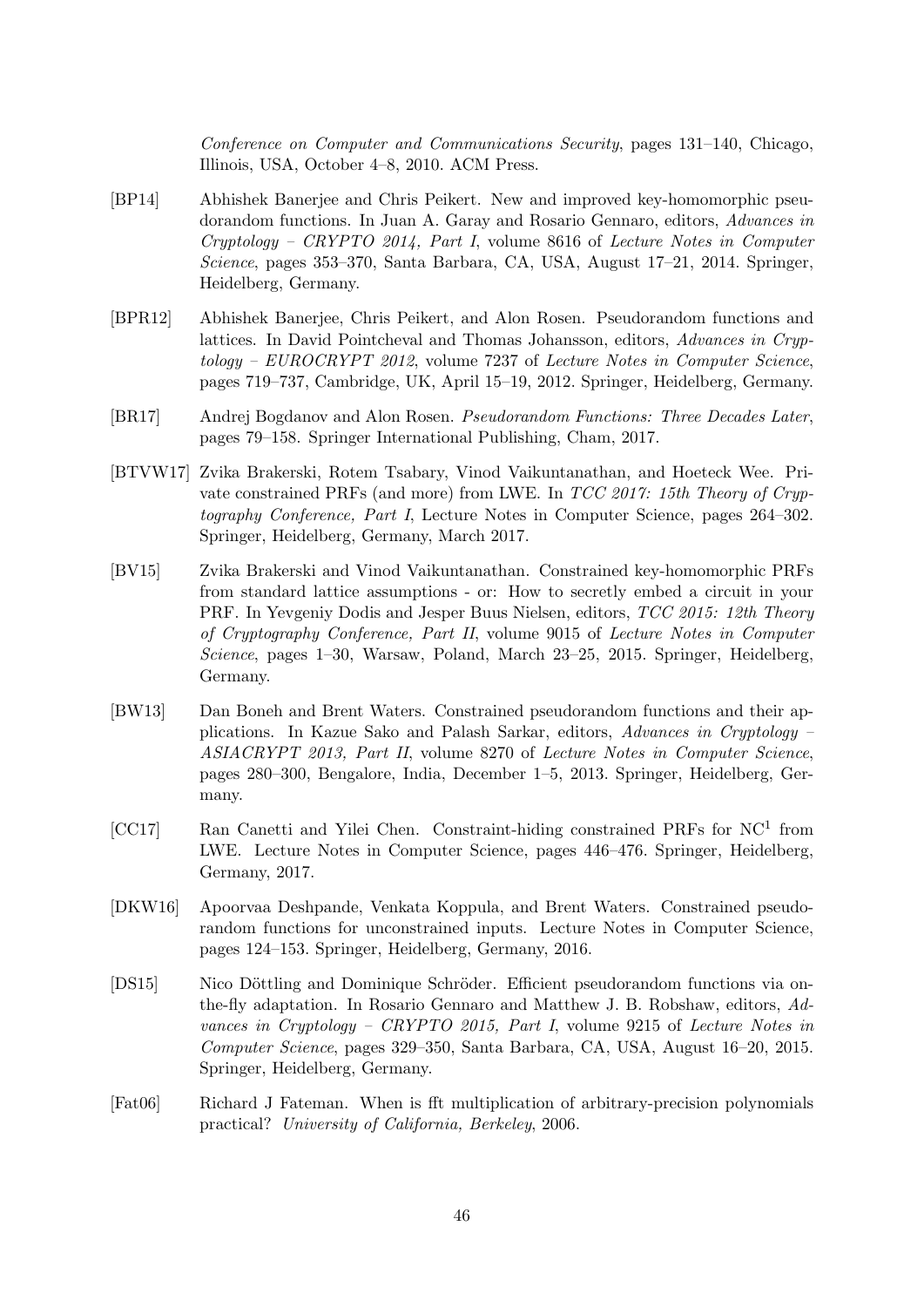- <span id="page-46-0"></span>[GGM84] Oded Goldreich, Shafi Goldwasser, and Silvio Micali. How to construct random functions (extended abstract). In 25th Annual Symposium on Foundations of Computer Science, pages 464–479, Singer Island, Florida, October 24–26, 1984. IEEE Computer Society Press.
- <span id="page-46-6"></span>[GPV08] Craig Gentry, Chris Peikert, and Vinod Vaikuntanathan. Trapdoors for hard lattices and new cryptographic constructions. In Richard E. Ladner and Cynthia Dwork, editors, 40th Annual ACM Symposium on Theory of Computing, pages 197–206, Victoria, British Columbia, Canada, May 17–20, 2008. ACM Press.
- <span id="page-46-10"></span>[IL95] Neil Immerman and Susan Landau. The complexity of iterated multiplication. Information and Computation, 116(1):103–116, 1995.
- <span id="page-46-2"></span>[JKP18] Tibor Jager, Rafael Kurek, and Jiaxin Pan. Simple and more efficient prfs with tight security from lwe and matrix-ddh. Cryptology ePrint Archive, Report 2018/826, 2018. <https://eprint.iacr.org/2018/826>.
- <span id="page-46-5"></span>[KSN+04] Donald E Knuth, Hiroaki Saitou, Takahiro Nagao, Shougo Matui, Takao Matui, and Hitoshi Yamauchi. of Book: The Art of Computer Programming.-Volume 2, Seminumerical Algorithms (Japanese Edition), volume 2. ASCII, 2004.
- <span id="page-46-4"></span>[KW17] Sam Kim and David J. Wu. Watermarking cryptographic functionalities from standard lattice assumptions. Lecture Notes in Computer Science, pages 503–536, Santa Barbara, CA, USA, 2017. Springer, Heidelberg, Germany.
- <span id="page-46-3"></span>[LMR14] Kevin Lewi, Hart William Montgomery, and Ananth Raghunathan. Improved constructions of PRFs secure against related-key attacks. In Ioana Boureanu, Philippe Owesarski, and Serge Vaudenay, editors, ACNS 14: 12th International Conference on Applied Cryptography and Network Security, volume 8479 of Lecture Notes in Computer Science, pages 44–61, Lausanne, Switzerland, June 10–13, 2014. Springer, Heidelberg, Germany.
- <span id="page-46-9"></span>[LPR10] Vadim Lyubashevsky, Chris Peikert, and Oded Regev. On ideal lattices and learning with errors over rings. In Henri Gilbert, editor,  $Advances$  in Cryptology –  $EURO$ -CRYPT 2010, volume 6110 of Lecture Notes in Computer Science, pages 1–23, French Riviera, May 30 – June 3, 2010. Springer, Heidelberg, Germany.
- <span id="page-46-1"></span>[MG12] Daniele Micciancio and Shafi Goldwasser. Complexity of lattice problems: a cryptographic perspective, volume 671. Springer Science & Business Media, 2012.
- <span id="page-46-11"></span>[Mon18] Hart Montgomery. A nonstandard variant of learning with rounding with polynomial modulus and unbounded samples. Cryptology ePrint Archive, Report 2018/100, 2018. <https://eprint.iacr.org/2018/100>.
- <span id="page-46-7"></span>[MP12] Daniele Micciancio and Chris Peikert. Trapdoors for lattices: Simpler, tighter, faster, smaller. In David Pointcheval and Thomas Johansson, editors, Advances in Cryptology – EUROCRYPT 2012, volume 7237 of Lecture Notes in Computer Science, pages 700–718, Cambridge, UK, April 15–19, 2012. Springer, Heidelberg, Germany.
- <span id="page-46-8"></span>[MP13] Daniele Micciancio and Chris Peikert. Hardness of SIS and LWE with small parameters. In Ran Canetti and Juan A. Garay, editors, Advances in Cryptology – CRYPTO 2013, Part I, volume 8042 of Lecture Notes in Computer Science, pages